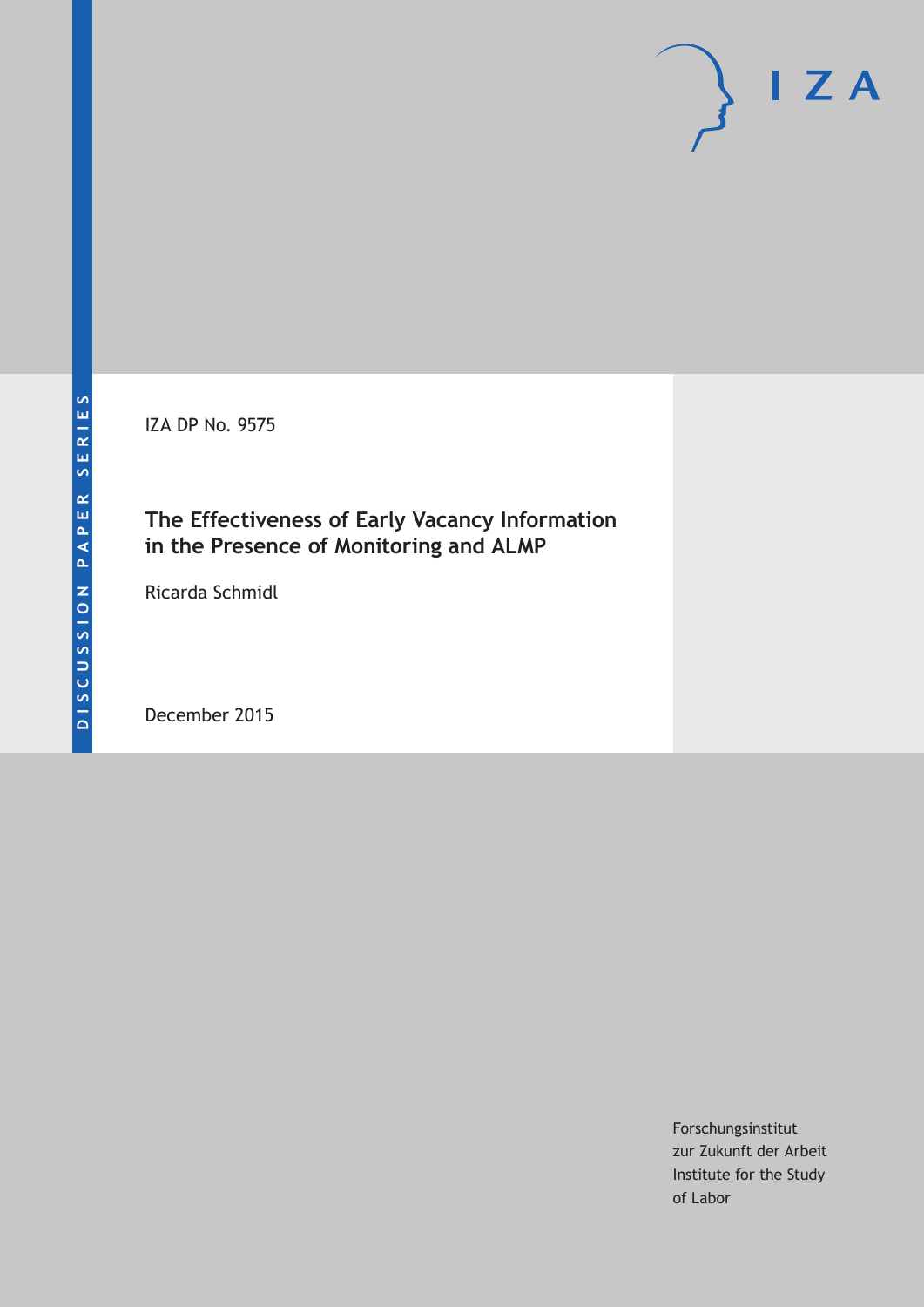# **The Effectiveness of Early Vacancy Information in the Presence of Monitoring and ALMP**

**Ricarda Schmidl** 

*University of Mannheim and IZA* 

Discussion Paper No. 9575 December 2015

IZA

P.O. Box 7240 53072 Bonn **Germany** 

Phone: +49-228-3894-0 Fax: +49-228-3894-180 E-mail: iza@iza.org

Any opinions expressed here are those of the author(s) and not those of IZA. Research published in this series may include views on policy, but the institute itself takes no institutional policy positions. The IZA research network is committed to the IZA Guiding Principles of Research Integrity.

The Institute for the Study of Labor (IZA) in Bonn is a local and virtual international research center and a place of communication between science, politics and business. IZA is an independent nonprofit organization supported by Deutsche Post Foundation. The center is associated with the University of Bonn and offers a stimulating research environment through its international network, workshops and conferences, data service, project support, research visits and doctoral program. IZA engages in (i) original and internationally competitive research in all fields of labor economics, (ii) development of policy concepts, and (iii) dissemination of research results and concepts to the interested public.

IZA Discussion Papers often represent preliminary work and are circulated to encourage discussion. Citation of such a paper should account for its provisional character. A revised version may be available directly from the author.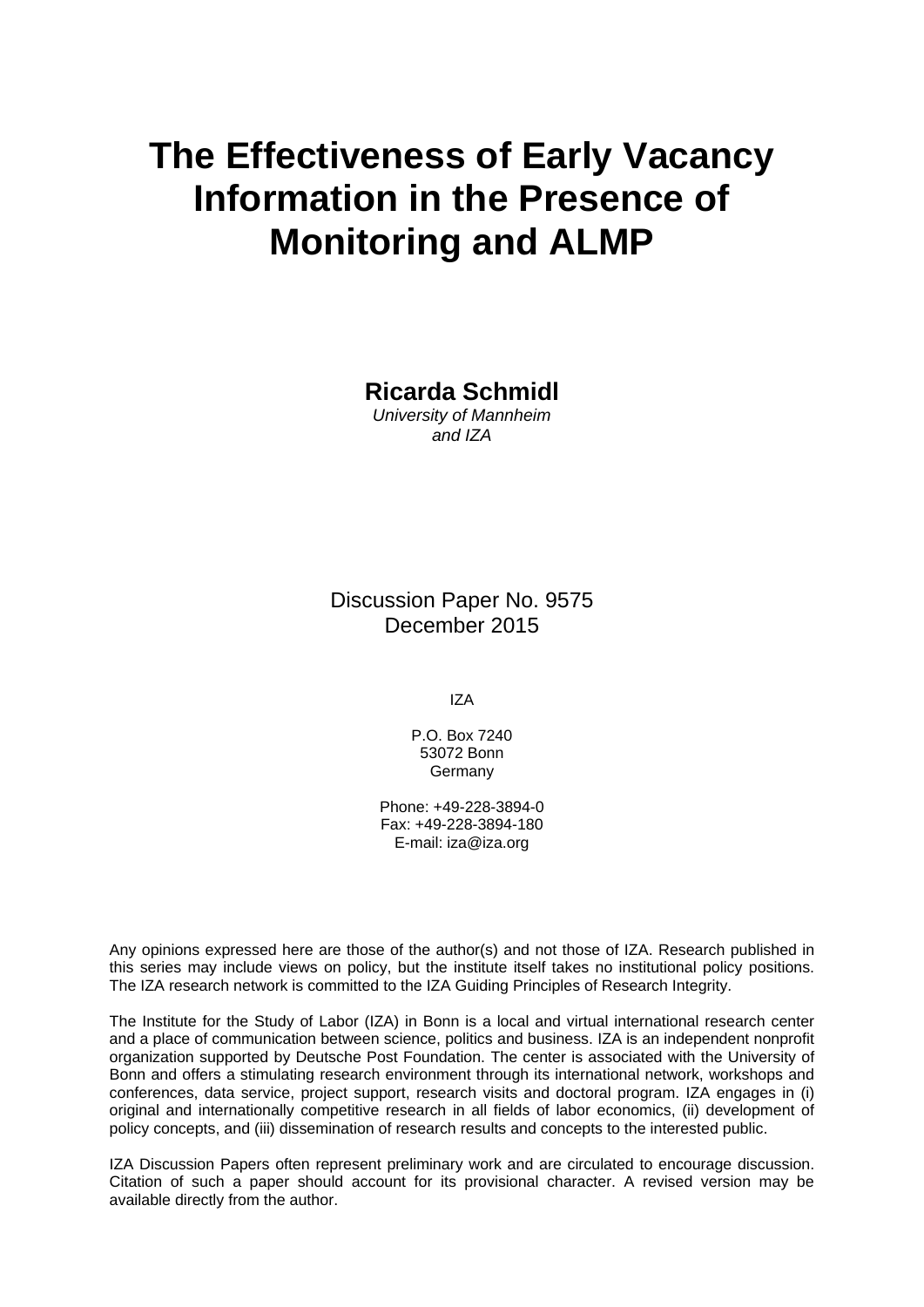IZA Discussion Paper No. 9575 December 2015

## **ABSTRACT**

### **The Effectiveness of Early Vacancy Information in the Presence of Monitoring and ALMP\***

This paper studies the effectiveness of vacancy information from the public employment services (PES) in Germany, focussing on vacancy information obtained early in the unemployment spell. As in many other countries, the German activation practice combines information provision with monitoring to increase the willingness to apply. In case of a failed application, unemployed may participate in more intensive active labor market programs (ALMP). Exposure to monitoring or participation in ALMP is likely to confound the effect of information; our aim is to disentangle the different effects. Based on a flexible propensity score matching approach, we find that vacancy information increases the entry rate into unemployment predominantly by jobs mediated via the PES. Monitoring seems to reinforce this effect while limiting the crowding out of transitions made through other channels. In case of continued unemployment, early vacancy information reduces the participation rate in ALMP for some labor market groups. This is however not found to mediate the effect on employment transitions. We hence suggest that early vacancy information may increase the cost-effectiveness of the overall activation process even in the case of unsuccessful applications. Slight negative effects on employment quality seem to be driven by a combination of vacancy quality and monitoring.

JEL Classification: J08, J64

Keywords: unemployment, vacancy information, public employment services, active labor market programs

Corresponding author:

 $\overline{a}$ 

Ricarda Schmidl Department of Economics University of Mannheim L7, 3-5 68131 Mannheim Germany E-mail: schmidl@uni-mannheim.de

<sup>\*</sup> I thank Arne Uhlendorff and Johan Vikström as well as participants at the seminar in Potsdam, the EEA, the EALE and the COMPIE conference for valuable comments. This study uses the IZA ED Survey as provided by the International Data Service Center (IDSC) of the Institute for the Study of Labor (IZA). Financial Support of the Deutsche Post Foundation as well as the SFB 884 by the German Research Foundation are gratefully acknowledged. The usual disclaimer applies.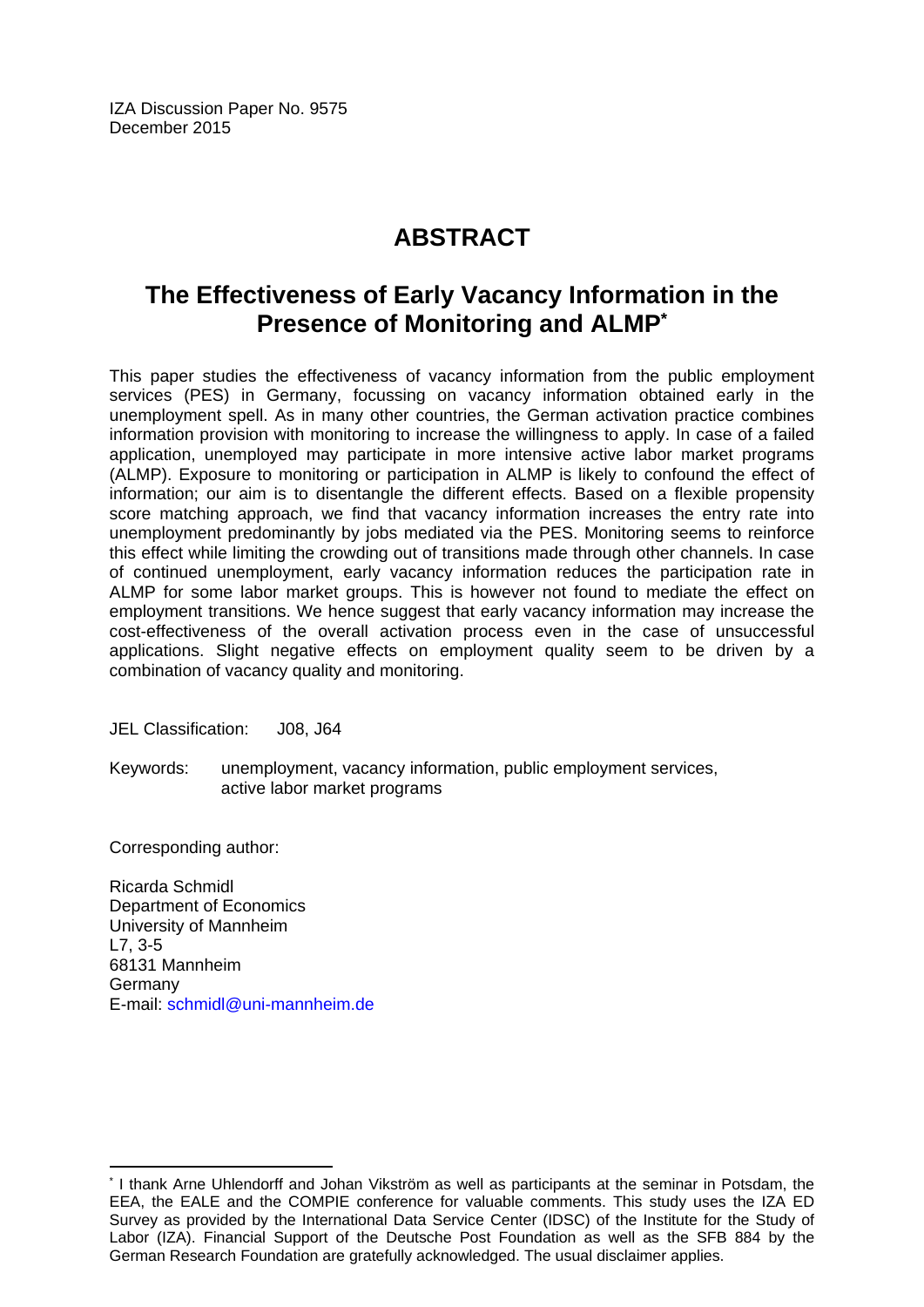### 1 Introduction

To activate the unemployed, the public employment services (PES) usually rely on a mix of activation instruments. Mediation services – defined as the transmission of vacancy information and providing support in the application process – commonly constitute the 'baseline' strategy (for more details on the activation mix employed by different countries, see OECD, 2007). Germany is a typical example where vacancy information, job search monitoring and active labor market programs (ALMP) are administered at the PES and used jointly to promote employment entry of the unemployed. The discussion of vacancy information is typically given a special emphasis in the first meetings between the caseworker and the unemployed (Schütz et al., 2011). As counseling and information provision is less expensive than participation in intensive training programs, this is intended to reduce the cost of activation. From an efficiency perspective the early focus on information may also be optimal. If duration dependence reduces the job offer probability over the course of unemployment (see, e.g., van den Berg, 1994; van den Berg and van Ours, 1996; Machin and Manning, 1999), the benefit of information is expected to be highest early on.

In the outlined activation practice, other activation instruments may interact with early information provision, thus complicating an assessment of the direct employment effects. In particular, while simultaneous monitoring is intended to increase the willingness of unemployed to apply to and accept jobs from the PES, more intensive ALMP programs may be used in case where information did not result in successful labor market transition. So far only little evidence is available on the benefits of early vacancy information for employment entry in the presence of alternative instruments. We aim to fill this gap by studying the effectiveness of early vacancy receipt from the PES in Germany.

Previous analyses of the effectiveness of vacancy information with or without monitoring suggest that the effect of vacancy information on employment transition rates is ambiguous. Fougère, Pradel, and Roger (2009) find that without monitoring vacancy information increases the productivity of PES search, but reduces the search effort in other channels, thus counteracting the information effect. Van den Berg and van der Klaauw (2006) assess the effects of combining counseling with monitoring to counteract the effort substitution. They show that monitoring may be completely ineffective if it focusses on only a subset of search channels, as unemployed may be forced to invest search in low rather than high productivity channels. Engström,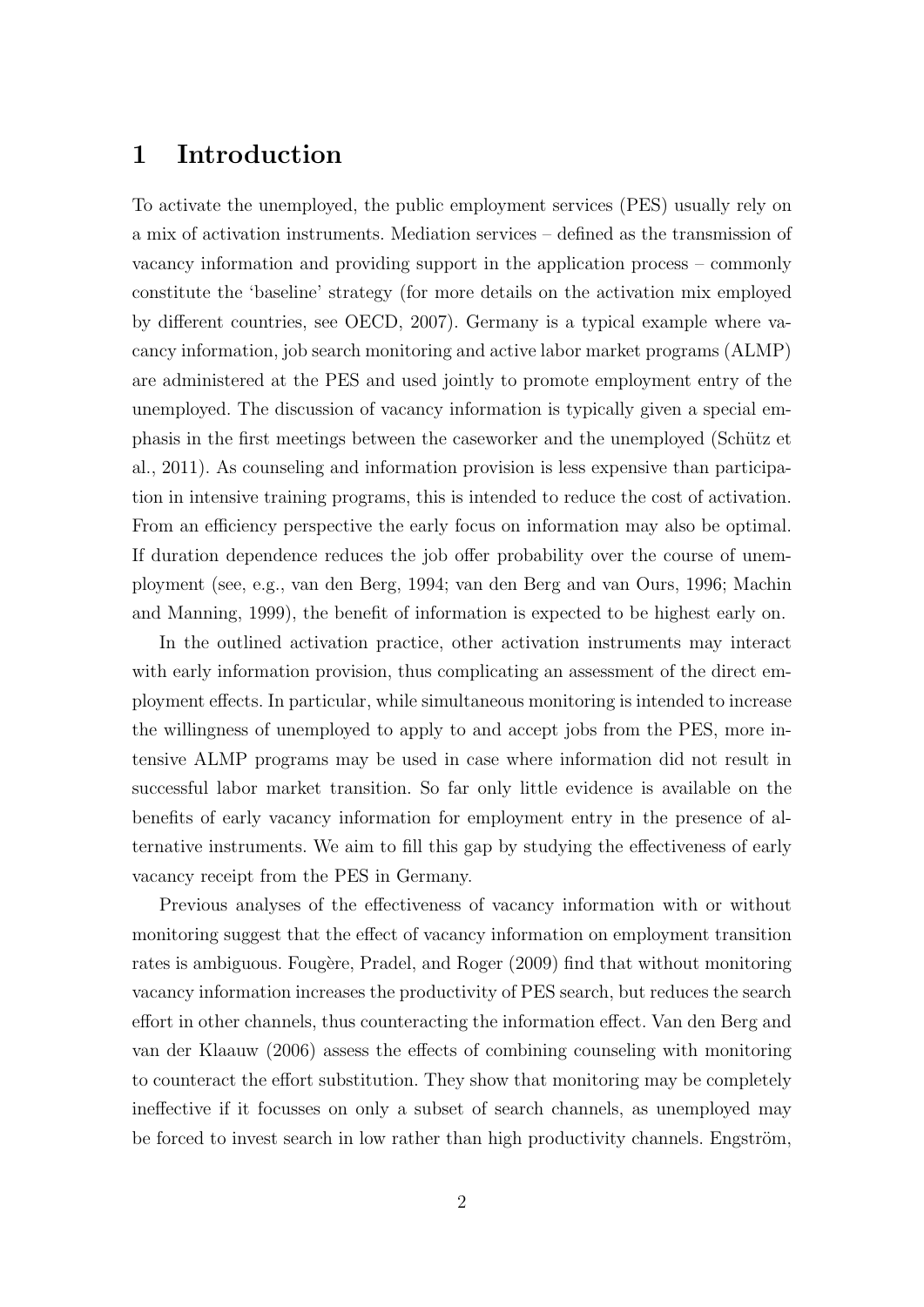Hesselius, and Holmlund (2012) find no effect of announcing an increased monitoring intensity for vacancy applications, suggesting that this may be due to an incredible monitoring threat and the substitution effect. Gorter and Kalb (1996) find that a counseling and monitoring increases the number of applications sent out, but not the acceptance rate, resulting in an overall zero employment effect. Johnson and Klepinger (1994), Dolton and O'Neill (2002) and Hägglund (2014) in contrast find significant positive effects of the combinations of counseling and monitoring. An recent empirical analysis by van den Berg, Hofmann, and Uhlendorff (2013) shows that vacancy receivers in Germany exit unemployment more quickly. They find that monitoring may drive part of the employment exit, as vacancies also increase the risk of sanctions and entry into sickness absence.

Both monitoring and information may affect the job match quality. Understanding their relative contribution to the overall employment effect is thus important to adequately address the source of quality differences. Johnson and Klepinger (1994) and Dolton and O'Neill (2002) exploit experimental variation in the exposure to either component during job search and conclude that it is mostly the threat effect driving the exit rate from unemployment. In the regular activation practice, the monitoring component of vacancy information is usually not observed, however. We thus aim to disentangle the role of simultaneous job search monitoring based on job search theoretic predictions on channel-specific transition rates with or without monitoring. Comparing these predictions with observation of the successful search channel we assess whether monitoring contributes to employment transitions.

The interaction between early information or counseling and subsequent ALMP participation has not been studied so far.<sup>1</sup> Against the findings of van den Berg et al. (2013), it seems plausible however that monitored vacancy information may act as a screening device for the caseworker. This may in turn affect the subsequent use of activation instruments. While the observation of application effort may provide signals about the willingness of unemployed to cooperate with search requirements, observing the application outcome may also convey information about specific hurdles to labor market integration. Similarly, if caseworker are initially uncertain about the labor market chances of the unemployed, vacancy availability alone may signal better expected labor market chances. Thus, even in absence of direct employment effects, vacancy information may affect the subsequent activation path, and thereby indi-

<sup>&</sup>lt;sup>1</sup>The threat effect arising from the *anticipated* ALMP participation at later stages of unemployment is studied by, e.g., (Graversen and van Ours, 2008; Pedersen, Rosholm, and Svarer, 2012)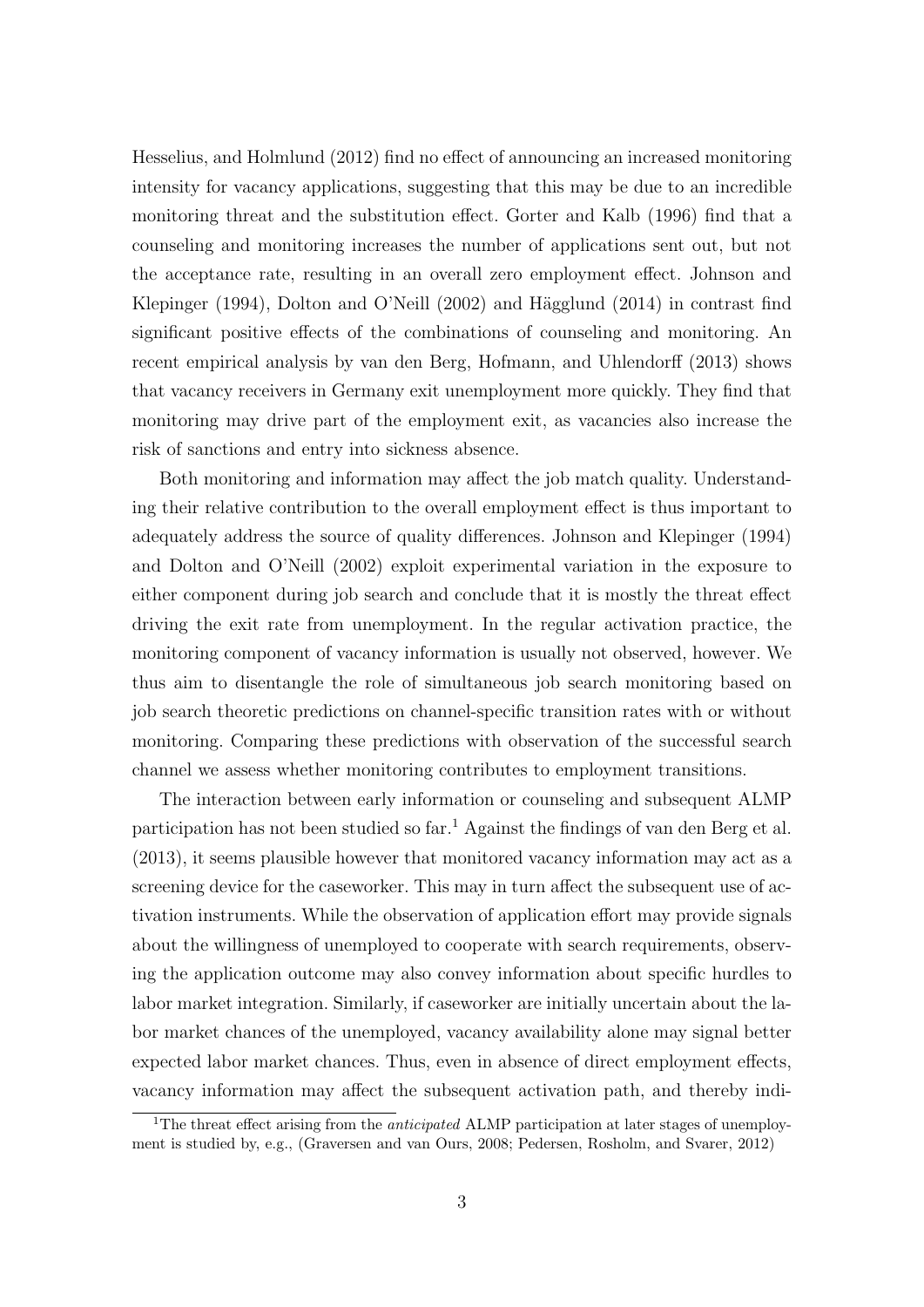rectly affect unemployment reintegration. Using information on the ALMP entries, we document the effects of vacancy information on participation rates in ALMP, and assess whether this contributes to the employment transitions due to early vacancies. Exploiting information on early activation offers, ex-ante differences in anticipated ALMP participation, arising due to unobserved characteristics of the caseworker or the unemployed can be controlled for.

The empirical analysis makes use of a representative survey of unemployment entrants between 2007 and 2008, the *IZA Evaluation Dataset Survey* (Caliendo et al., 2011). The survey consists of an extensive baseline interview conducted shortly after unemployment entry and a follow-up interview one year later, collecting the subsequent labor market outcomes including participation in ALMP. In addition to capturing labor market relevant characteristics, the baseline survey collects detailed information on the job search behavior of the unemployed, as well as information on activation offers made by the PES. Regional indicators allow to merge information on local labor market conditions and activation practices at the PES level. Given the detail of the survey data with respect to the relevant characteristics, we adopt a semi-parametric matching approach (Rosenbaum and Rubin, 1983) assuming conditional independence of vacancy receipt and the transitions in employment and more intensive ALMP. To disentangle the effects of vacancy information and ALMP participation, we use the sequence of treatment estimator proposed by Vikström (2015) that takes into account the dynamic nature of entry into ALMP.

We find that early vacancy receipt increases early employment take-up significantly. After one year, the employment gap between treated and controls is still at 7%-points. The early transition effect is the result of an increase in exit to jobs mediated by the PES. Entry into jobs found through other channels are initially reduced due to search effort substitution, but then increase and level out at zero. The reversal of the initial search effort substitution provides evidence for a higher monitoring intensity among vacancy receivers. As monitoring is also likely to affect the willingness to apply and accept vacancies by the PES, our findings suggest that monitoring improves the returns to early information and limits the costs of crowding out of search effort.

Regarding subsequent ALMP entry rates, we do not find evidence that early receipt of vacancies changes the rate of ALMP entry in the overall sample. Subsample analyses by gender and local labor market conditions show however that men and unemployed living in areas of high unemployment are less likely to enter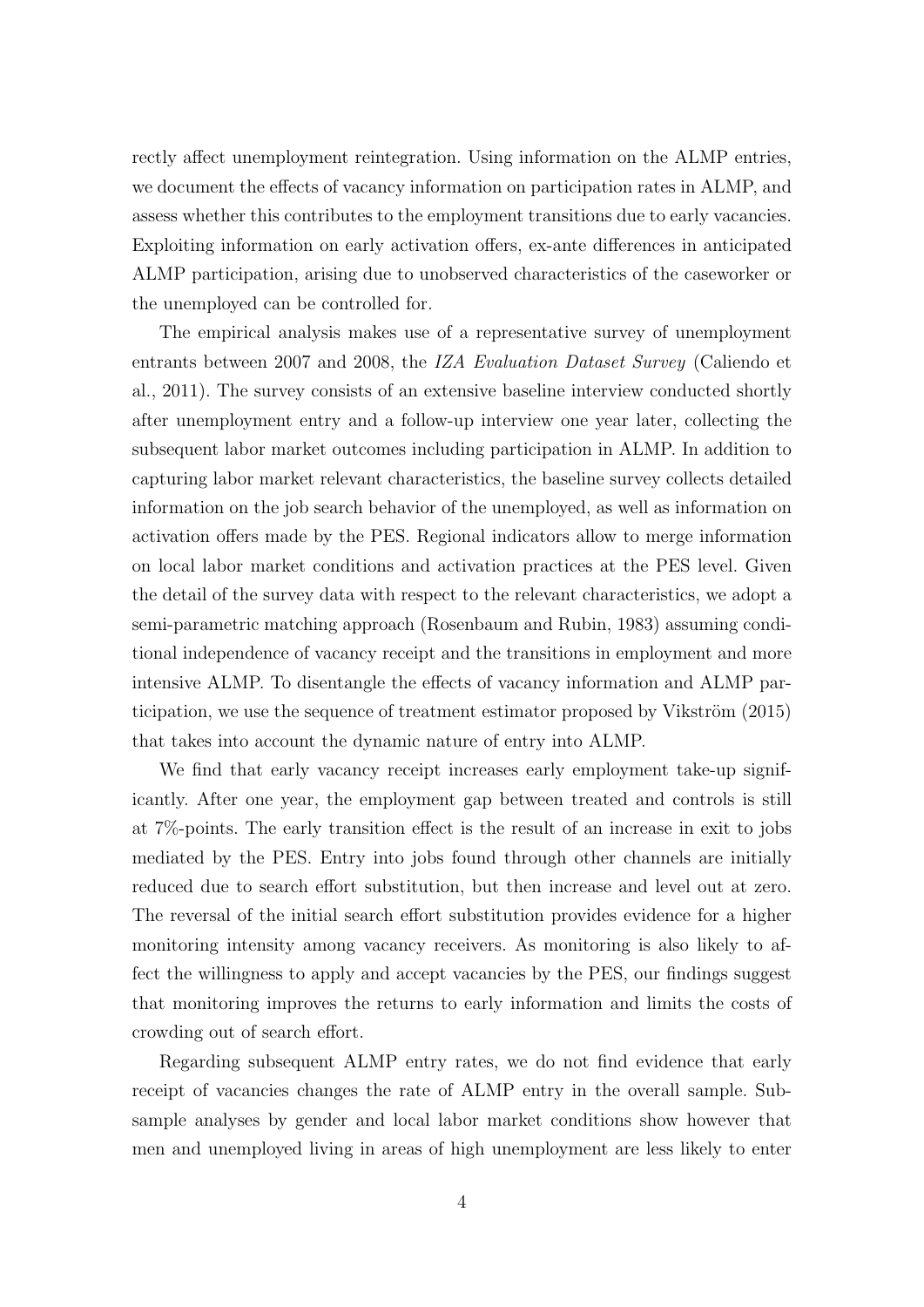ALMP in the medium-run if unemployment continues. As the PES units in regions of high unemployment are more likely to be budget constraint, it seems reasonable to relate the reduction in ALMP entry to a more focussed targeting of ALMP towards individuals for whom no vacancies are available. The reason for the gender differences are not as easily linked to budgetary concerns. They may hence be related to a stronger dislike for ALMP among men (see, e.g., Pedersen et al., 2012). Assuming that the ALMP participation is the outcome of a negotiation between caseworker and unemployment, caseworker be more lenient towards men, if it a direct labor market entry via vacancies seems possible. We do not find that that reduction in ALMP mediates the employment transitions. While further research is needed to understand the mechanism of ALMP reduction, we suggest that early information may entail a double dividend by improving the cost-effectiveness of the activation even in the absence of direct employment effects.

In terms of employment quality we find that vacancy receivers are more likely to accept jobs in temporary work agencies and work slightly fewer hours. As temporary work agency vacancies are over-represented at the PES, the quality effect is likely to be a direct results of selective vacancy registration and monitoring.

The paper is organized as follows. Section 2 outlines the job search theoretic predictions of the effects of vacancy information and reviews the findings of the earlier related literature. Section 3 sketches the institutional specification of the German activation practice. Section 4 introduces the data and defines the treatment and outcome variables of interest. Section 5 outlines the empirical strategy, and Section 6 presents the empirical results. Finally, Section 7 concludes.

### 2 Theoretical Predictions

Theoretical models of job search provide a helpful starting point in assessing the mechanisms by which vacancy information affects the employment transition and the quality of accepted employment. In the following, we briefly and verbally outline their basic intuition. Assuming that search is costly in terms of time and money, job search models posit that unemployed maximize the value of search by allocating search effort to information channels that are most productive. For a given level of search effort, the value of current unemployment is assessed based on the costs and the expected returns to search. This value serves as reference level (reservation wage) for any arriving job offer: job offers paying a higher discounted wage than the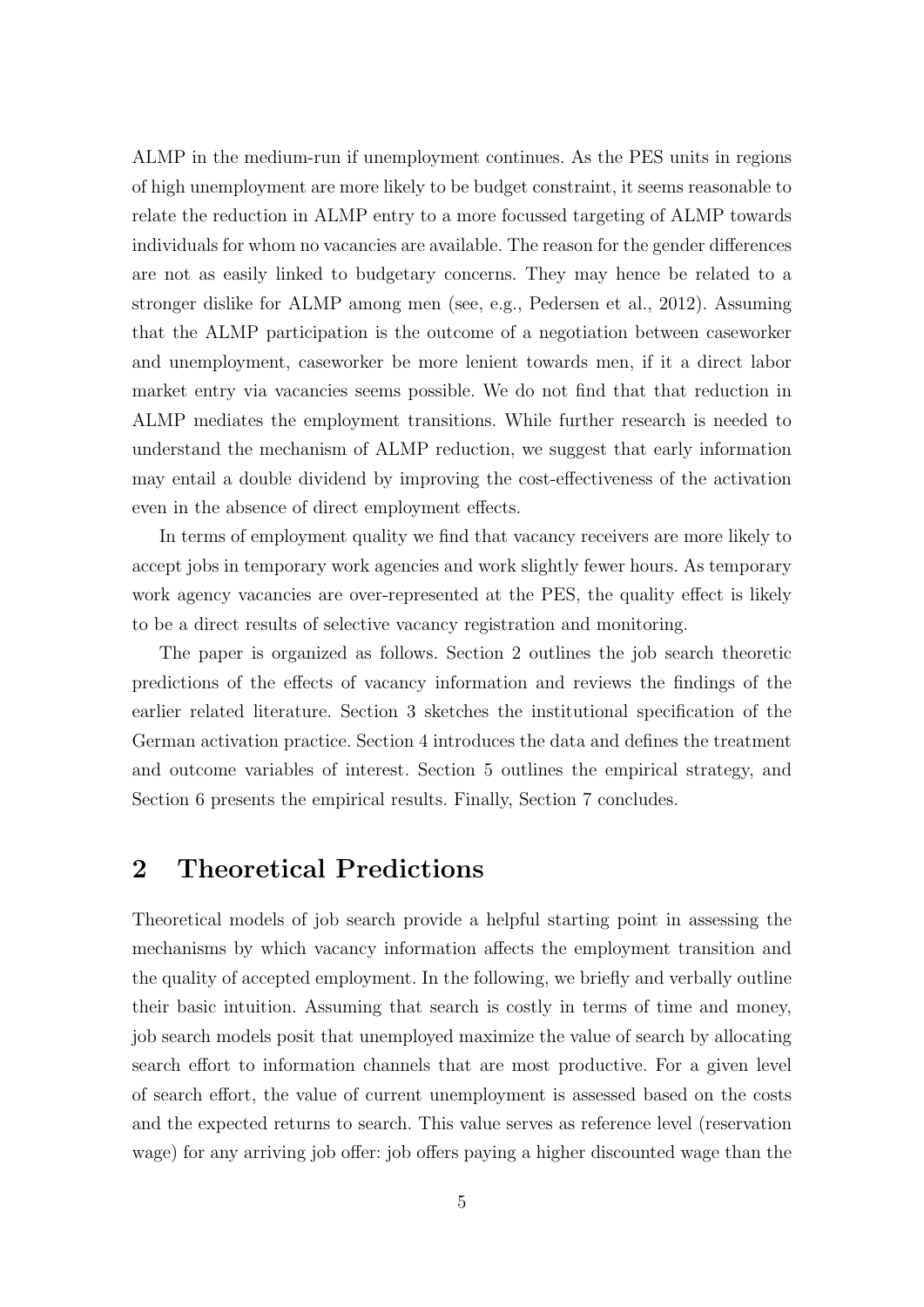current value of search are accepted. Considering search effort and reservation wages as endogenous, predictions on the effects of vacancy information on employment transitions and quality of accepted employment, with or without monitoring, can be derived.

Employment Transitions For simplicity, we assume that unemployed use two stylized search channels, a PES channel and a non-PES channel capturing all other commonly used search channels, e.g., the internet, friends and family, newspaper ads, unsolicited applications, etc. The provision of vacancy information from the PES represents an exogenous increase in the productivity of job search via the PES, which is expected to increase the probability to enter employment via jobs found through the PES. It is sensible to assume that non-PES channels are substitutes to the PES search, so that their productivity is not affected by this. However, unemployed are expected to respond to the relative productivity change by redistributing search effort away from non-PES channels towards the PES channel. Search effort substitution reduces the transition through non-PES channels, dampening or even offsetting the positive effects of PES vacancy information on the overall transition rate (see, Holzer, 1988; Fougère et al., 2009, for more details).

Additional Monitoring Job search monitoring reduces the value of unemployment by forcing unemployed to invest more search effort by threats of benefit sanctions (see, e.g., Abbring, van den Berg, and van Ours, 2005). Higher search effort is expected to increase the exit rate from unemployment. Due to search channel substitution, the effectiveness of monitoring depends on the ability of caseworkers to monitor search effort in all channels. If search effort is comprehensively monitored, simultaneous monitoring is expected to reduce the possibility of search channel substitution. If vacancy receivers are hence simultaneously subject to more intensive monitoring, their exit rate in both non-PES and PES channels is expected to increase. Imperfect monitoring in contrast may aggravate the channels substitution. For example, if only the effort in the PES channels is monitored, unemployed may decrease their non-PES search effort to an even larger extent than in the nonmonitoring case, as they are now forced to invest a sub-optimally high effort in the PES search channels (see, van den Berg and van der Klaauw, 2006, for more details). If the returns to PES search are lower than that from non-PES search, the overall employment transition may be reduced.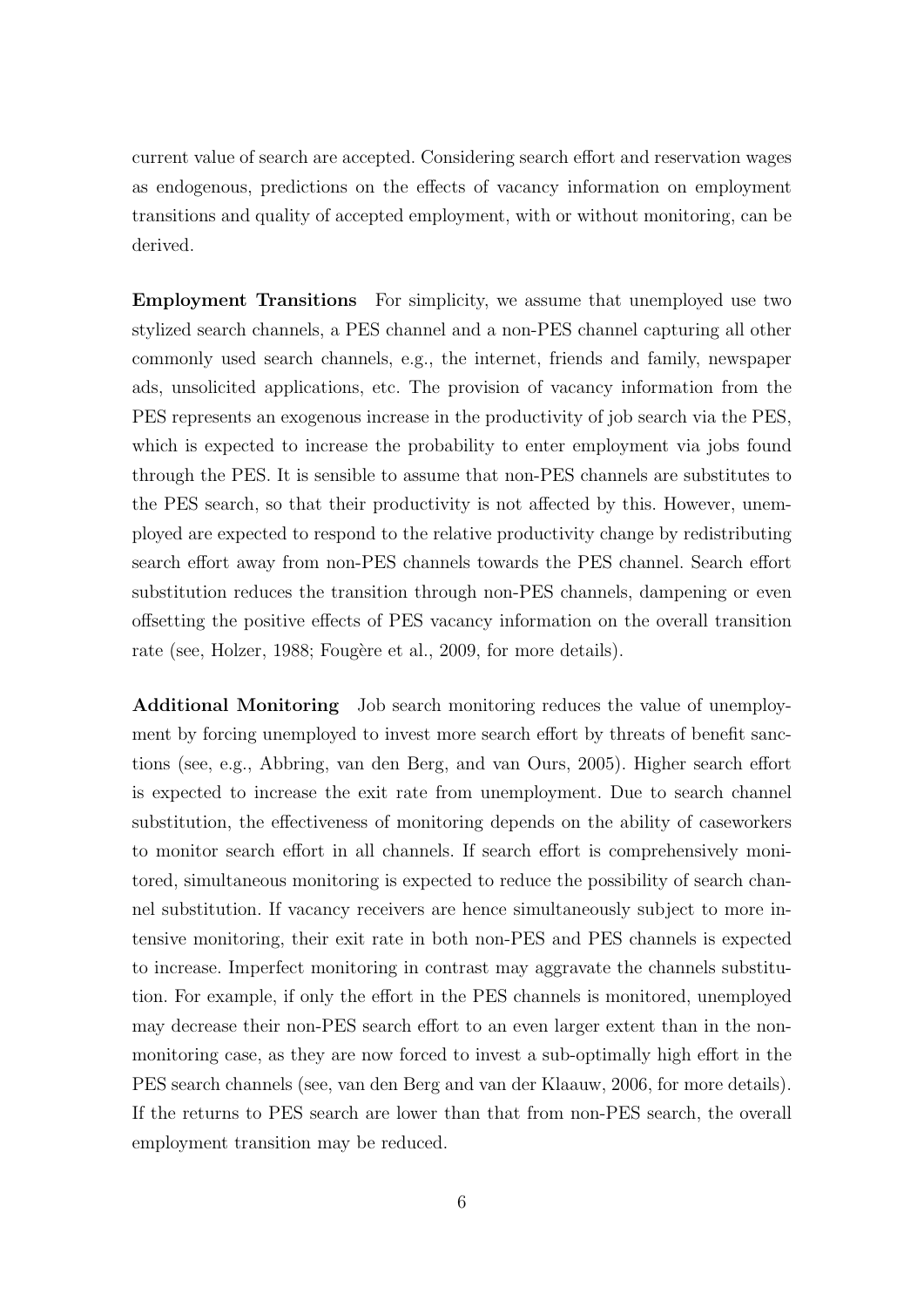Note, that a simultaneous increase in anticipated ALMP entry may have a similar effect as comprehensive monitoring. In particular, if unemployed expect low returns to ALMP, they may invest more search effort in all channels to avoid participation. The ex-ante employment effect of announced ALMP participation was documented by, e.g., Black, Smith, Berger, and Noel (2003); Graversen and van Ours (2008). Van den Berg, Bergemann and Caliendo (2009) show that a higher perceived probability of ALMP entry increases search effort and lowers reservation wages.

Employment Quality Theoretical predictions of the effects of vacancy information on employment quality are ambiguous. By increasing the returns to search, the reservation wage is expected to go up, resulting in a higher selectivity and a higher quality of accepted employment.<sup>2</sup> At the same time, if the average quality of jobs registered at the PES is lower than the vacancies available from non-PES channel, unemployed receiving very few job offers from non-PES channels may be willing to accept jobs of lower quality rather than accepting no jobs. Monitoring and sanctions are expected to reduce the reservation wage and may thus promote the take-up of lower quality jobs in either channel. Previous evidence on the negative quality effects of monitoring is given by e.g., Arni, Lalive, and Van Ours (2012).

#### [Insert Table 1 about here.]

Overall, it can be seen that the job search theoretical predictions on channelspecific employment entry depend on whether vacancy information is accompanied by monitoring or not. A simplified summary of the outlined channel-specific effects is given in Table 1. These differential predictions are used to interpret the findings of the channel-specific exit rates.

### 3 Institutional Setting

The German system of passive and active unemployment support is strongly centralized providing all services from the PES. The PES operates through local entities that enjoy some degree of freedom in adapting their services to local labor market conditions. They are however bound by the same institutional regulations, and

<sup>&</sup>lt;sup>2</sup>Note, that the increased selectivity may also slow down the exit rate, as fewer job offers are considered acceptable. As shown by van den Berg (1994), the positive effect of the higher search productivity is expected to outweigh these countervailing effects, so that we do not discuss them further here.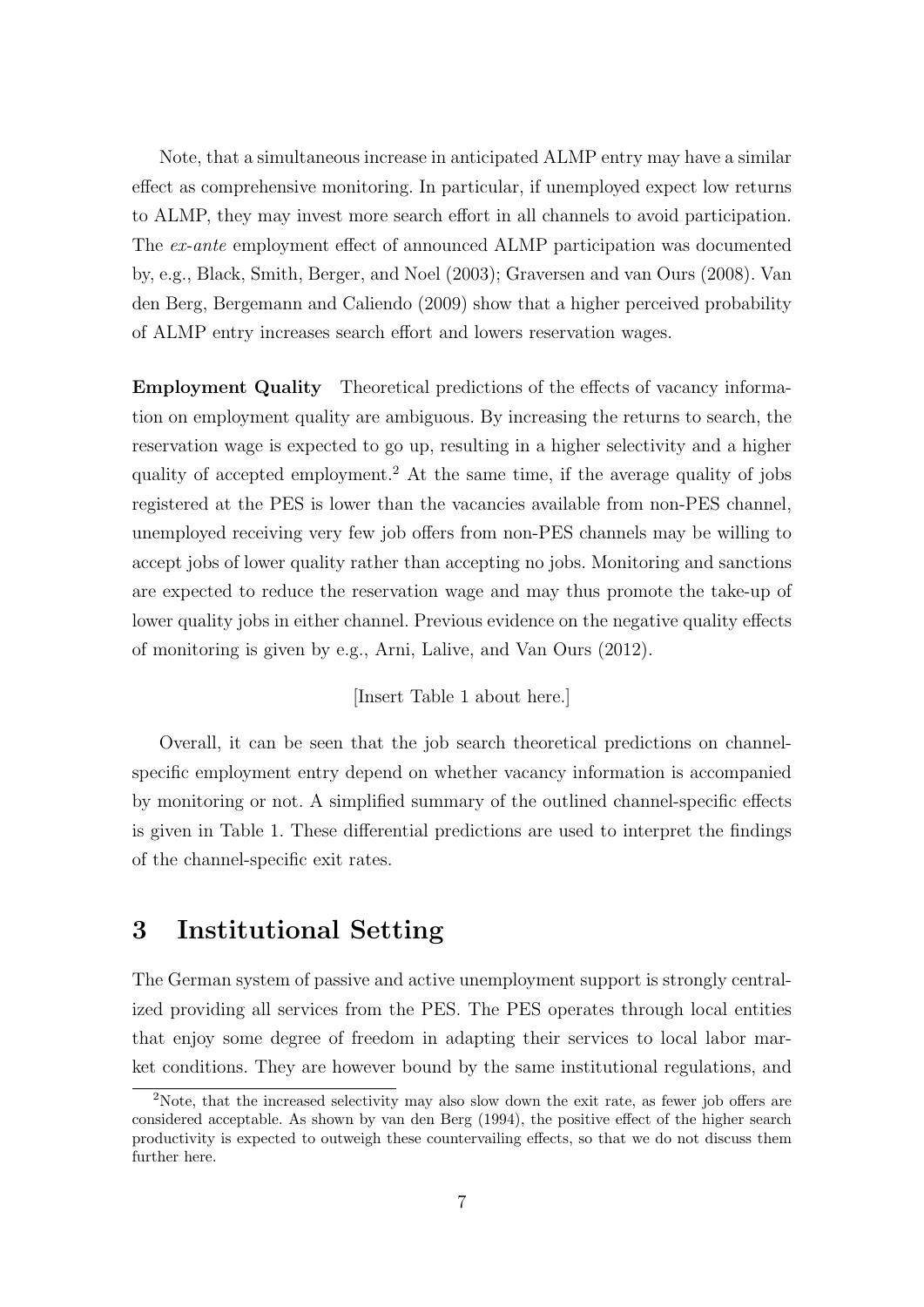adhere to similar practical activation guidelines. In our study we focus on the regulations pertaining to unemployed eligible to unemployment benefit (UB) receipt.<sup>3</sup> The statutory framework for the UB entitlements, the rights and duties of the unemployed and the caseworker are outlined in the Social Code III (SGB III), and are complemented by practical directives.

Unemployment Benefits During the period of observation, unemployed individuals are entitled to UB if they were employed subject to social security contributions for at least twelve months during the 24 months preceding unemployment entry. The level of UB amounts to 60% (67% for unemployed with children) of the average gross wage earned during the previous twelve months. The duration of UB entitlement depends on the duration of employment during the reference period. For individuals below the age of 50, the maximal duration of UB payment is twelve months, older individuals are entitled to longer benefit receipt. An additional prerequisite for UB receipt is the willingness to work, which is defined as an active search for employment, the willingness to accept reasonable job offers<sup>4</sup>, and the availability for participation in ALMP. If the behavior of unemployed does not reflect the willingness to work, the UB payments can be temporarily suspended. The duration of the sanction lies between two to three weeks. During the period of observation, the overall propensity to be sanctioned due to non-compliance is quite low at 1%. The incidence of sanctioning during unemployment is found to vary systematically across labor markets and PES units (see, Müller and Oschmiansky, 2006; Müller, 2007).

Early vacancy information At the local PES, unemployed are assigned to a caseworker who accompanies and monitors the job search process and decides about the use of activation instruments. Caseworkers are encouraged to adapt the timing and type of activation tools to the needs of the individual. To get an idea about common principles governing the regular activation process we rely on assessments of the caseworker activities in practice by Hielscher and Ochs (2009), Schütz et al. (2011a), and Boockmann, Osiander, Stops, and Verbeek (2013).

<sup>3</sup>Unemployed not entitled to UB receipt can receive means-tested unemployment assistance, and are subject to different regulations. We do not address these regulations here.

<sup>4</sup>Jobs that pay less than 80% of the last wage, require more than 2.5 hours commuting time or the change of occupation are not considered acceptable. Short-term employment and employment requiring transitory separation from the family are also not considered reasonable. Over the course of unemployment, the reasonableness criteria are tightened: after three and six months in unemployment, larger wage cuts and longer commuting times are considered reasonable.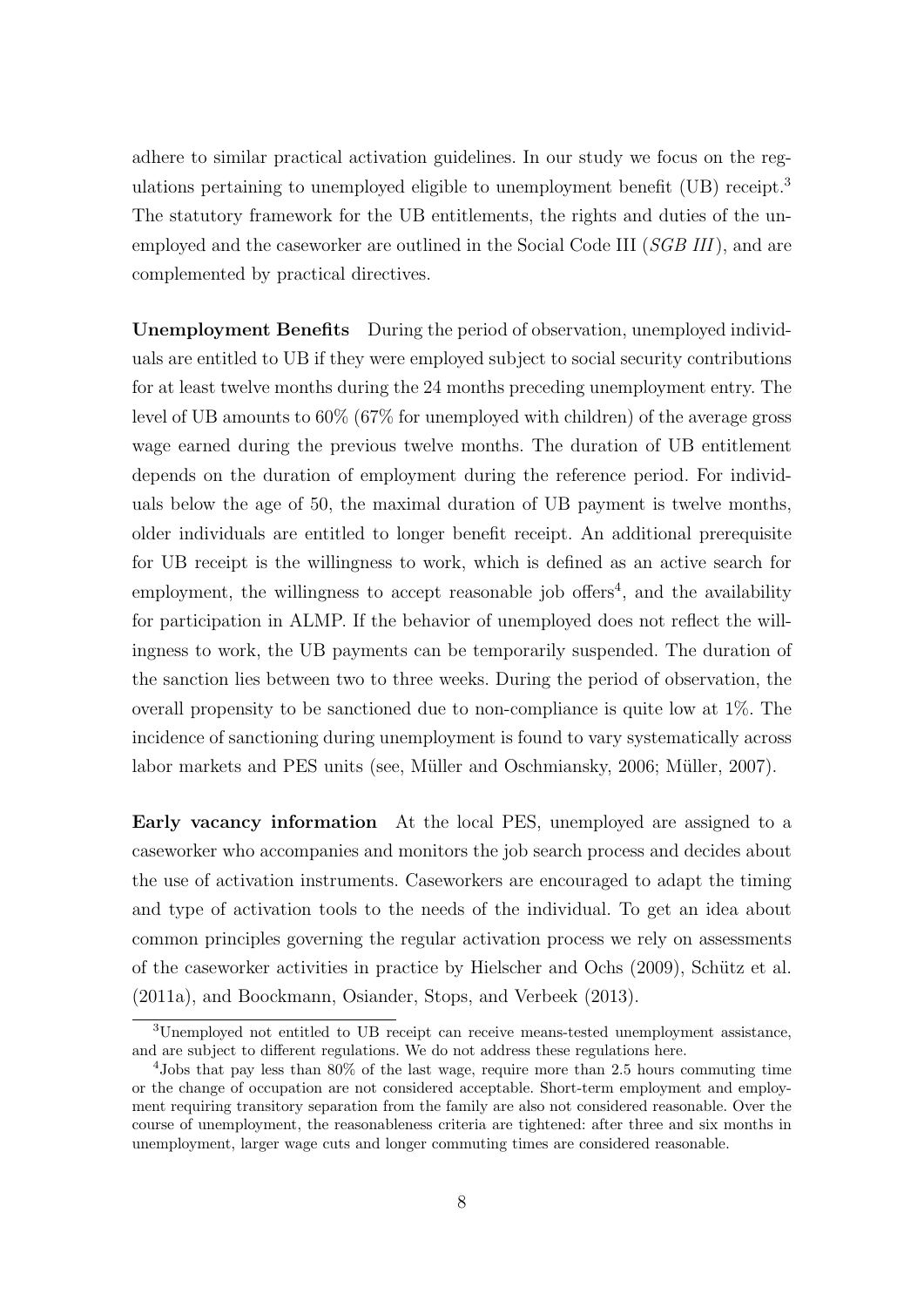All UB claimants are required to attend an immediate initial meeting with the caseworker, the main objective of which is to conduct a detailed profiling of the unemployed and to discuss reintegration steps. The discussion of specific vacancies and the overall labor market situation are a particularly important element of the early meetings (see, Hielscher and Ochs, 2009; Schütz et al., 2011a). The referral of vacancies is based on a computerized matching between characteristics of the unemployed and vacancies registered at the PES. Time and effort spent on the personal assessment and vacancy search are at the discretion of the caseworker.

Vacancies registered at the PES are commonly "open" in that all unemployed may apply to them, and they are publicly accessible via an online information system. However, they only represent a subset of all vacancies in the labor market. The average share of vacancies registered at the PES ranged between 30% and 50% on average between 2007 and 2008 (IAB, 2008). Evidence on the selectivity and the quality of registrations for specific occupations and qualification levels suggests that the coverage rate is lower for higher qualified jobs (Christensen, 2003; Koppel, 2008). Furthermore, vacancies from the temporary work sector are highly over-represented compared to their importance in the labor market.<sup>5</sup>

Differences in caseworker resources and vacancy registration rates across occupations and PES units may introduce variation in early information provision that is independent of the overall state of the labor market. As outlined by Hofmann et al.  $(2012)$  and Hainmüller et al.  $(2015)$  the time spent per unemployed is a function of the caseload per caseworker and hence the staffing at the local PES. Furthermore, the registration rate of vacancies may depend on the perceived effectiveness of registering vacancies at the PES by firms. Negative previous experiences with posting vacancies at the local PES may reduce the use of PES for vacancy postings (Müller, Rebien, and Stops, 2011). Self-assessed use of working time among German caseworkers suggest that they spend little time with the acquisition of vacancies (Boockmann et al., 2013).

Monitoring Both the timing of the intensity of monitoring in general are at the discretion of the caseworker. While it is common that the application to vacancies is monitored, both monitored and non-monitored early vacancies are observed in

<sup>&</sup>lt;sup>5</sup>The high incidence of temporary work vacancy posting is likely to be a remnant of regulations in place between 2003 and 2006 that required that every PES had to install a Temporary Work Agency (TWA) who would then be in charge of training the unemployed or lease them in fixed-term employment.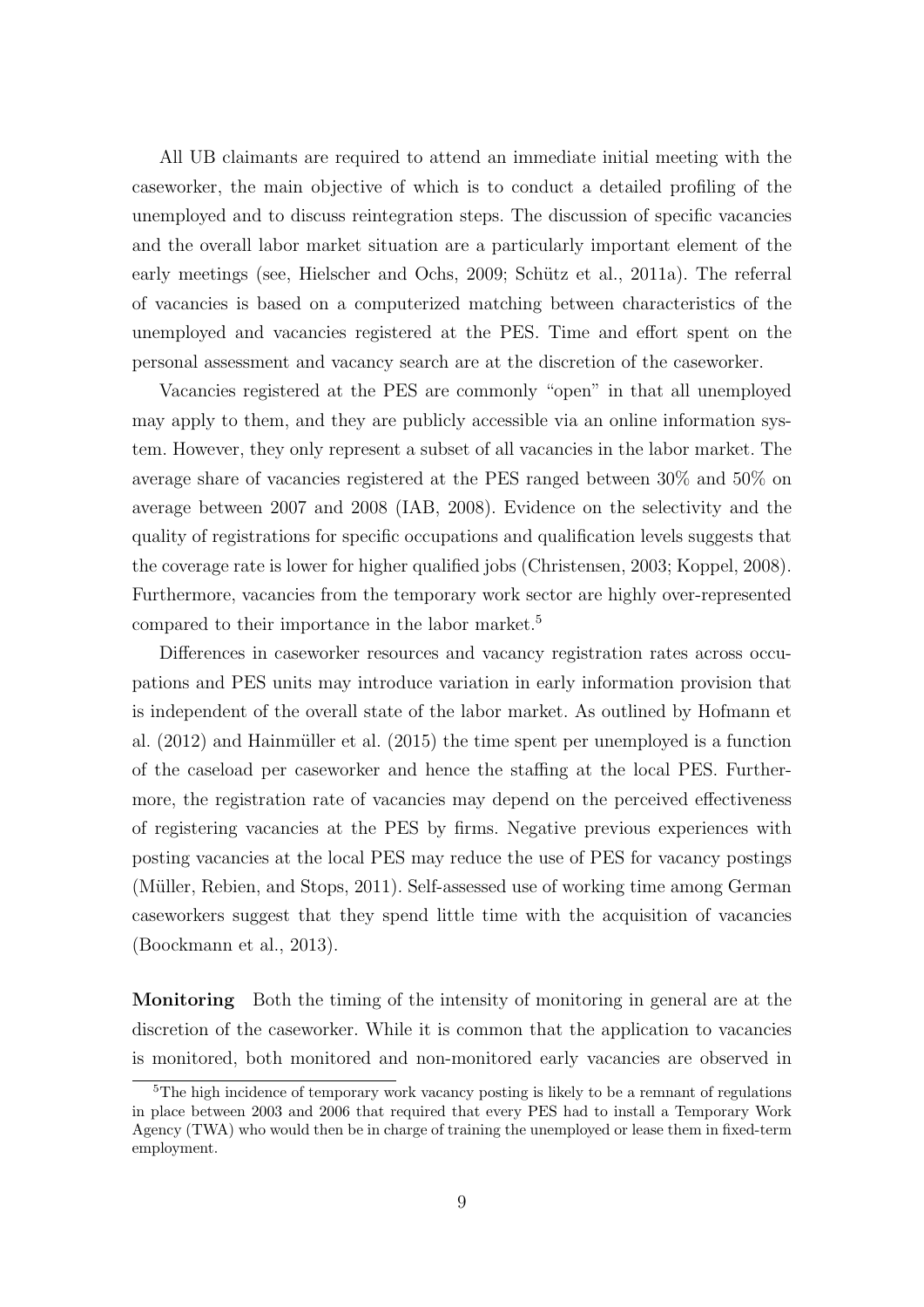practice (Schütz et al., 2011). Also, the intensity of monitoring may be staggered: after an initial 'grace period' with only little monitoring, the monitoring intensity tends to be increased after some point in time (Hielscher and Ochs, 2009). Similarly, the incidence of sanctions over the unemployment spell is found to be lower during the first three months than during later months (Müller, 2007).

ALMP The initial profiling of the unemployed also serves to identify structural hurdles to labor market entry, and the benefit of participation in training or qualification schemes. The allocation to ALMP programs is done either by the caseworker, or via a placement voucher that allows unemployed to choose a private training or placement provider. While unemployed are entitled to receive a voucher after six weeks in unemployment, it is again at discretion of the caseworker to decide whether or not to grant the voucher. According to caseworker interviews, specific needs or requests of the unemployed and program availability are the most important decision criteria for the choice of specific activation instruments (Boockmann et al., 2013).

### 4 Data and Descriptive Statistics

To assess the effectiveness of early vacancy information, we use a representative survey of unemployment entrants in Germany, the IZA Evaluation Dataset Survey (Caliendo et al., 2011). The sampling of the survey was based on monthly unemployment entrants between June 2007 and May 2008 who were between 17 and 54 years of age and eligible to receive unemployment benefits. In a baseline interview that took place between eight to eighteen weeks after unemployment registration, respondents answered an extensive questionnaire about general socio-demographic characteristics, the previous employment history and their job search behavior, as well as non-standard questions regarding expectations, preferences and personality traits. Most relevant for our analysis are questions about activation offers by the PES capturing the receipt of vacancy information and the types of ALMP offered during early unemployment. Follow-up interviews conducted one and three years later capture the subsequent labor market biography of unemployment entrants, including timing and characteristics of employment, unemployment, and ALMP spells on a monthly level. Focussing on early vacancy receipt the employment outcomes during the first year after unemployment entry are of most interest. We thus restrict the estimation to individuals participating in the first and second survey wave. Unfortu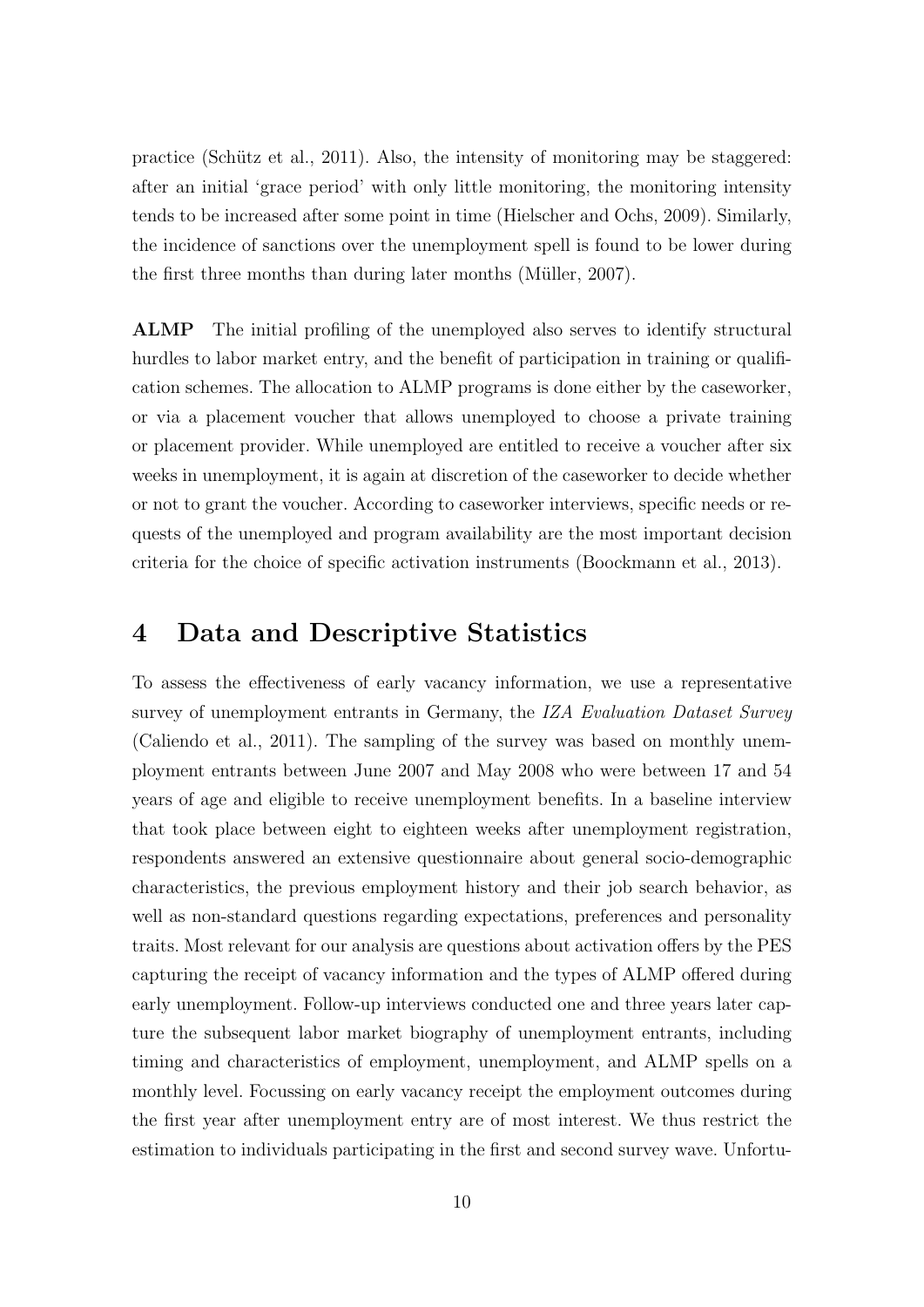nately, the data collection was marked by significant sample attrition, resulting in a reduction of the sample by about 50% from the first to the second interview. Comparisons by age, gender and migration status do not provide evidence for selective attrition (Caliendo et al., 2011).

We restrict the empirical analysis to unemployed who stated to actively search for full-time employment, who receive or are eligible to receive UB benefitsand who are older than 25. This ensures that the unemployed are subject to the same activation regulations. Finally, we exclude observations with missing values in any of the relevant variables, resulting in a total sample size of 4,044 unemployed. Table 2 documents the sample selection procedure.

[Insert Table 2 about here.]

Due to a delay in the timing of the first interview, about 25% of unemployment entrants had already left unemployment at point of the first interview. All of the relevant questions in our analysis are identical for both currently employed and unemployed.

#### 4.1 Treatment Measure

Whether or not vacancy information was received during early unemployment is derived from a multiple-response question on the type of activation instruments offered by the PES since unemployment entry. The question was asked during the first interview and thus captures vacancies received before on average twelve weeks after unemployment entry.<sup>6</sup> Vacancy information for fulltime jobs, part-time jobs, and jobs in temporary work agencies (TWA) are distinguished. We consider individuals receiving any of these vacancies as treated, resulting in a 40% treatment share. Among the treated, 92% have received fulltime vacancy offers that are expected to be the most relevant for this sample. Sensitivity analyses show that the effect estimates do not change when considering only fulltime vacancy information as treatment.<sup>7</sup>

The use of a single measurement of vacancy receipt as treatment indicator implicitly assumes that the assignment to early vacancies happens at a fixed point in time. At point of the interview, all unemployed had attended at least one meeting

<sup>&</sup>lt;sup>6</sup>This captures the extensive margin. The number of vacancies received is not known.

<sup>&</sup>lt;sup>7</sup>The results are available upon request.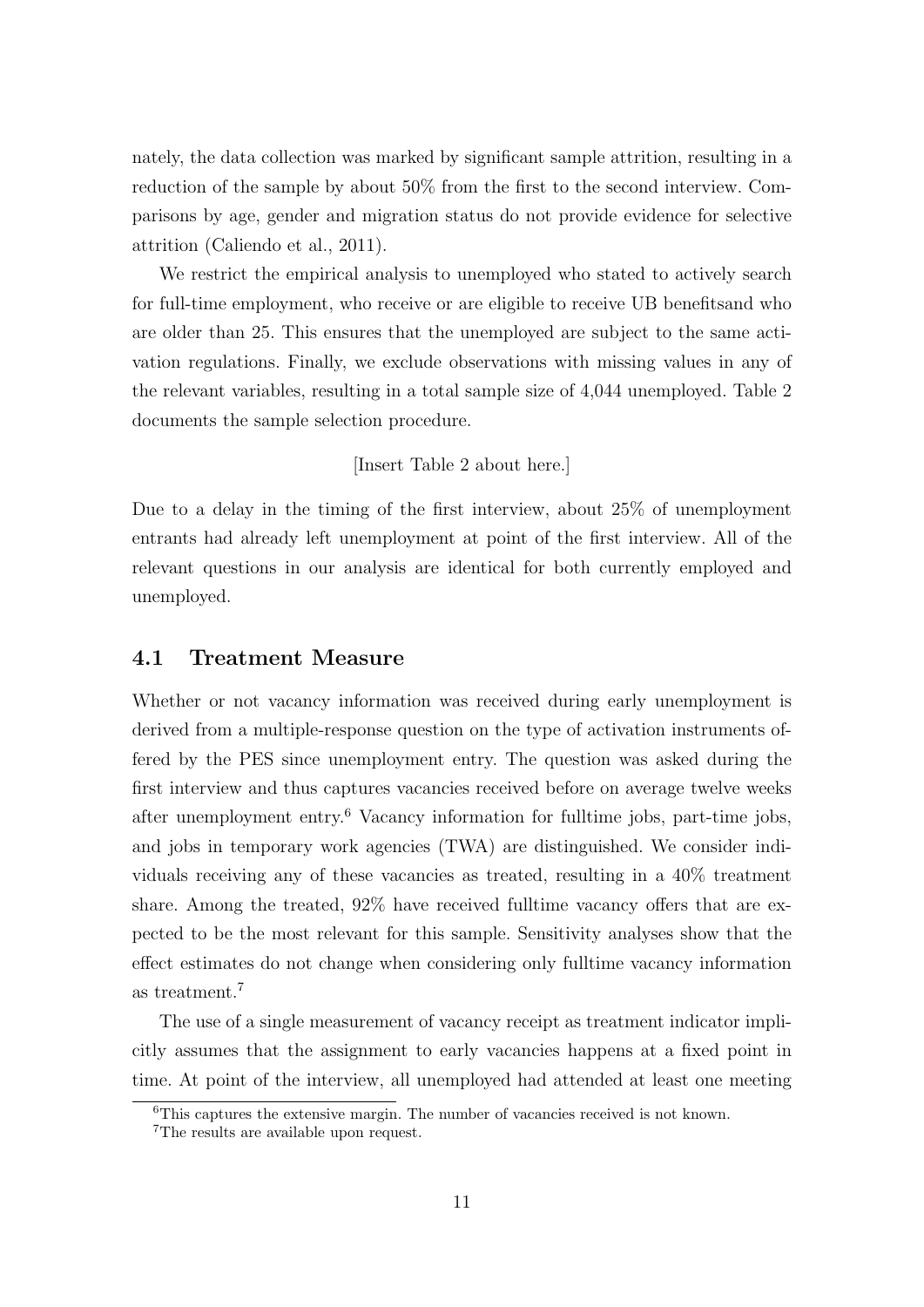with their caseworker.<sup>8</sup> Based on the observation that vacancies are a main element of discussion during early meetings, this static treatment indicator should capture predominantly 'early meeting vacancies'. In practice, the provision of vacancy information may not be limited to early meetings, so that unemployed may also receive their first vacancy later. This is expected to attenuate our effect estimates towards zero. Furthermore, dynamic assignment to treatment may change the treatment selection over time, as unemployment leaving unemployment quickly are less likely to receive vacancy information. For individuals still unemployed at point of the interview similar dynamics can be ensured until the point of treatment measurement by controlling for the timing of the interview. However, if non-receivers who exited before the interview did not receive vacancy information because of their early unemployment exit our estimates will be downward biased.

#### [Insert Table 3 about here.]

To get an idea about early dynamics in vacancy receipt, we can use variation in the interview timing that was predominantly driven by administrative processes and scheduling issues (Caliendo et al., 2011). As different interview times capture similar unemployed at different unemployment durations, an increasing share of treated over time is indicative of a highly dynamic treatment assignment. Table 3 shows that the treatment probability is fairly stable at 40% over the interview period with a slight increase for interviews later than 15 weeks. As we are considering the extensive margin of vacancy receipt, this distribution translates in an early peak in the hazard to receive vacancy information and a positive but much diminished hazard during later unemployment. This hence suggests that our static vacancy measure indeed captures a similar early treatment for the large part of our sample.

The dynamics indicated by the higher treatment share during later interviews suggest that negative selection into treatment may downward bias treatment effect estimates for later interviews. To assess the relevance of this, we conduct a subsample analysis in Section 6.4, restricting the sample to individuals interviewed before twelve weeks in unemployment. This lowers the share of individuals having exited unemployment, and thus limits the scope for negative selection into treatment.

As vacancy receivers may be exposed to additional monitoring, a varying monitoring intensity among the non-treated over time also need to be taken into account.

<sup>&</sup>lt;sup>8</sup>Individuals were asked about the number of contacts with the caseworker. Only  $2\%$  stated to not have had any.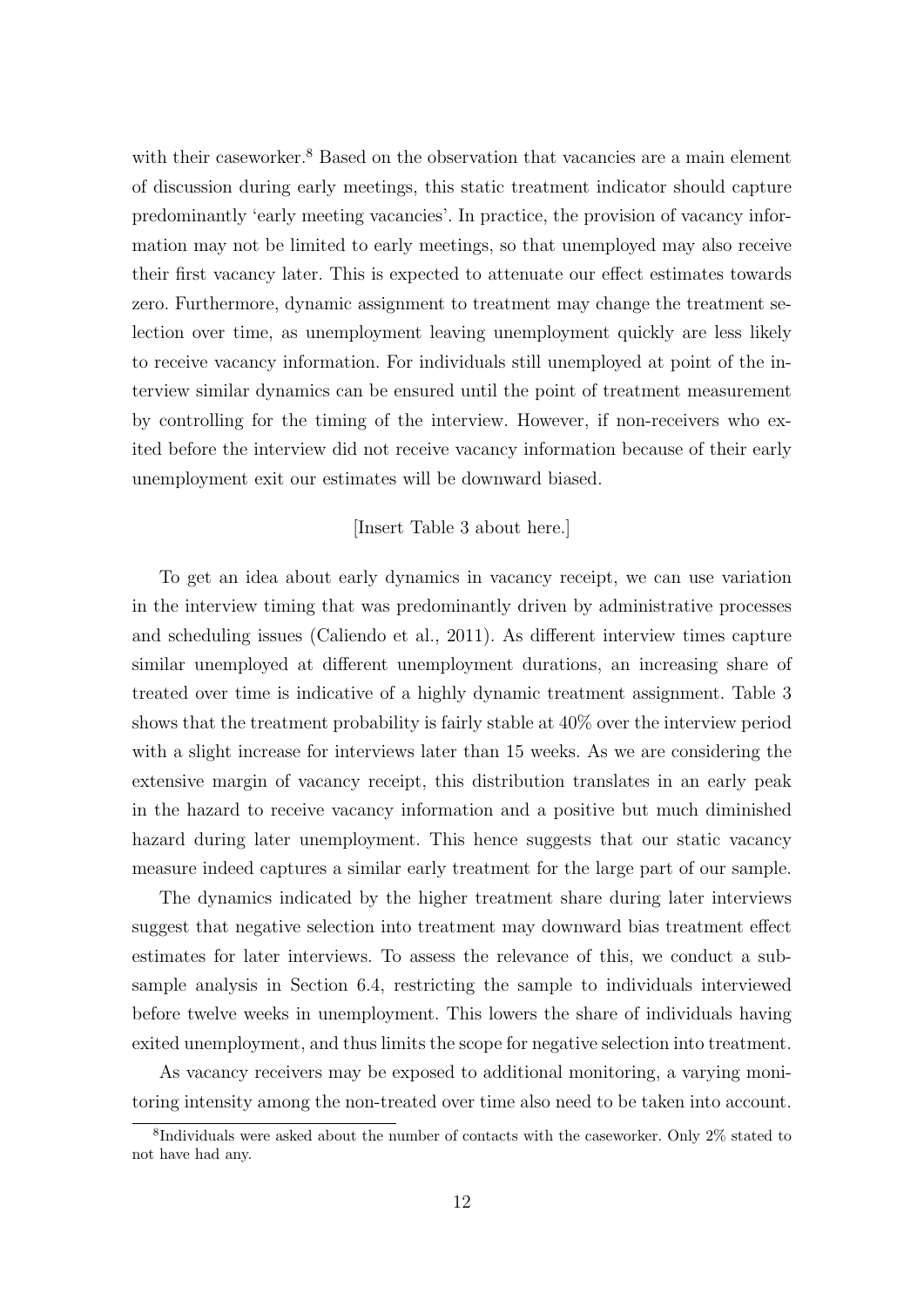If the monitoring intensity increases over time for all unemployed (see Section 3), the effects of the monitoring component of early vacancy information may be gradually reduced. Unfortunately we do not observe timing or intensity of monitoring.

#### 4.2 Outcome Measures

Employment Transitions Our main outcome of interest is the transition rate into employment subject to social security contributions within the first 13 months following unemployment entry. Exits from unemployment later than 13 months are assumed to be censored at random.<sup>9</sup> Next to considering the effect on the overall transition rate, information on the successful search channel allows us to distinguish between exits made with the help of the PES and exits through non-PES channels, comprising, e.g., jobs found through the internet, newspapers ads, unsolicited applications, etc. Search via the PES online information system or search via private agencies using a voucher may be complementary to vacancy receipt, so that we attribute jobs found through these channels to the PES. Note, that these only account for 4% of exits. The left panel in Figure 1 presents the unconditional survival rates for treated and controls. After 13 months, treated are 8%-points more likely to have exited unemployment. The source of the gap seem to be differences in PES entry rates.

#### [Insert Figure 1 about here.]

ALMP Transitions To asses whether vacancy information affects the entry rate in ALMP we consider joint entry rates into job creation schemes and training programs.<sup>10</sup> The right panel of Figure 1 depicts the entry rate in ALMP conditional on remaining unemployed. Unconditionally, no significant gap between treated and controls emerges. During the 13 months, about 20% of unemployed entered ALMP.

By our inability to observe the exact timing of vacancy receipt, it could arise that vacancy receipt occurs while individuals are locked-in in ALMP. As direct labor market placements are likely to be preferred by the PES, participation in ALMP is most likely to occur subsequent to vacancy referral. To assess the sensitivity of our

 $9$ The timing of the second interview was conducted independent from labor market status.

<sup>&</sup>lt;sup>10</sup>This comprises participation in publicly sponsored general schooling or training, retraining, short-term training, and job search programs. Employer subsidies were not recorded consistently over the two interview periods and are thus not included.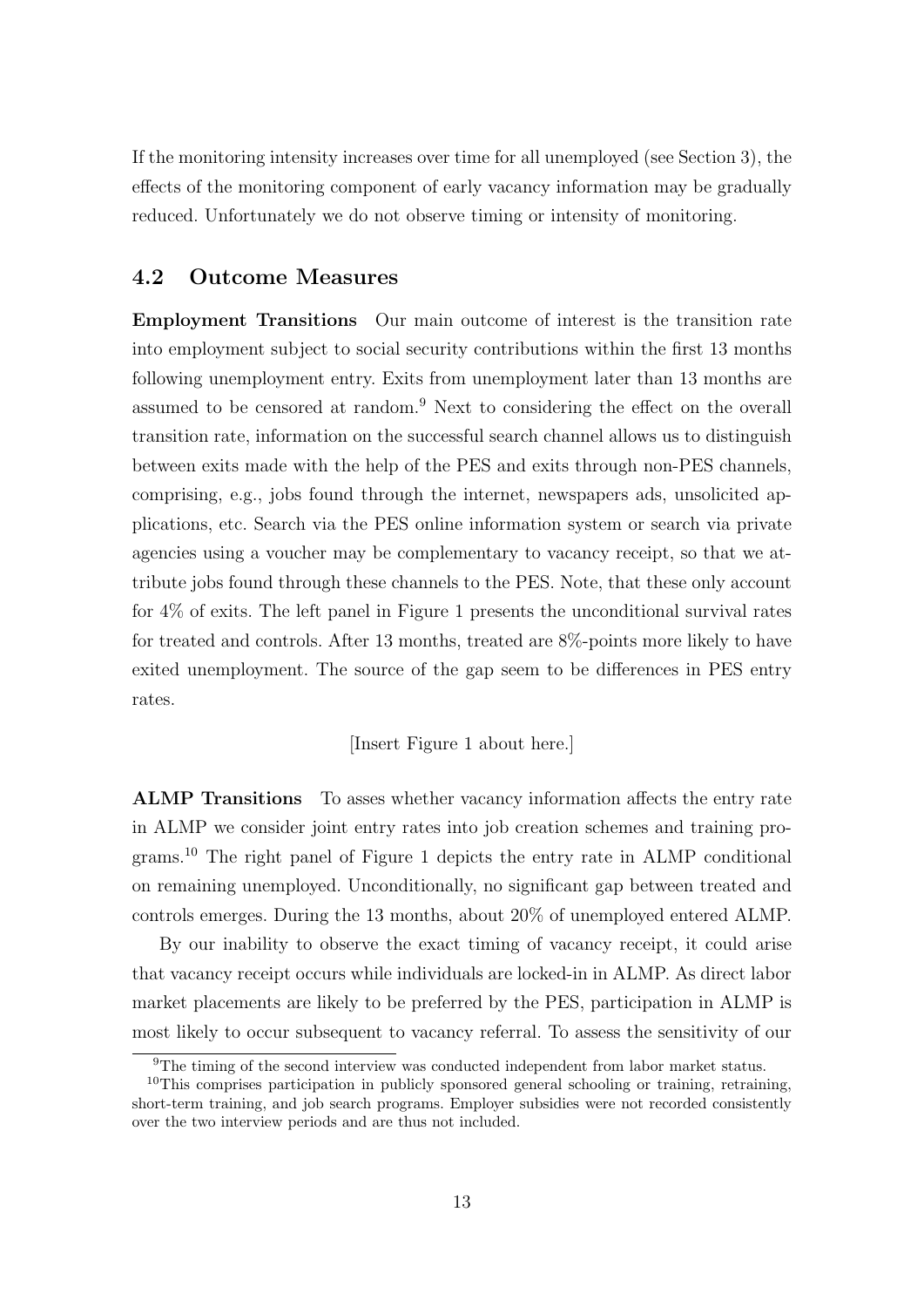results to early ALMP entry we omitted unemployed who entered ALMP before the first interview. This did not change the effect estimates. $^{11}$ 

Employment Characteristics For unemployed entering regular employment during the period of observation, we assess the effect of vacancy information on employment quality. For this we consider the hourly wage levels, the weekly number of hours worked, whether the accepted jobs were temporary, i.e., limited in their duration to less than one year, and whether the job was at a temporary work agency (TWA). In the overall sample, the average hourly wage is 8.30 Euros, with 41 average weekly hours worked. About 14% of accepted jobs are in a TWA and 40% are temporary. Table 4 presents unconditional averages by treatment indicator. Significant differences emerge regarding the successful channel, with 21% of treated accepting a job via the PES, compared to only 10% of controls. Regarding the employment quality, only TWA employment differs significantly, with 12% of non-treated, compared to 16% of the treated having accepted a job in a TWA.

[Insert Table 4 about here.]

#### 4.3 Descriptives of Pre-treatment Differences

Table 5 presents selected descriptives of socio-demographic characteristics, employment history and job search behavior of treated and controls. Overall, receivers of vacancy information are slightly younger, more likely to be male and less likely to be married. They also are more likely to have a vocational degree rather than no degree or a tertiary university degree. Furthermore, vacancy receivers tend to have a slightly better labor market history, as reflected by a lower number of previous unemployment spells and a higher level of UB, they live in areas with better local labor market conditions (i.e, lower unemployment rate, higher vacancy rate), and are more active in sending out applications. In summary, this suggests that receivers of vacancy information are positively selected with respect to their labor market characteristics.

#### [Insert Table 5 about here.]

Cross-tabulations of vacancy information receipt with offers of other activation instruments show that receivers of vacancy information also differ with respect to

<sup>&</sup>lt;sup>11</sup>The results are available upon request.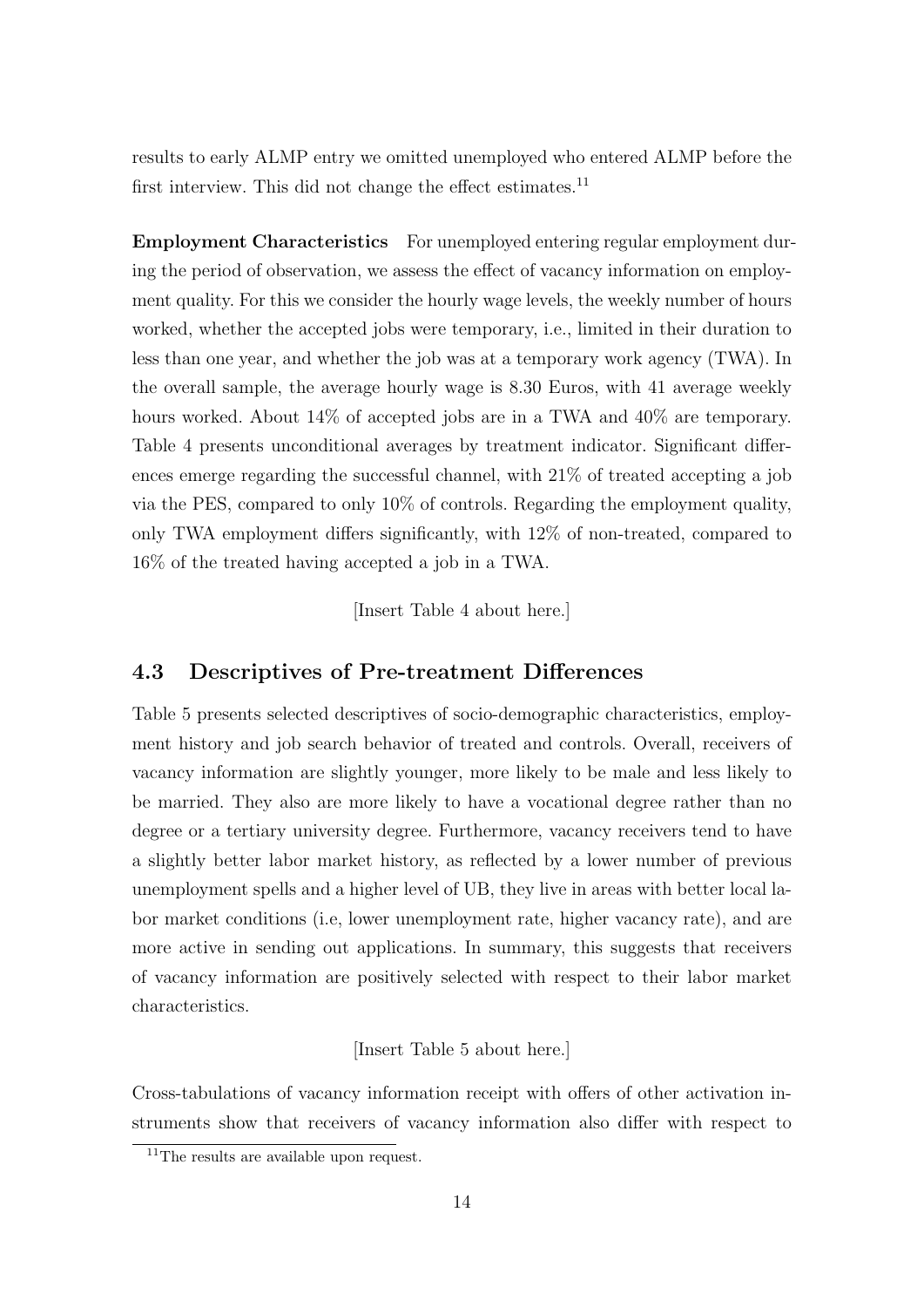being offered alternative types of activation. Grouping the offers by whether they are targeted at a direct labor market entry or an intermediate entry via more intensive ALMP, it can be seen that vacancy receivers are subject to more intensive activation in both domains. For example, vacancy receivers are significantly more likely to receive placement vouchers (11% vs. 9%), to be offered participation in work-training (18% vs. 11%) or to be offered training courses for the improvement of employability (12% vs. 9%). This positive relation between vacancy information receipt and being offered high intensity measures suggests that simultaneous differences in the use of activation instruments needs to be accounted for.

### 5 Econometric Analysis

To formalize the evaluation problem, let D denote a binary treatment indicator, with  $D = 1$  for early vacancy receivers and  $D = 0$  for non-receivers. We are interested in estimating the effect of treatment on an outcome Y. Using the potential outcome framework notation developed by Roy (1951) and Rubin (1974), each individual is characterized by two potential outcomes, one in the treatment state  $Y(1)$ and one in the non-treatment state  $Y(0)$ . Our parameter of interest is the average treatment effect (ATE) which is defined as  $\tau = E(Y(1)) - E(Y(0))$ . In observational studies, the difference between average observable outcomes conditional on treatment status,  $E(Y(1)|D = 1) - E(Y(0)|D = 0)$  does not identify the ATE as non-random selection into treatment implies that  $E(Y(0)|D = 1) \neq E(Y(1)|D = 1)$ and  $E(Y(1)|D=0) \neq E(Y(0)|D=0)$ . A common strategy to address this identification problem is to assume that the specific factors influencing both the treatment decision and the outcomes of interest are known. Provided that they are also observable, conditioning on these confounders in the empirical analysis will eliminate systematic differences between the observable and the potential outcomes. Let X denote the factors affecting treatment and the outcome of interest. The conditional independence assumption (CIA) posits that

$$
D \perp \!\!\!\perp Y(0), Y(1)|X,\tag{1}
$$

implying that when controlling for  $X$ , the potential outcomes are independent of the treatments status. Assuming further that the distribution of X has a joint support in the treatment and the control group, i.e.,

$$
0 < P(D = 1|X) < 1,\tag{2}
$$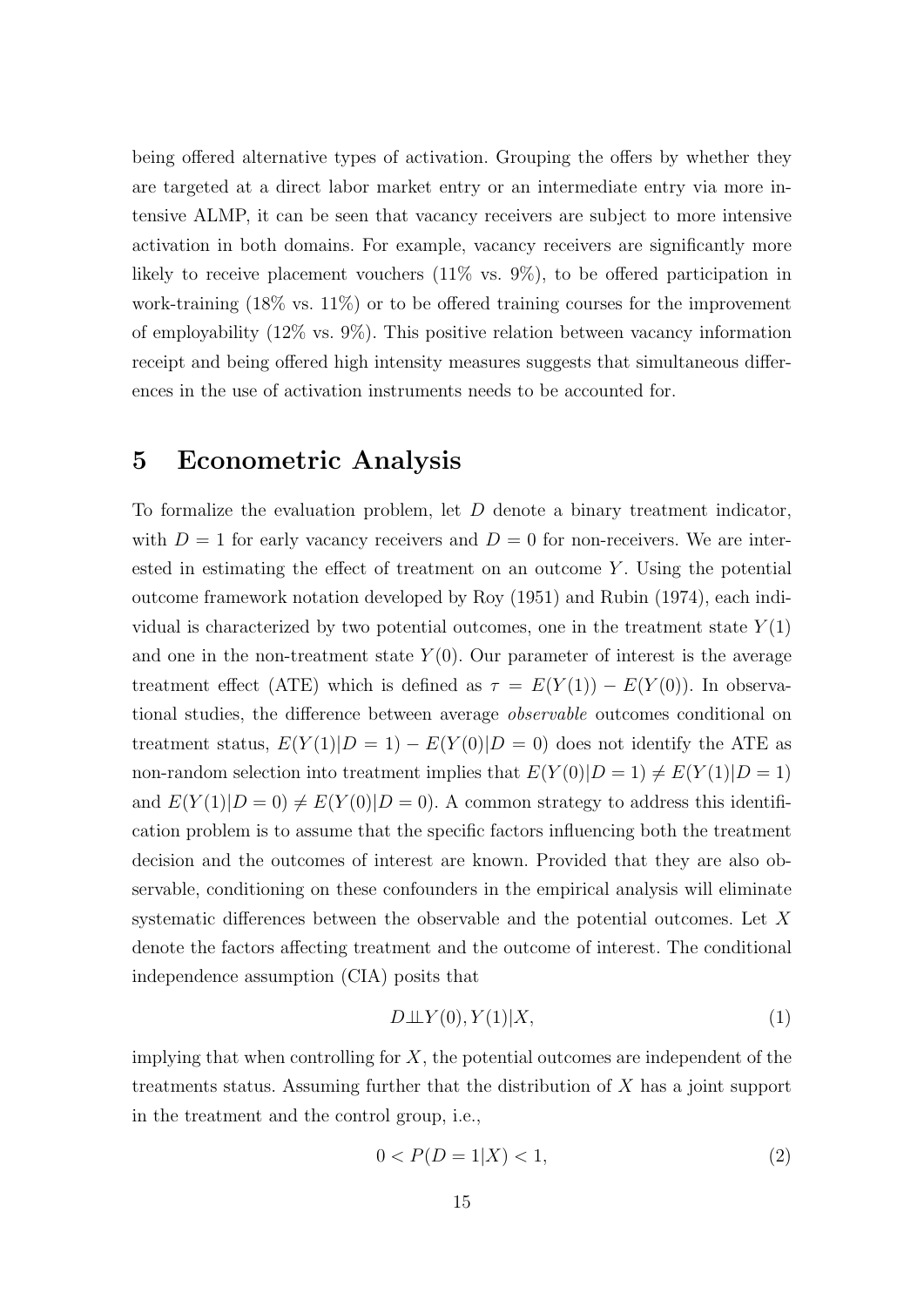the ATE is estimated by  $\hat{\tau} = E(Y(1)|D = 1, X) - E(Y(0)|D = 0, X) = E(Y|D = 0)$  $1, X$ ) –  $E(Y|D = 0, X)$ . While the common support condition can be tested or visually assessed, the validity of the CIA assumption depends on the availability of sufficiently informative data and needs to be assessed on a case-by-case basis for the respective evaluation and data setting. We discuss the validity of the CIA assumption in detail in Section 5.2.

A further assumption relevant in the assessment of treatment effects, is the assumption of no interaction or spill-over effects, i.e., the "stable unit treatment assumption" (SUTVA). This precludes that the provision of vacancy information creates a direct disadvantage for non-receivers to get the job. As suggested by the institutional setting, the variation in vacancy information provision may be attributable to differences in registrations of vacancies across professional groups, rather than across workers directly competing for jobs. Furthermore, as we are considering open vacancies, the information is technically available to everyone, implying that the competition increase due to informing one additional unemployed is expected to be small. We hence argue that the role of displacement is probably small, however it cannot be ruled out and may indeed upward bias our estimates.

#### 5.1 Empirical Strategy

To estimate the effect of receiving vacancy information on the exit rate from unemployment, we adopt a flexible semi-parametric estimation approach using propensity score matching (Rosenbaum and Rubin, 1983). Previous applications of matching estimators with duration outcomes are found in context of dynamic treatment selection problems, where they are considered as alternative to parametric mixed-proportional hazard models (see, e.g., Fredriksson and Johansson, 2008; Crepon, Jolivet, Ferracci, and van den Berg, 2009; Kastoryano and van der Klaauw, 2011; Vikström, 2014). Parametric duration models rely on the proportionality of hazards assumption, and account for potentially unobserved confounders by specifying an unobserved heterogeneity distribution (see, for details, van den Berg, 2001). Relative to these models, matching estimators use less restrictive modelling assumptions, but need to adopt the conditional independence assumption. As our data are very informative with respect to the problem-specific confounding factors, we consider the increased flexibility of the semi-parametric approach as more relevant. Based on Vikström  $(2015)$ , the static matching estimator can be straightforwardly extended to allow dynamic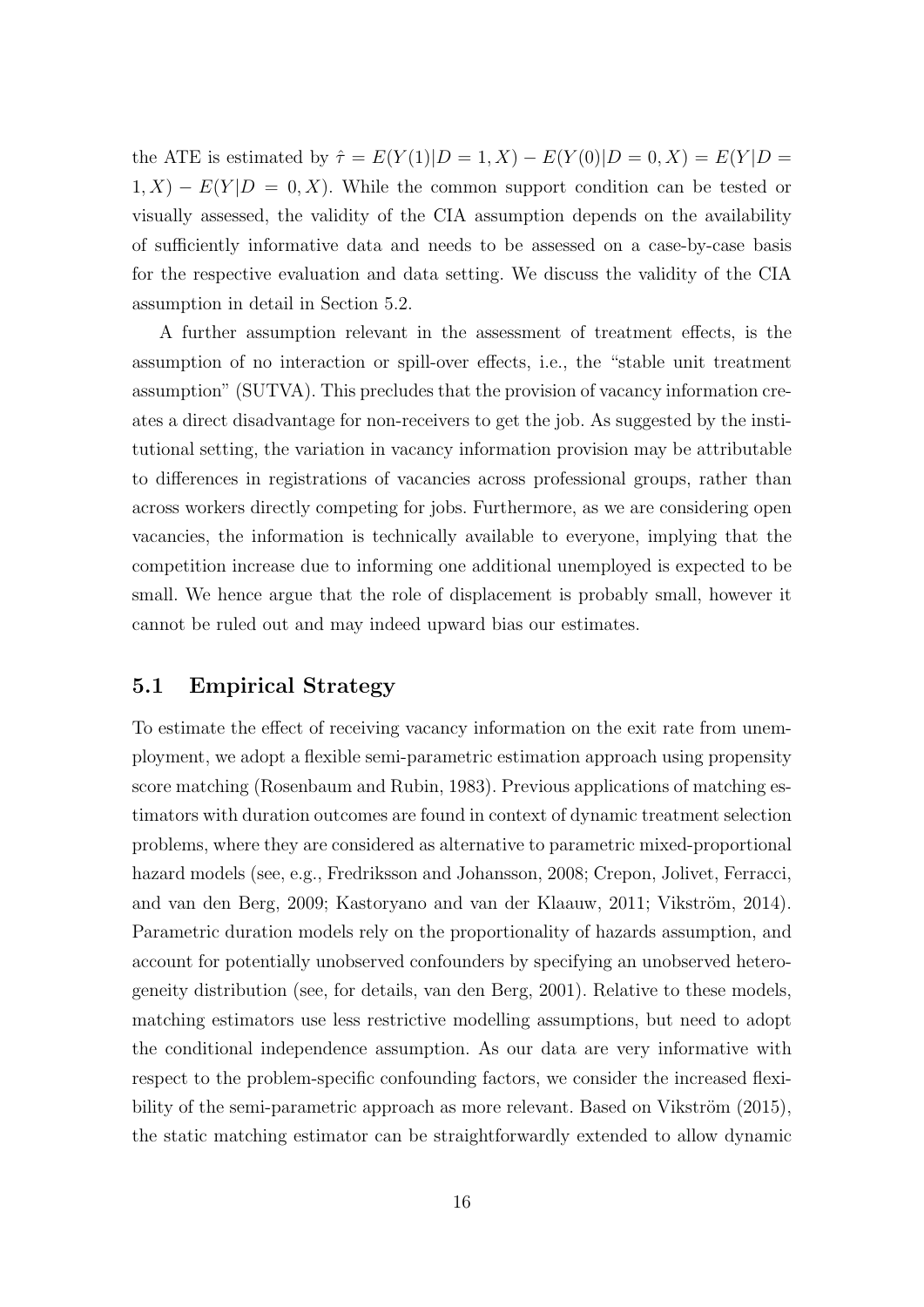treatments, which allows us to disentangle the direct transition effects of early vacancy information and the transition effects resulting from differential subsequent ALMP entry.

A caveat of the matching estimates for effects on duration outcomes, is that only the instantaneous effect on exit rates is point-identified, whereas the subsequent effects are a mix of treatment effect and relative changes in composition of treatment and control groups over time (see, for a detailed discussion Vikström, Ridder, and Weidner, 2015). If the initial treatment interacts with specific characteristics of the unemployed, treated with these characteristics exit differently than controls, resulting in an unequal comparison of hazard rates in any subsequent periods. As our sample of unemployed is rather homogenous on the outset, the changes in composition are not expected to be very strong. However as more individuals exit over time, these dynamics need to be kept in mind when interpreting the medium to long run effects. Crepon et al. (2009) suggest that blocking rather than matching on the propensity score may reduce the dynamic selection as individuals with initially similar propensity scores remain in the same block throughout. As sensitivity analysis we hence apply propensity score blocking in Section 6.4.

Static Treatment Estimation To estimate the effect of (static) early vacancy receipt the Rosenbaum and Rubin (1983) matching estimator is applied. Based on estimates of the propensity scores  $\hat{p}^d(X) = Pr(D = d|X), d = 0, 1$ , the balancing weights  $w<sup>d</sup>$  are calculated as a function of the propensity score distance, aligning the distribution of the respective other group to the distribution of characteristics in d (see, e.g., Smith and Todd, 2005). Let  $N_d$ ,  $d = 0, 1$  denote the number of treated and controls, with  $\pi_d$  representing the respective share in the sample. The ATE is given by

$$
\hat{\tau} = \pi_1 \left[ \frac{1}{N_1} \sum_{i:D=1} [Y_{1i} - \sum_{j:D=0} w_{i,j}^0 Y_{0j}]] + (1 - \pi_1) \left[ \frac{1}{N_0} \sum_{j:D=0} \sum_{i:D=1} w_{i,j}^1 Y_{1i} - Y_{0j} \right] \right].
$$
 (3)

The effect of vacancy information on employment transitions after  $t$  periods in unemployment  $\hat{\tau}^e(t)$ , is obtained by replacing  $Y_i$  by the non-parametric Kaplan-Meier (Kaplan and Meier, 1958) survival function estimate  $\hat{S}_i(t)$ . The same is done to estimate the effects on the ALMP transition  $\hat{\tau}^a(t)$ , whereby all unemployed who have not left unemployment and not entered ALMP previously are considered at risk. To obtain the effect on channel-specific exit rates  $\hat{\tau}_c^e(t)$ , only jobs found through channel c are considered, assuming other exits as censored. As individuals are only at risk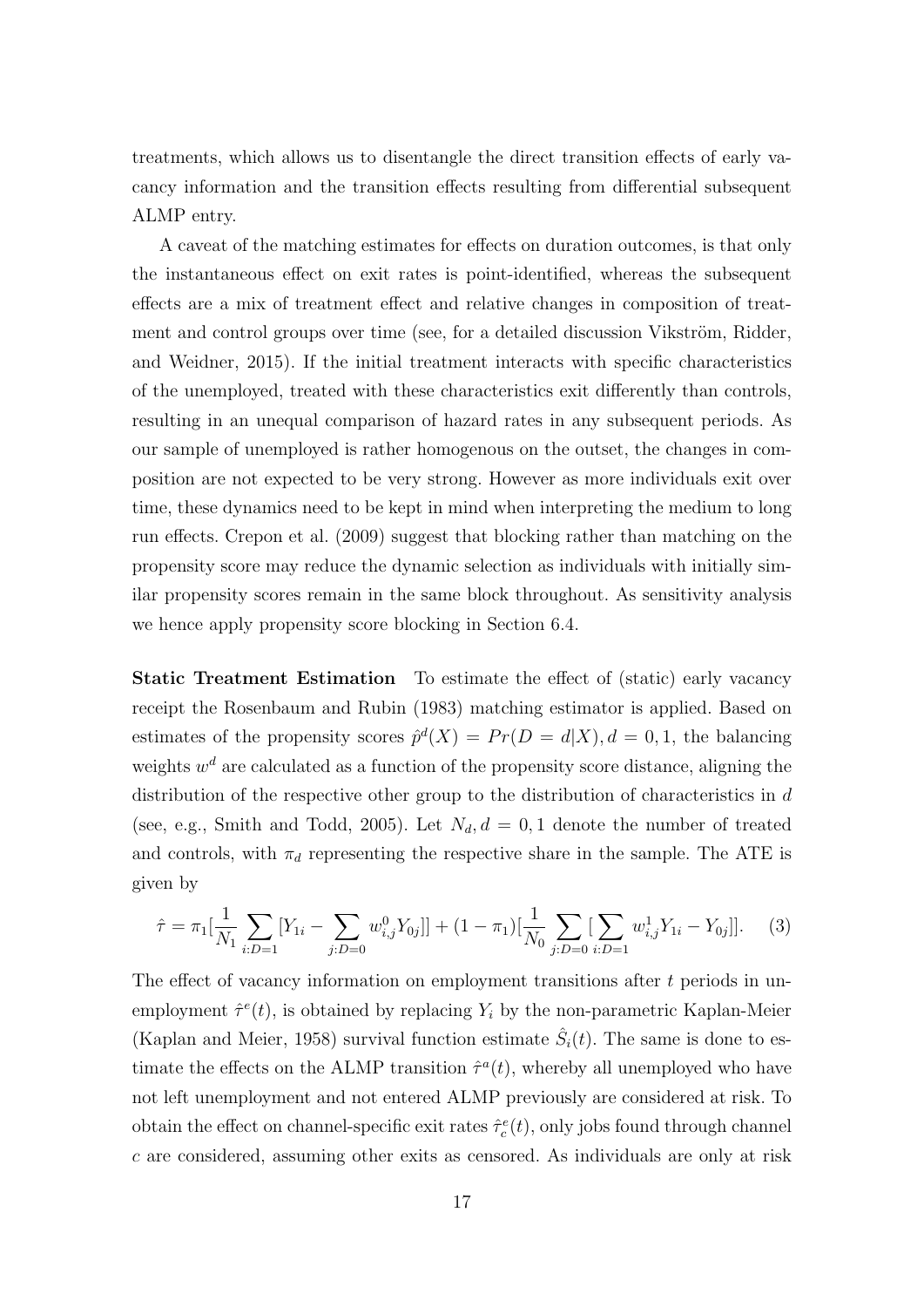provided that they survive until  $t$ , Kaplan-Meier survival functions inflate the true exit rates in a competing risk framework (Gaynor et al., 1993). We thus estimate the cumulative incidence function, defined as the product of the channel-specific hazard rates  $h_c(t)$  and the overall survival rates:  $\hat{F}_{ic}(t) = \sum_{i:t_i < t} \hat{h}_{ic}(t) \cdot \hat{S}_i(t-1)$ . Finally, the estimation of treatment effects on employment quality of the first accepted job  $\hat{\tau}^q$  is obtained by plugging in the outlined job characteristics in (3).

Dynamic Treatment Estimation The PES activation may also involve participation in intensive ALMP programs which may be allocated differentially depending on whether the unemployed previously received vacancies. A differential participation in ALMP subsequent to (potential) vacancy receipt may thus drive part of the effects in the entry rates into employment.<sup>12</sup> To gain an understanding about the importance of differential ALMP entry in the treatment effect estimates, hypothetical counterfactual transition rates can be constructed for a scenario in which subsequent ALMP participation is the same for treated and controls. One interesting treatment sequence highlighting the role of subsequent ALMP entry is the scenario in which no one participates in ALMP during unemployment.

As we observe the timing of entry into ALMP, we can estimate the transition rates in this hypothetical scenario by censoring unemployment survivors once they enter ALMP. Vikström  $(2015)$  proposes a reweighing scheme to account for this selective censoring, showing that under the assumption of sequential conditional independence between ALMP entry and unemployment exit rates among survivors in a given period  $t$ , the hypothetical counterfactual survival rates in both treatment arms can be consistently estimated. Let  $T_{d^*}$  and  $T_u$  denote time until entry into ALMP and the duration of unemployment, respectively, whereby  $D^*(t) = \mathbf{I}\{T_{d^*} = t\}$ represents an indicator of ALMP entry at  $t$ . The sequential CIA assumption for vacancy receivers and non-receivers is hence given by

$$
D^*(t) \perp \!\!\! \perp S^d(t) | X, T_{d^*} \ge t, T_u \ge t, D = d, \text{ with } d = 0, 1.
$$
 (4)

Further we assume that conditional on the same treatment path up to  $t$  and conditional on  $X$ , the potential outcomes in t do not depend on future entry into ALMP (the no anticipation assumption, see Abbring and van den Berg (2003)), and that the common support condition holds in each period. The treatment effect estimate

<sup>&</sup>lt;sup>12</sup>In the following, the labels 'treated' and 'controls' refer to vacancy receipt only.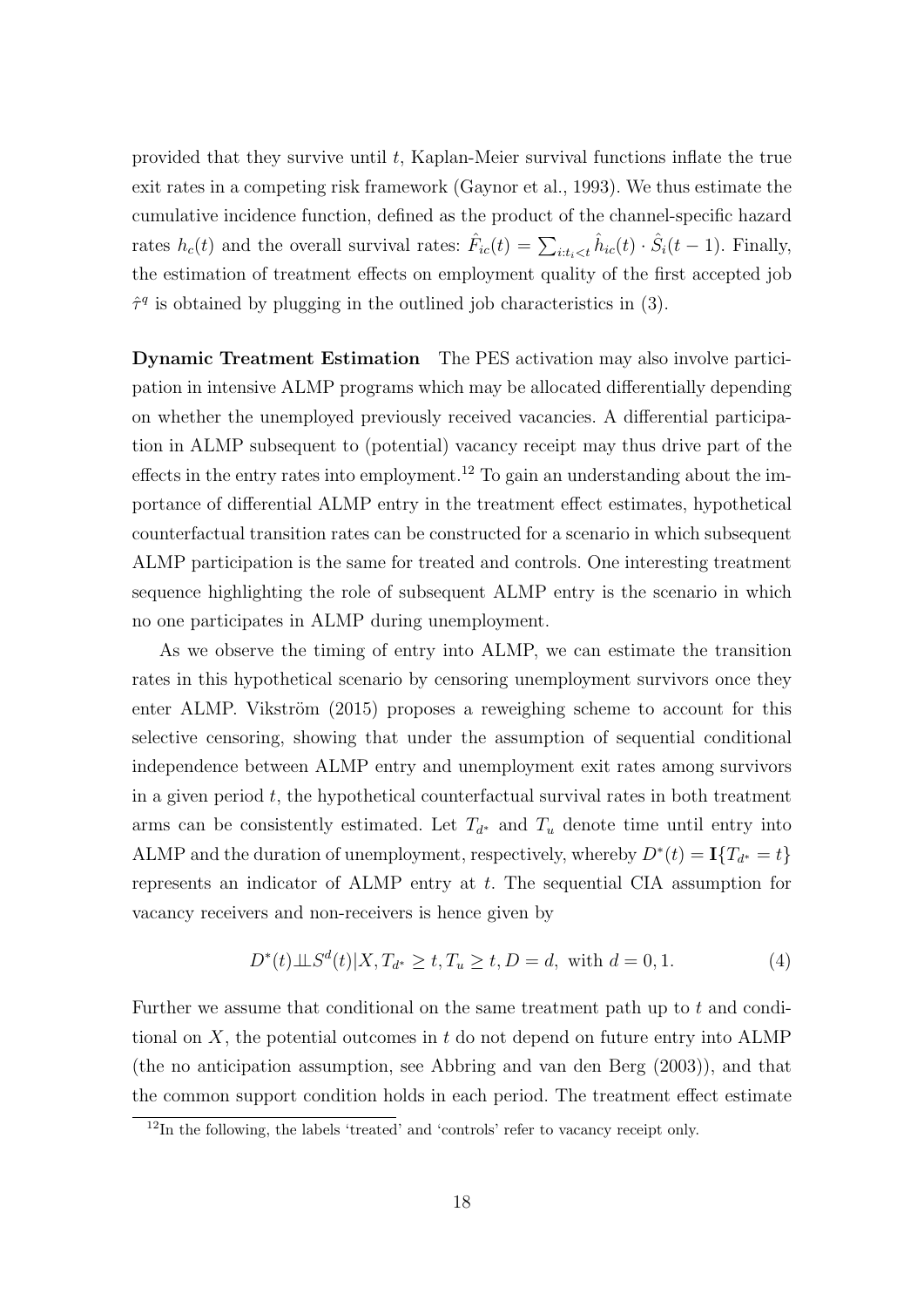for the outlined treatment sequence is hence given by

$$
\tau^*(t) = \prod_{t=1}^T \left[ 1 - \frac{w^1 h_u(t) \mathbf{I} \{ T_{d^*} > t \} \mathbf{I} \{ D = 1 \}}{\prod_{t=1}^T (1 - \hat{p}_t^1(X))} \right] - \prod_{t=1}^T \left[ 1 - \frac{w^0 h_u(t) \mathbf{I} \{ T_{d^*} > t \} \mathbf{I} \{ D = 0 \}}{\prod_{t=1}^T (1 - \hat{p}_t^0(X))} \right]
$$
(5)

with  $\hat{p}_t^d(X) = Pr(T_{d^*} = t | X, T_u \ge t, T_{d^*} \ge t, D = d)$  representing estimates of the conditional probability to enter ALMP in period  $t$ , provided that the unemployed have not entered treatment before.

#### 5.2 Conditional Independence Assumptions

The validity of the identifying assumptions (1) and (4) cannot be tested and need to be discussed carefully. The descriptive analysis suggests that vacancy receipt is positively correlated with the availability of jobs in the overall labor market and the activation efforts of the caseworker, both of which may have an own positive effect the transition rate into employment. To address the first source of confounding, we condition on an extensive set of individual and local labor market characteristics, aiming to capture differences in the overall search productivity. Individual characteristics include demographic indicators, educational attainment, health indicators, personality traits (see Goldberg, 1993, for the "Five Factor" model), level of UB receipt and indicators of the past labor market history, including information on number of previous unemployment spells, incidence of long-term unemployment, information on the last employment spell and the reason for entering unemployment. The relevance of the previous labor market history for capturing unobserved characteristics was highlighted by Lechner and Wunsch (2013) and Caliendo, Mahlstedt, and Mitnik (2014). Further, we condition on home ownership, availability of internet access at home and indicators of the social network to capture differences in the availability and productivity of other search channels. Systematic regional and seasonal variation in local labor market conditions are accounted for by indicators of the unemployment rate and the share of registered long-term unemployed.

To address confounding due to simultaneous exposure to other activation measures, we need to capture systematic differences in the propensity to enter other ALMP, or the expectation to enter ALMP, as this is found to shape the  $ex$ -ante behavior of the unemployed thus affecting exit rates directly. To approximate these differences we include information on the types of ALMP offered by the caseworker.<sup>13</sup>

 $13$ Van den Berg et al. (2009) use the subjective ALMP participation probability as indicator of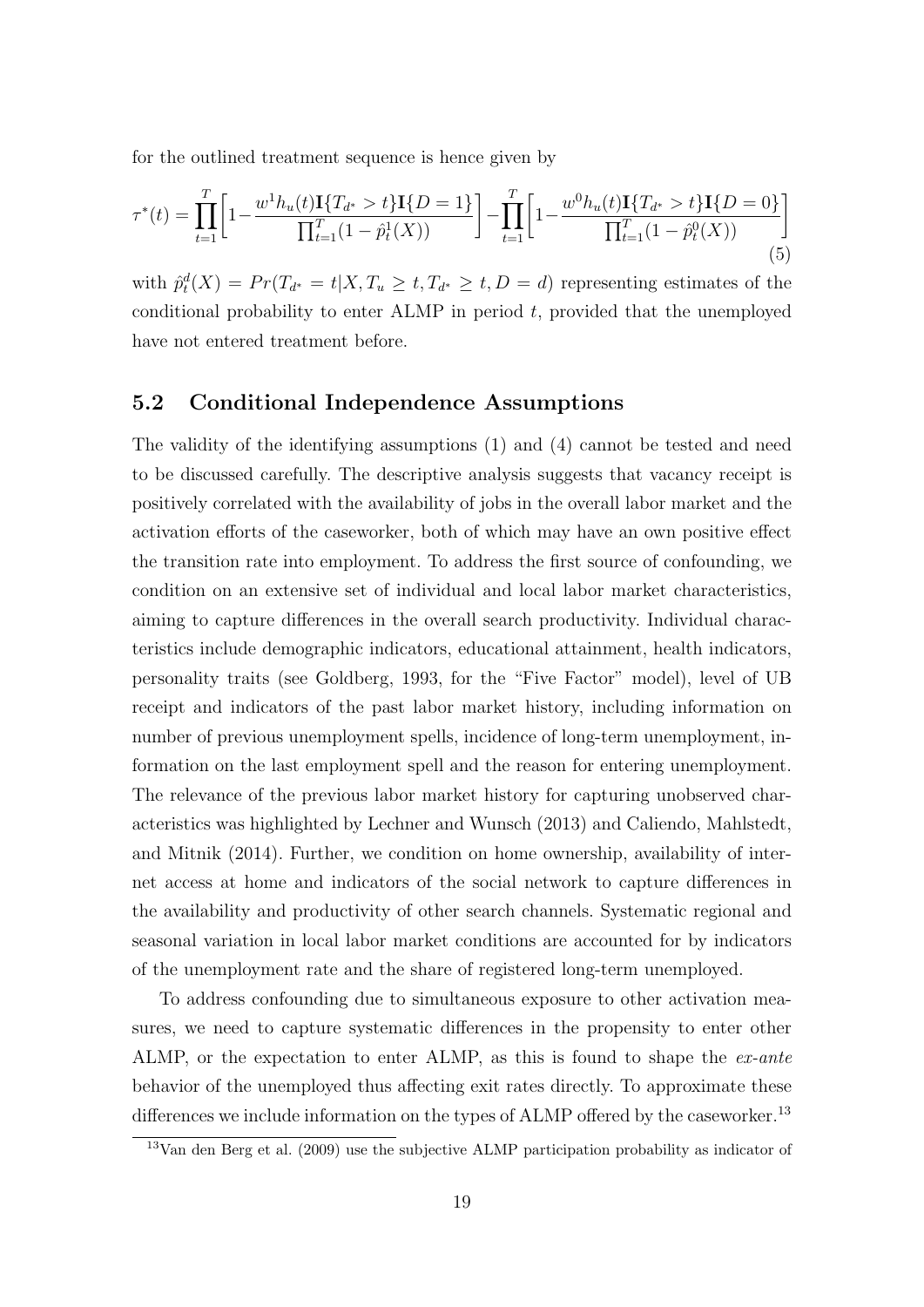Note that this may capture both caseworker or PES specific activation effects and unobserved characteristics of the unemployed. Regional indicators for the share of unemployed in training ALMP, the occurrence of sanctions, and the coverage rate of vacancies over all sectors, and for the TWA sector separately are also controlled for, all of them measured at point of unemployment entry.

#### 5.3 Implementation of the Matching Estimator

To implement propensity score matching we proceed by estimating the propensity score including the outlined relevant characteristics  $X$ <sup>14</sup>, using a probit regression model. To rule out that outliers in the predicted probabilities receive too much weight in the matching analysis, we impose a common support condition excluding treated observations with propensity score values (smaller) larger than the (minimal) maximal value of the controls - and vice versa for controls (Dehejia and Wahba, 2002). The elimination of the extreme values results in the deletion of only very few observations and is hence not expected to affect the representativeness of our estimation sample.

Matching is conducted using kernel matching with an Epanechnikov kernel, which has been shown to produce reliable estimates in a number of data settings (Huber, Lechner, and Wunsch, 2013). The bandwidth is selected to minimize the mean standardized bias (MSB) over all confounders (see, e.g., Caliendo and Kopeinig, 2008). Adopting the approach proposed by Huber, Lechner, and Steinmayr (2015), a grid search is conducted using multiples of the largest distance in propensity scores obtained from pair-matching with replacement,<sup>15</sup> ultimately selecting the bandwidth that minimizes the MSB.

#### [Insert Table 6 about here.]

The resulting balancing quality in terms of the MSB and the t-test are presented in Table 6 for the total sample and the employment sample, respectively. As p-values of standard statistical tests are not very reliable in the matched sample (Lee, 2011),

interest, which is only available for individuals still unemployed at the first interview. Regressing this indicator on vacancy receipt and a number of labor market characteristics, the coefficient on vacancy receipt becomes insignificant once controlling for ALMP offers, suggesting that ALMP offers represent a similarly good approximation for differences in the anticipated ALMP participation.

<sup>&</sup>lt;sup>14</sup>Additionally we include information on month of entry into unemployment, and elapsed unemployment duration at point of the interview. For the estimation of propensity score in the employment sample, we additionally include an indicator of the timing of the transition

<sup>&</sup>lt;sup>15</sup>The multiples chosen were  $(0.25, 0.5, 1, 2, 2.5, 3, 4, 5)$ .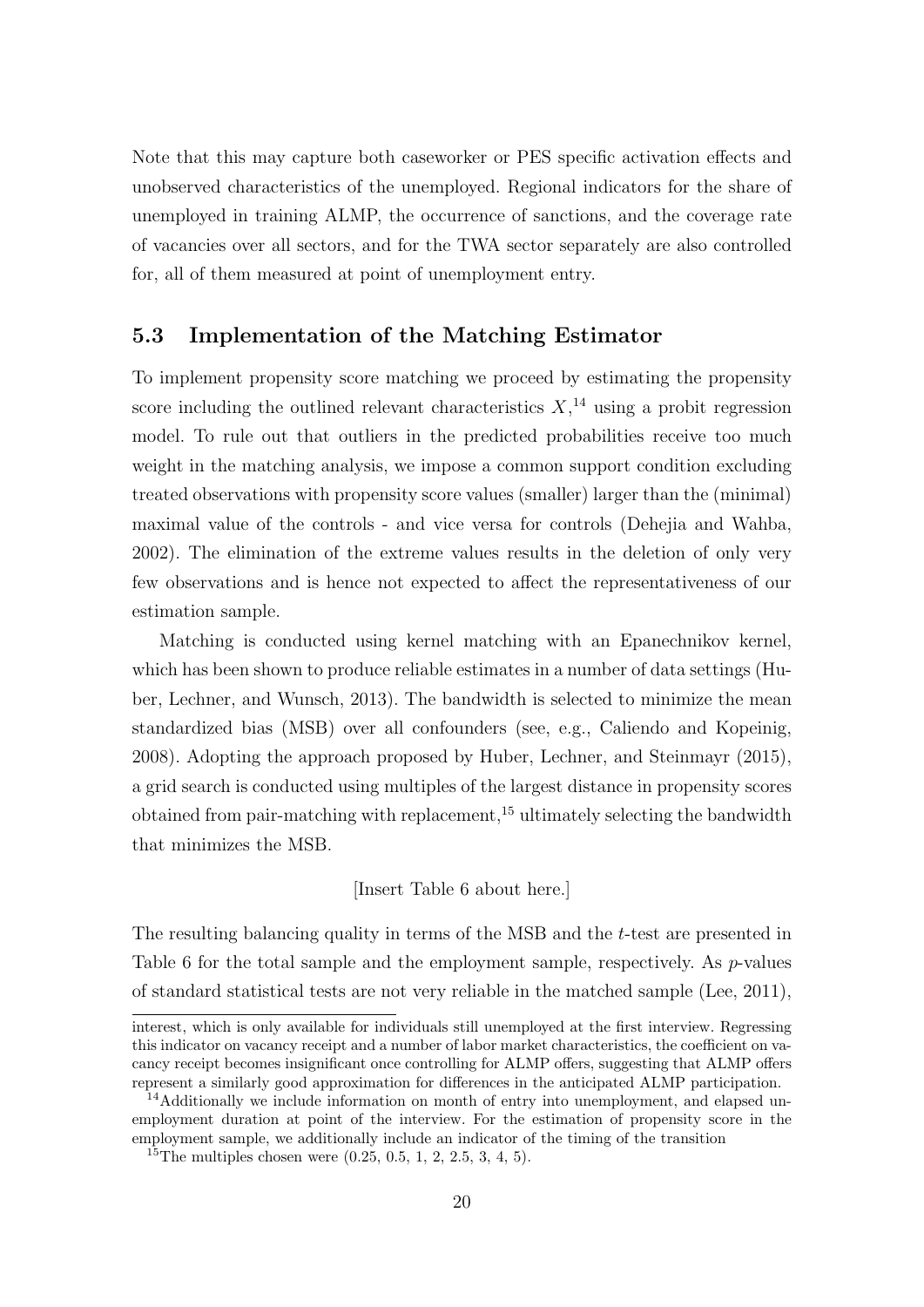it is advised to maximize the minimum  $p$ -values over all variables. It can be seen that matching results in a substantial reduction in imbalance; none of the characteristics exhibits a significant difference in characteristics by conventional significance levels and the average standardized bias is always well below 5% which is usually considered a sufficient level of balance (Caliendo and Kopeinig, 2008).

For the dynamic matching estimator, we estimate the probability to enter ALMP for survivors in the respective treatment groups in each period separately. We use a more parsimonious specification than outlined previously including only indicators with the highest predictive power in the overall specification, including information on ALMP offers. As inverse probability weights may be very sensitive to extreme weights, we further apply careful trimming, setting observations whose share in the sum of all weights in the treatment (control) group is greater than 5% in all periods to zero, as suggested by Vikström  $(2015)$ . Sensitivity analyses suggest that larger trimming values do not change the results. Finally, inference is based on bootstrapped standard errors using 199 bootstrap replications. Based on random draws from the estimation samples, the bootstrap procedure replicates the whole matching procedure, including the estimation of the propensity score. All estimations are conducted separately for joint sample and the respective labor market groups.

### 6 Results

This Section presents the effect estimates of early vacancy information on employment transition rates, employment quality and ALMP transition rates. The effect estimates are obtained by the propensity score matching analyses outlined in Section 5, balancing the relevant pre-treatment characteristics across treatment groups. In particular, by conditioning on labor market characteristics from before unemployment entry as well as early ALMP offers, the expected employment and activation path is expected to be similar ex-ante, implying that any subsequent differences are the result of vacancy receipt.

#### 6.1 Effects on Employment and ALMP Transitions

Employment Transitions The first row of Figure 2 depicts the effect estimates for overall and channel-specific transition rates into employment. All effects are presented for the first 13 months in unemployment. As we focus on early vacancies, the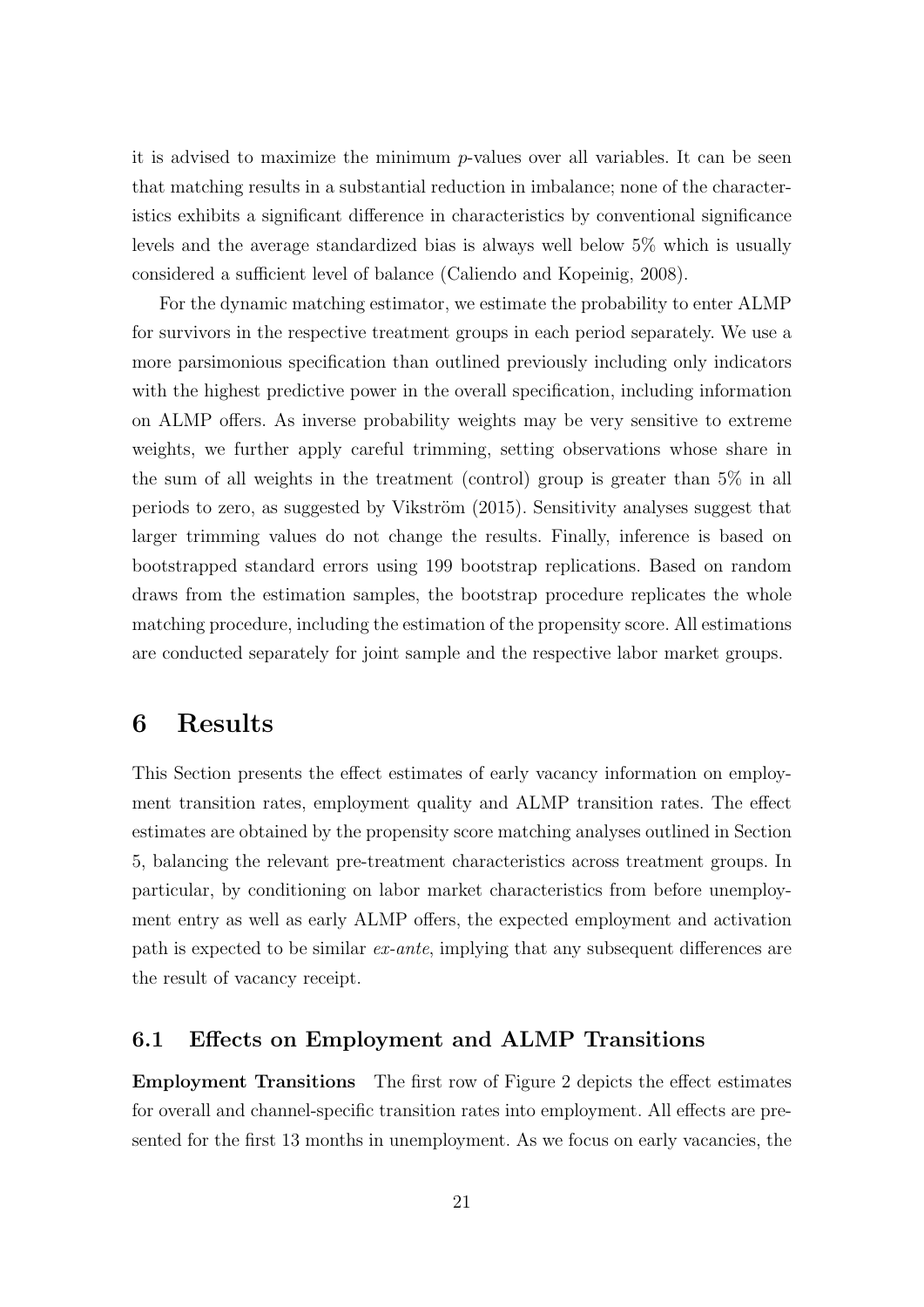effects on employment exits are expected to be strongest shortly after unemployment entry. Changes in the monitoring intensity or ALMP participation rate later on may change the effects on the medium-run.

It can be seen that early vacancy information has a strong positive impact on overall employment entry rates during the second and fourth month in unemployment. This early boost in overall exit rates results in a 7%-point gap between treated and controls. Before and after, the overall employment hazard between treated and controls do not differ; the early vacancy effect hence translates in a stable and longrun employment effect. Splitting up exits by jobs found via the PES or non-PES channels, it can be seen that the early employment effect is mainly attributable to an increase in the exit rate through the PES channel between the first and third month in unemployment, resulting in a positive effect of 6%-points after three months. Afterwards, the PES hazard continues to increase slightly, resulting in an total 8% point gap after 13 months. The early effects on non-PES hazard rates in contrast are initially negative, then positive, and finally level out at zero after four months.

#### [Insert Figure 2 about here.]

The size of the initial decrease in non-PES hazard rates is at -3.5%-points at two months, thereby cancelling out the simultaneous increase in the PES hazard rates. This countervailing effects supports the search-theoretic hypothesis of search channel substitution: receivers of vacancy information reduce search effort in other channels, thus lowering the chances of job offers through these channels (see, Fougère et al., 2009, for similar findings). As the crowding out of non-PES search lowers the benefits of additional information, and thus the effectiveness of vacancy information policies, simultaneous monitoring may ensure that individuals continue to search via non-PES channels. Recall, that in the absence of such monitoring policies, the hazard of non-PES exit rates is expected to be either zero or negative. The sign reversal in early non-PES hazard rates hence suggests that non-PES exit rates are subject to a higher early monitoring intensity that counteracts the initial search channels substitution. Note, that no changes are observed for PES hazard rates, so that this effect does not seem to be the result of a reversal in the intensity of later vacancy receipt amongst treated and controls. As we control for initial differences in ALMP offers we also ensure that this is not driven by a higher threat of subsequent ALMP entry. Overall this suggests that the combination of vacancy information and monitoring reduces the unintended substitution effects of additional information.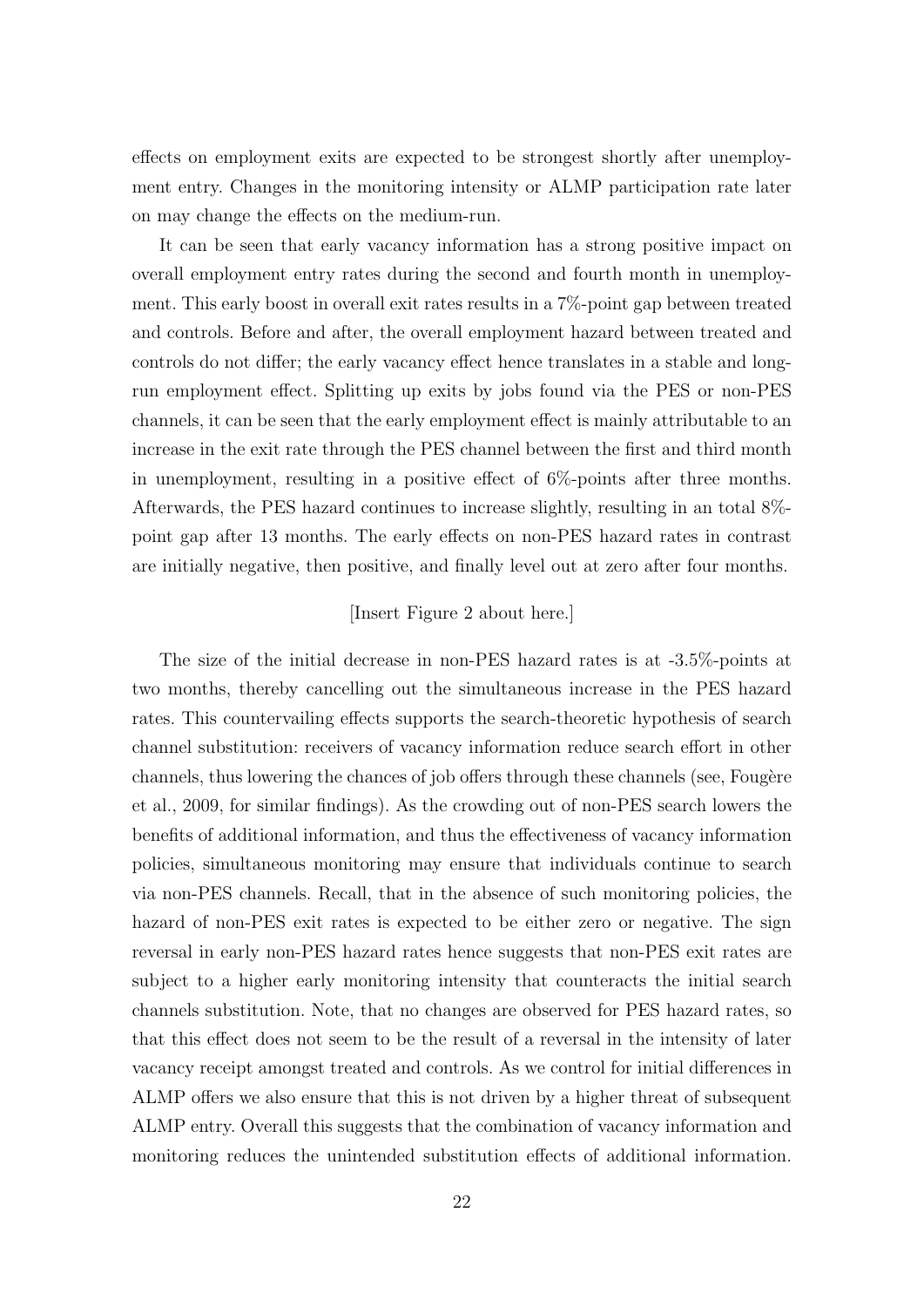The leveling out of the monitoring effect after month four is likely to be explained by the increasing monitoring intensity also for controls, attenuating the monitoring component of vacancy information. Clearly, monitoring is also likely to affect the entry rate into PES jobs, so that the high PES entry rate is likely to be a combination of both.

ALMP Transitions Figure 5 depicts the effects on the transition rate into ALMP conditional on remaining unemployed. It can be seen that receivers of vacancy information are similarly likely as controls to enter ALMP provided that they remain unemployed. Early vacancy information hence does not seem to alter the intensity of ALMP participation. However, even in the absence of quantity effects, quality effects could affect the benefit from ALMP participation.

[Insert Figure 5 about here.]

Censored Employment Transitions The second row of Figure 2 presents the effects of employment transitions when censoring ALMP entries as outlined in Section 5. It can be seen that the effects on overall employment transitions are somewhat lower and that these changes are driven by a reduction in the effect estimates for the non-PES channel. In particular, the censored effects for non-PES channels are slightly more negative starting with month five, suggesting that ALMP participation may improve the medium-run returns to non-PES search. In the absence of any quantitative differences in ALMP entry, this could be driven by higher quality ALMP entry improving the productivity of non-PES search. Due to the increased variability of the censored effect estimates we cannot draw statistically reliable conclusions, however. In particular, the censored and non-censored results are not significantly different from each other, and the qualitative results of both estimates do not differ.

#### 6.2 Employment Quality

As early vacancies predominantly affect PES channels exits, the effects on employment quality are expected to be predominantly attributable to quality difference between vacancies registered at the PES and those at other information channels. As we also find evidence for a higher monitoring intensity, the take-up of worse quality employment may be reinforced by the monitoring. Findings of a deterioration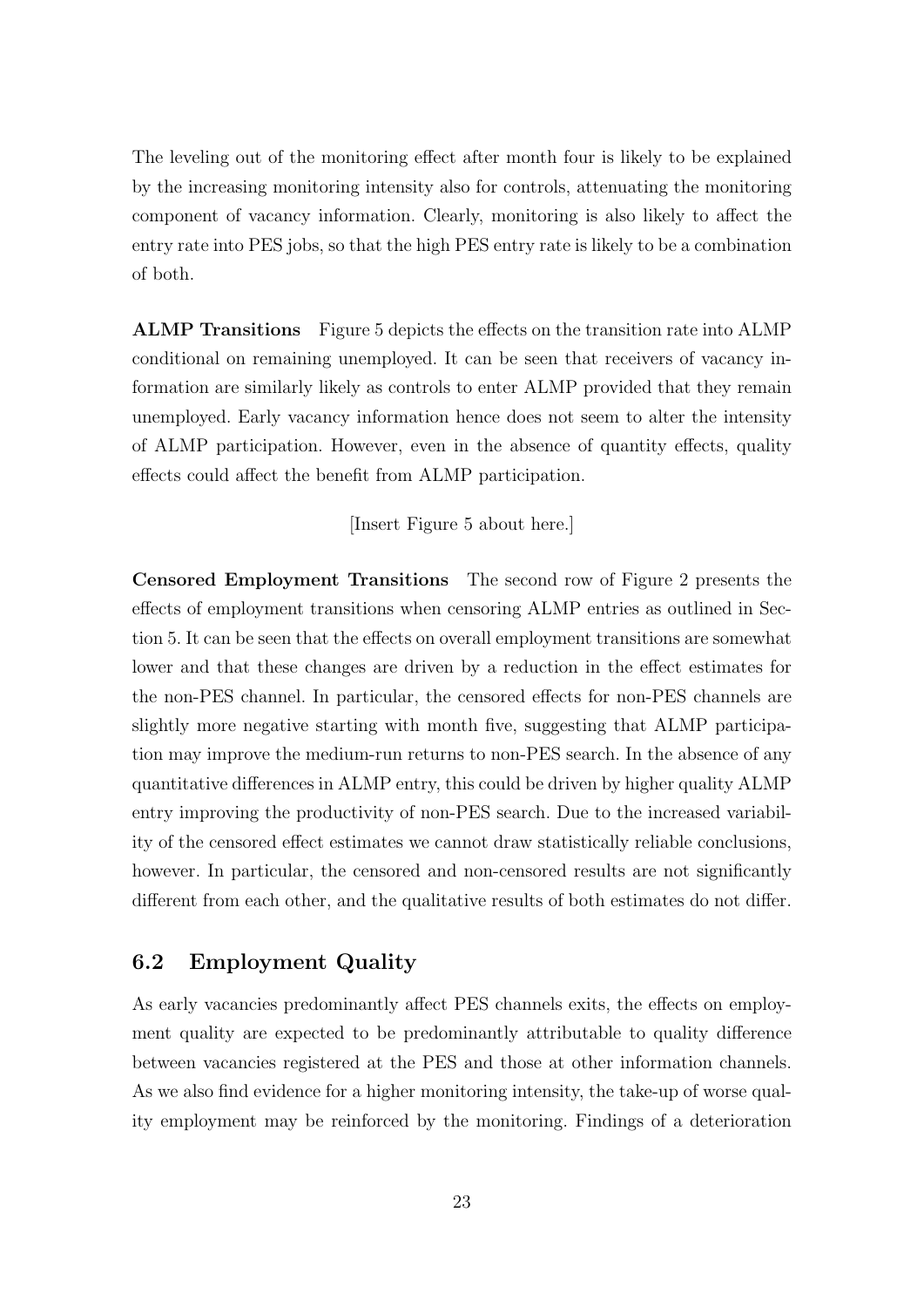in employment quality are thus most likely a combination of vacancies quality and monitoring intensity.

[Insert Table 8 about here.]

The second column of Table 8 presents the effect of vacancy information on the quality of jobs accepted during the period of observation. We find that vacancy receivers are 3%-points or 25% more likely to accept a job in temporary work agency, and that their weekly hours worked are reduced by about 2% or about one hour. The size of the latter effect hence seems economically negligible. No significant effects are found on the acceptance of short-term jobs or hourly wages earned.

The overall effects on employment quality are thus somewhat inconclusive, as the previous evidence on TWA employment is mixed. For unemployed with otherwise few outside options, or under very good economic conditions, TWA jobs are found to provide a stepping stone into regular employment (e.g., Jahn and Rosholm, 2014). In Germany, TWA employment does neither benefit nor harm workers in terms regular employment chances (Kvasnicka, 2009), but current TWA employment may translate into lower wages in a subsequent regular job (Jahn and Rosholm, 2014). The benefit of entering TWA employment thus needs to be weighed against by the availability of alternative job opportunities in the labor market.

#### 6.3 Heterogeneity

Different labor market groups may benefit differentially from vacancy information. Fougère et al. (2009) suggest that unemployed with low returns to search experience a higher return to vacancy information, in particular as the substitution effect is expected to be lower if the productivity of non-PES search is low. To analyze potential heterogeneities in the effectiveness of vacancy information, we split the sample by gender<sup>16</sup> and by unemployment rates<sup>17</sup> (below or above the median), respectively. While women are expected to be more constrained in their labor market choices, unemployed in areas of high unemployment may experience a low productivity of overall search. These subgroups are hence expected to benefit more from additional information. At the same time, the monitoring intensity may differ across the two

<sup>16</sup>In our estimation sample there are 1,764 women and 2,280 men. The treatment share are at 40% ad 45%, respectively.

<sup>&</sup>lt;sup>17</sup>The share of treated in the low unemployment regions is at  $47\%$  and  $38\%$  in the high unemployment regions.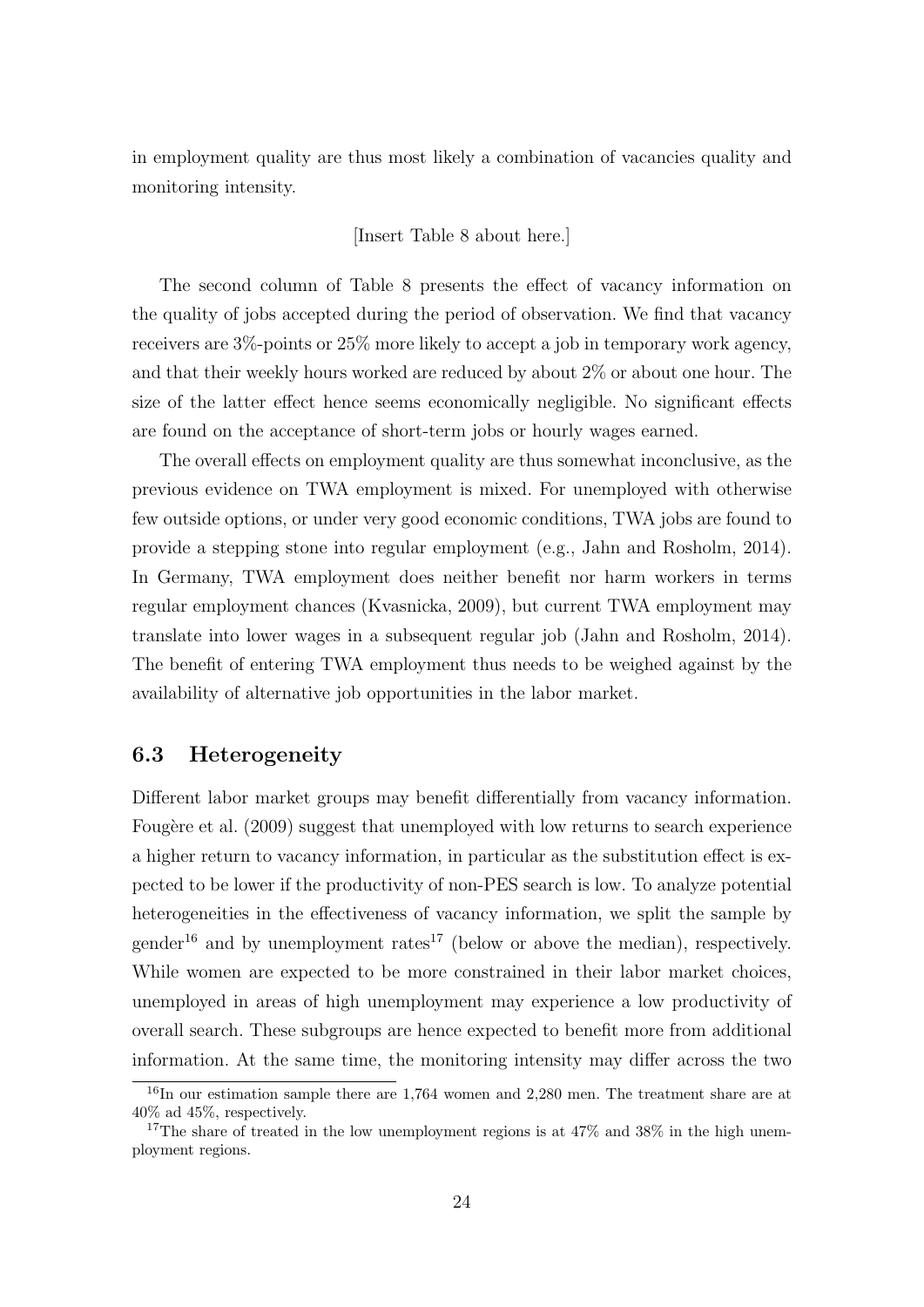subgroups. As documented by Müller  $(2007)$ , the sanction probability is lower among women compared to men, and is lower in East than in West Germany, the latter suggesting that monitoring policies may be less strict in regions with high unemployment.

#### 6.3.1 Gender

Employment and ALMP Transitions Figure 3 depicts the employment transition results for men and women separately. As expected we find that the overall employment effect of vacancies is larger for women than for men. For women, the initial boost in employment transition rates results in a 10%-point effect after 13 months, which translates into a 28% higher exit rate among treated relative to controls. For males, the effect on employment transition is at 5%-points or 14% at the end of the observation period.

#### [Insert Figure 3 about here.]

The channel-specific analysis shows that the gender-differences are attributable to both PES and non-PES exits. While the effect on PES exit rates is similar early on, the effect for women continues to increase over time, while it becomes flat after the third month for men. Inspection of the underlying cumulative incidence functions shows that women in the control group are less likely to exit via the PES also later on, while non-treated men exit at a similar rate as treated after the third month. Difference in non-PES exit rates are driven by lower substitution effects among women. Both groups experience an increase in non-PES exit rates after the initial dip, however, suggesting that they are similarly exposed to intensified search monitoring. The medium-run effect on non-PES exit rates is zero for both groups.

The effects on ALMP transition rates are depicted in the upper two panels of Figure 6. While no effects are found for women, vacancy receipt has a negative effect on ALMP entry among surviving unemployed of -2.5%-points between the third and eighth month and is marginally significant during the early months. The receipt of vacancy information thus seems to have a direct negative effect on ALMP participation for men. In line with the outlined screening hypothesis, this suggests that vacancy information signals a reduced need for ALMP. The absence of such an effect for women may be related to a stronger dislike for ALMP among men (see, e.g. Pedersen et al., 2012). If the activation path is the result of a negotiation between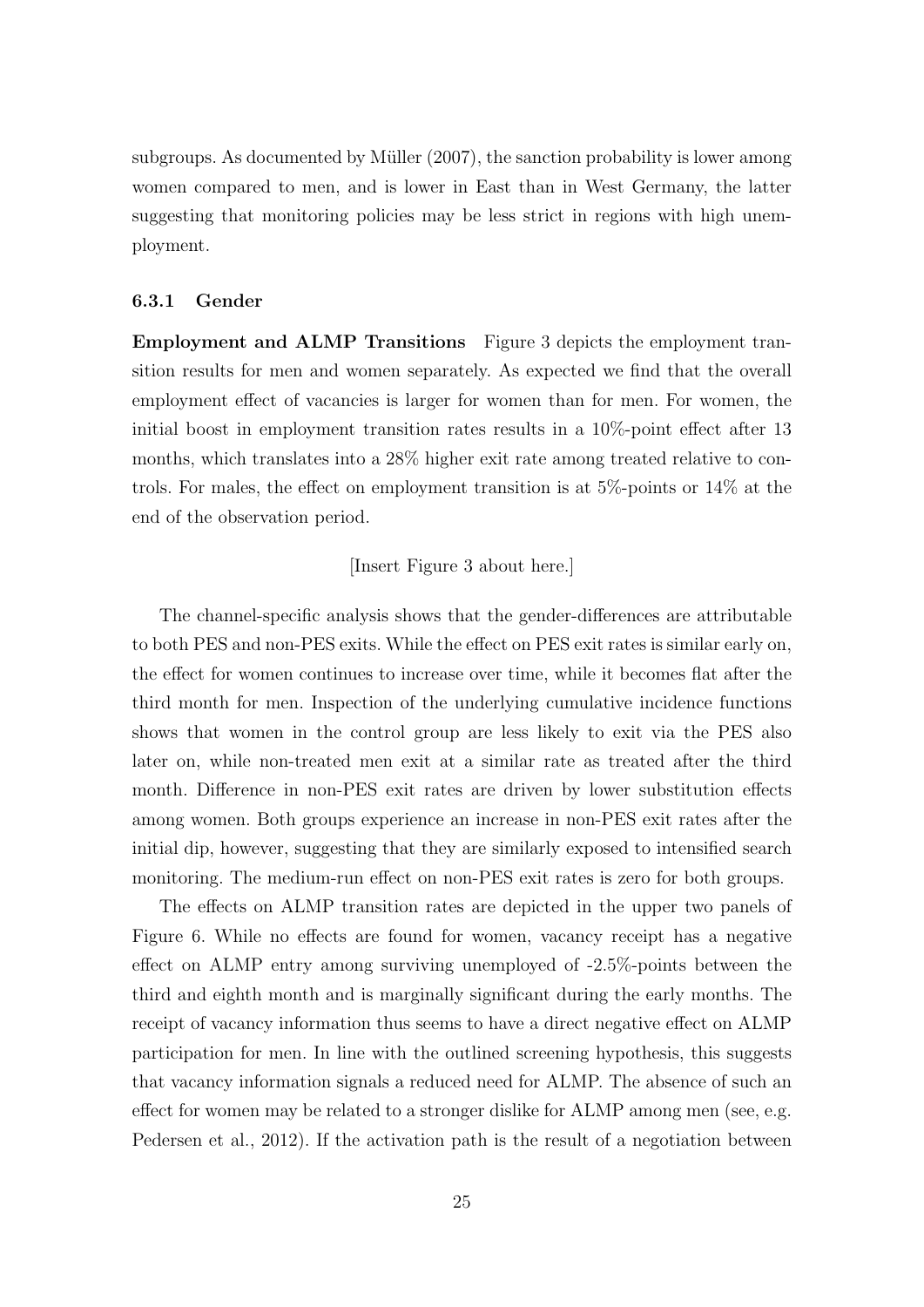caseworker and unemployed, men may use the availability of vacancy information to negotiate their way out of ALMP.

#### [Insert Figure 6 about here.]

Figure 3 depicts the employment transition effects when controlling for ALMP entries. In line with the zero ALMP effects for women, we do not find the point estimates to change, although they become more noisy due to the lower number of observations used in the analysis.<sup>18</sup> For men, the censored PES exit rates are unchanged. The censored non-PES exit rates are initially similar, but become more negative after six months. Due the increased variability of estimates this reduction is however not significantly different from zero. It hence seems that the lowered ALMP entry among men does not mediate the effects on non-PES employment transitions.

**Employment Quality** Gender-specific effects on employment quality are given in columns three and four of Table 8. It can be seen that the effects on TWA employment and working hours are only driven by male vacancy receivers, while no quality effects are found for women. As suggested by the significant substitution of non-PES exits, men in our sample seem to be more productive in their non-PES search. The acceptance of lower quality jobs arriving from PES vacancies thus seems to be driven by the additional monitoring rather than the need to accept any job offers. While the additional monitoring may improve the willingness to apply to vacancies, this may come at the expense of accepting lower quality jobs.

#### 6.3.2 Local labor market conditions

Employment and ALMP Transitions Figure 4 depicts the effect estimates on employment transitions by local labor market conditions. Comparing the initial overall vacancy effects across labor market states, they are fairly similar at 3 to 5% points at 3 months, or 5% respectively. The comparison of channel-specific effects point to a significant interaction between labor market conditions and vacancy effectiveness. While vacancy information has a higher effect on early PES transitions if local unemployment is low (400% vs. 200% at month three), the effects on early non-PES exit rates are lower due to the crowding out of productive non-PES search

<sup>18</sup>Note that 17% and 23% of the sample of women and men respectively enter ALMP during the observation period.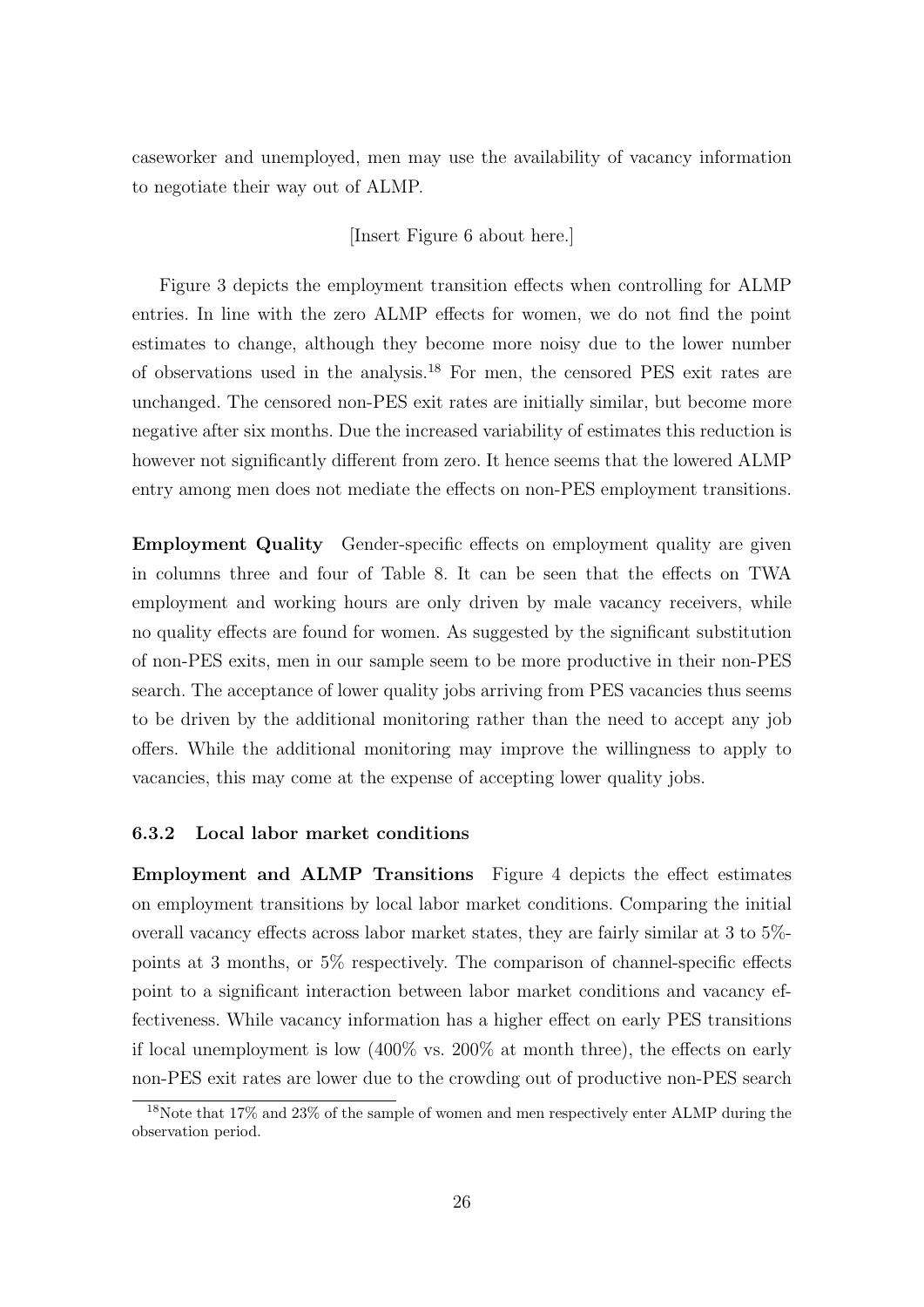channels (-14% vs. -24% at the peak in month two). As the two countervailing effects cancel each other out, the overall early transition effect is similar across regions. Similarly, in both labor market areas, the initial downward trend in non-PES rates is subsequently reversed due to monitoring, resulting in a zero medium-run effect on non-PES exits.

[Insert Figure 4 about here.]

The effects on transition rates into ALMP are depicted in the lower panels of Figure 6. For unemployed living in areas of high unemployment, vacancy information does not change the ALMP participation rate. In contrast, we find a significant reduction of ALMP entry rates in regions with high unemployment up to the sixth month after unemployment entry. As before, if the availability of vacancy information is considered a positive signal of labor market chances, this may reduce the perceived need for more intensive ALMP. As the competition for ALMP may be more fierce in regions with high levels of unemployment, ALMP places may be given preferably to unemployment without any direct employment opportunities.

When accounting for subsequent the ALMP entry in the employment transition rates, we find again that the effects are largely unchanged (see Figure 4). Although the effects on non-PES exit rates are somewhat reduced in areas of high unemployment, the overall effects are not significantly different from zero.

**Employment Quality** The last two columns of Table 8 show that vacancy receipt only increases the take-up of TWA jobs in regions with high unemployment. The negative effect on weekly working hours seems to be reduced for both regions – the point estimates are fairly similar  $-$  however, the effect is only significantly different from zero in regions with low unemployment. As before, the benefit of transiting in less attractive jobs needs to be weighed by the overall chances in the labor market of transiting into jobs. As the transition in regular employment is likely to be more difficult in regions of high unemployment, the take-up of less stable jobs, i.e., TWA employment, may nonetheless be beneficial. In contrast, the slight reduction in hours worked in regions of low unemployment, albeit economically negligible, provides some indication that monitoring may promote the take-up of worse quality employment.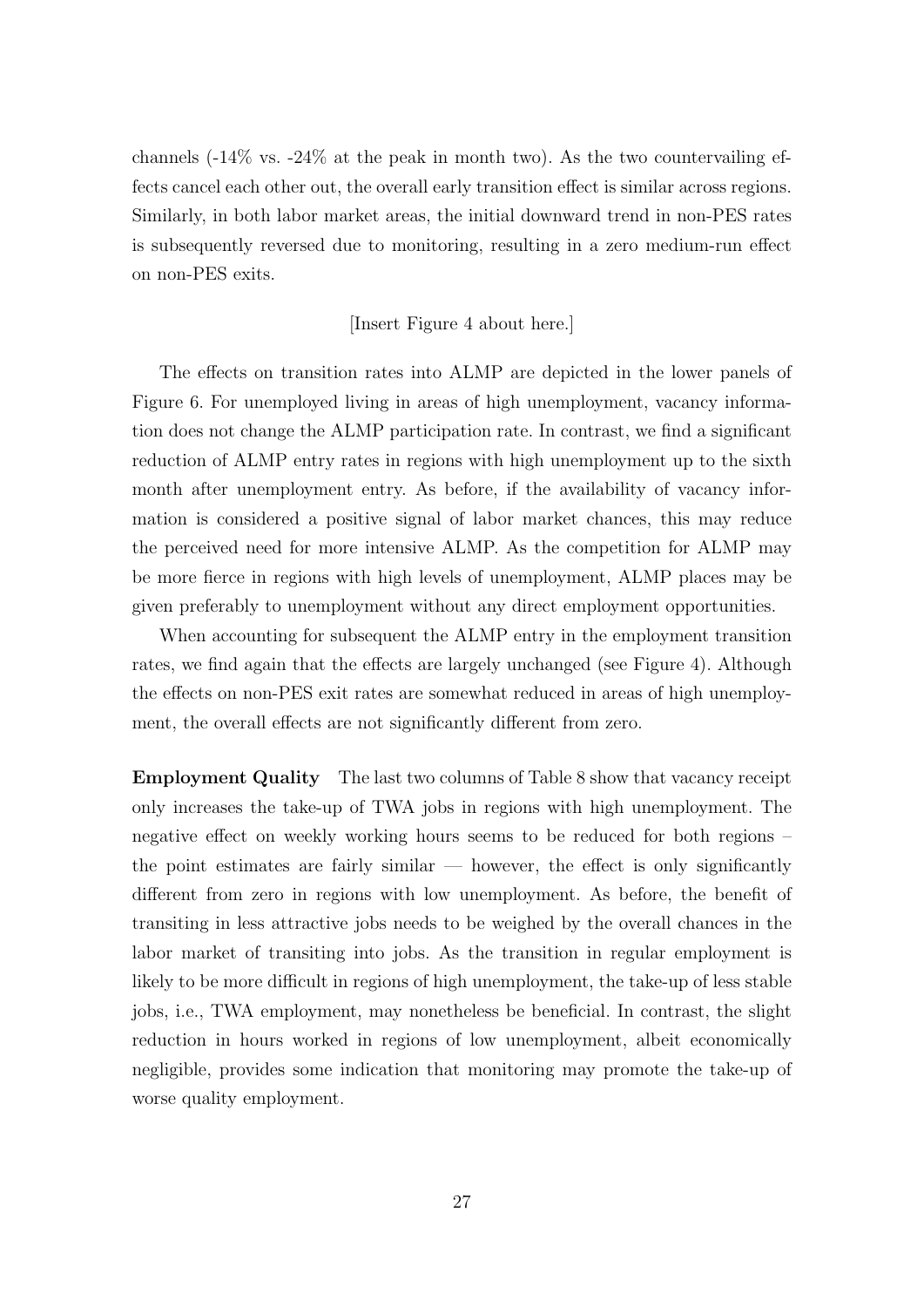#### 6.4 Sensitivity Analysis

Sensitivity 1: Blocking As outlined by Crepon et al. (2009), the use of blocking or subclassification on the propensity score (Rosenbaum and Rubin, 1984) may be more appropriate than matching methods with duration outcomes, as it limits the comparison of individuals to the subclasses defined at treatment entry. The implementation of blocking requires the choice of the number of subclasses. Cochran  $(1968)$  suggests that five subclasses are sufficient to remove  $90\%$  of imbalance in characteristics. We hence implemented block matching using five intervals. The blocking estimates on overall and channel-specific transition rates are presented in the first row of Figure 7. The very similar effect estimates suggest that our results are not sensitive to whether matching or blocking are used.

Sensitivity 2: Dynamic treatment selection Dynamic treatment assignment tends to create a more negative selection into treatment over time, as individuals with 'better' characteristics exit unemployment before receiving treatment. As our treatment refers to vacancies received before the first interview, the treatment effect estimates for those leaving unemployment before the first interview may be subject to unobserved negative selection which may downward bias our estimates. To assess the relevance of this issue, we create a sub-sample of individuals interviewed before 12 weeks in unemployment. Here, the share of unemployed having left unemployment is reduced which is expected to reduce the scope for dynamic treatment selection. At the same time, the timing of vacancy receipt may be earlier on average.<sup>19</sup>

[Insert Figure 7 about here.]

The second row of column of Figure 7 presents the overall and channel-specific effect estimates for the sample of early interviews. Compared to the total sample, the transition effects on the overall and non-PES exit rates are substantially higher, although not significantly so. The differences hence seem to be driven by a higher responsiveness to monitoring among individuals receiving vacancies earlier. Changes in treatment selection over time thus seem to be driven by individuals with lower productivity non-PES search channels, rather than individuals with lower returns to PES search.

 $19$ Table A1 in the Appendix compares the distribution of characteristics for unemployed interviewed before and after 12 weeks. Older people and individuals from East Germany are more likely to be interviewed earlier, otherwise the characteristics of the two groups are very comparable.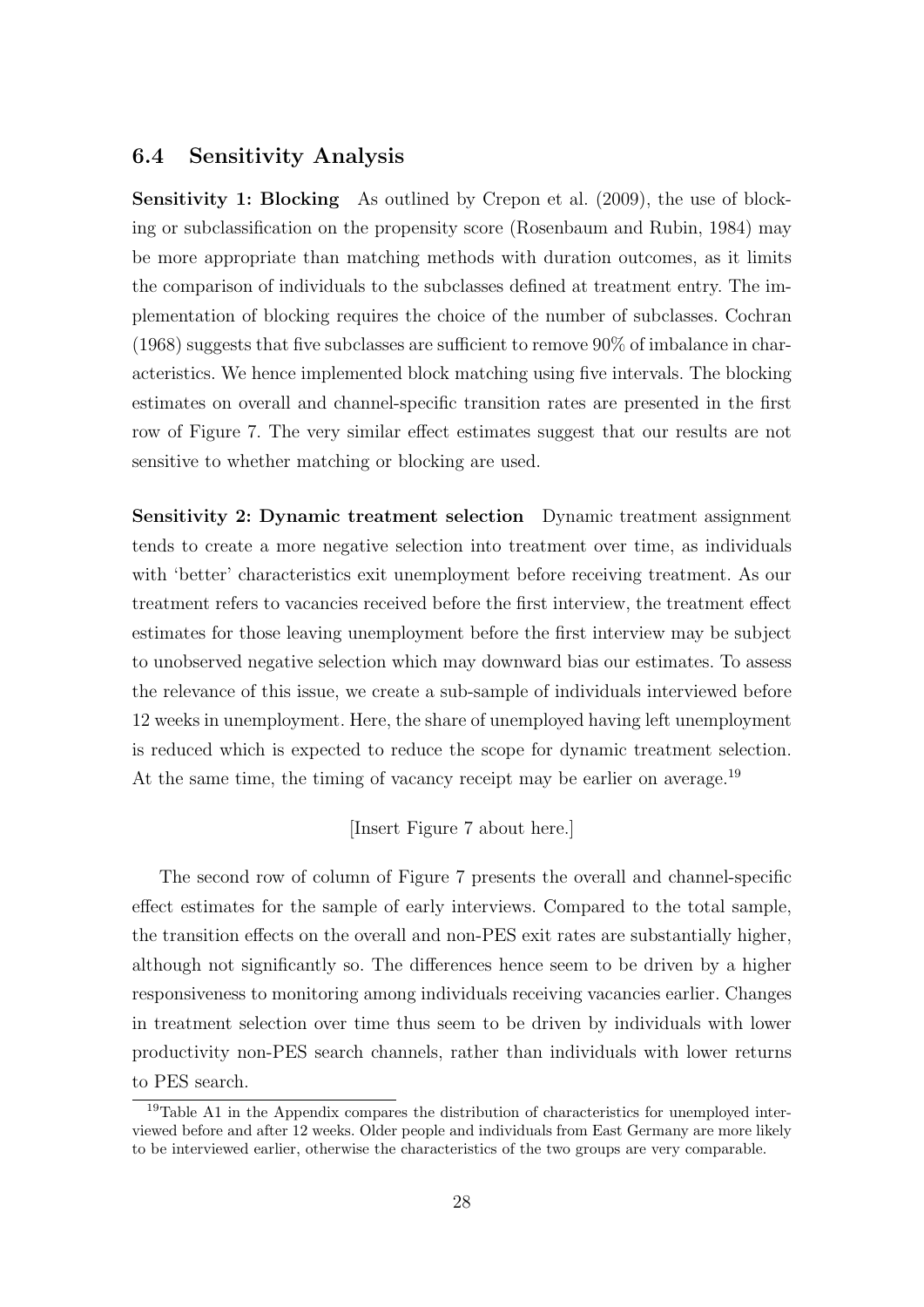### 7 Conclusion

In the regular activation practice, vacancy information is often accompanied by simultaneous monitoring, thus confounding the effect of information provision. Both information and monitoring are expected to increase employment entry, and both may result in the take-up of worse employment types. When measuring the effectiveness of vacancy information it hence is important to disentangle the two mechanisms to be able to devise appropriate policies. Studying the effects of early vacancy information from the PES in Germany, we aim to disentangle the potential interactions between information provision and monitoring. As simultaneous monitoring is not directly observed, we draw on job search theoretic predictions on expected exit patterns by search channel, and test these predictions using information on the successful channel. Finding that vacancy information increases the overall exit rate significantly, we show that this is predominantly driven by an increased take-up of job mediated via the PES. At the same time, the exit rate through non-PES jobs, e.g., jobs found via the internet, social networks, newspaper ads, etc. are temporarily decreased. This is in line with search channels substitution counteracting the effects of vacancy information. In contrast to previous evidence on non-monitored job search (Fougère et al., 2009), we find however that after the initial decrease, the effect on non-PES entry rates becomes positive and then levels out to zero, suggesting that more intensive monitoring counteracts effort substitution. Having documented the presence of monitoring, we conclude that monitoring increases the willingness to apply to the vacancies and limits the costs of effort substitution. Splitting the sample by gender and local labor market conditions, we find very similar monitoring patterns. We find however that the overall benefits of vacancy information are higher for women, and for individuals living in regions with low unemployment rates.

In terms of employment quality we find that vacancy receivers are more likely to accept jobs in temporary work agencies. As TWA vacancies are over-represented at the PES in Germany this can be directly linked to the quality of PES vacancies. We find that the willingness to accept TWA employment may not only be driven by a low productivity of other search channels, but is likely to be enforced by monitoring.

As caseworker may be uncertain about the labor market chances of the unemployed during early unemployment, we suggest that early vacancy information may act as a signaling or screening device for the labor market chances of the unemployed. While it may itself represent a signal of the overall availability of suitable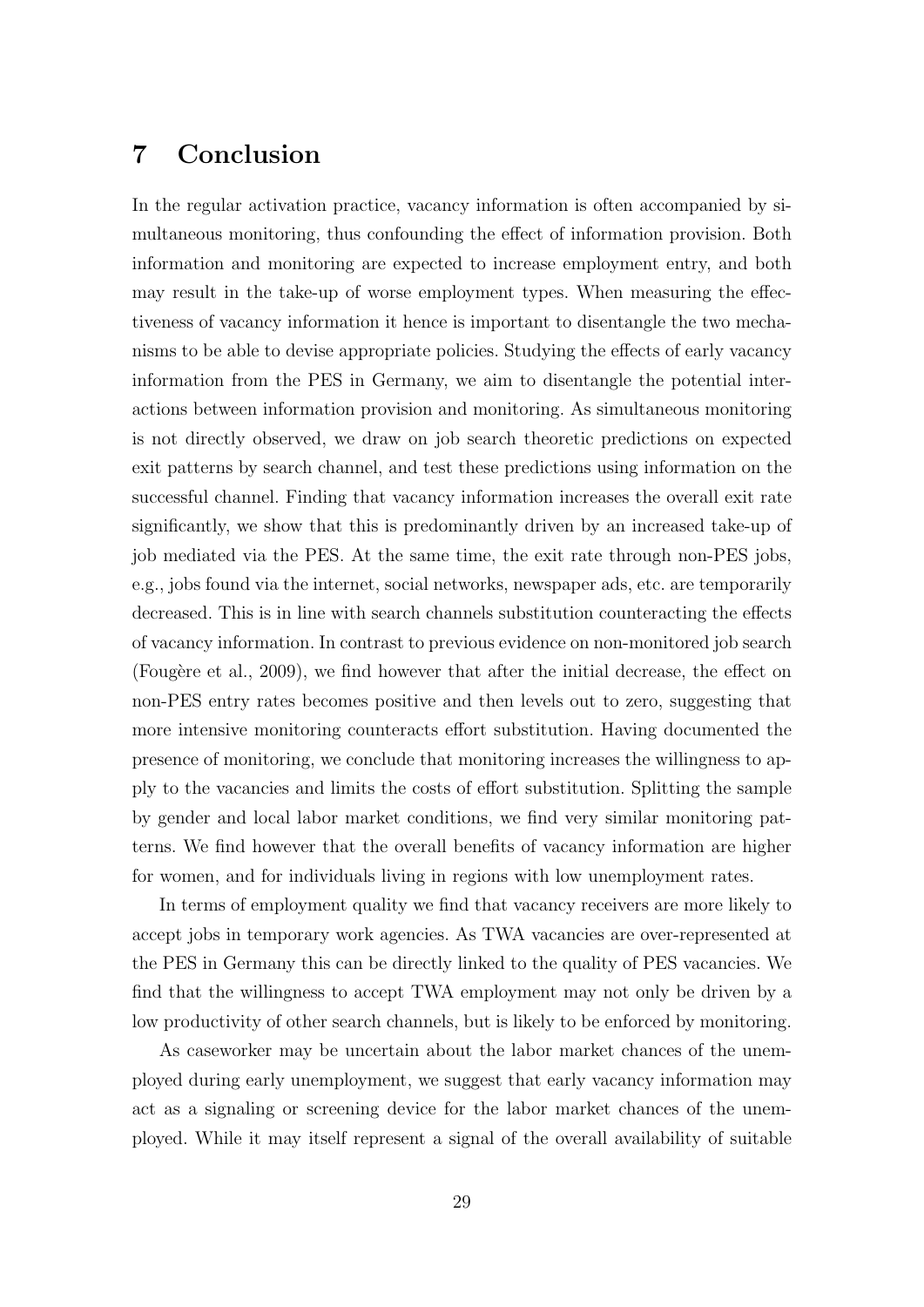vacancies in the labor market, the simultaneous monitoring of the application process may also provide insights about barriers to labor market entry. As caseworker update their beliefs about the reintegration chances for the unemployed, this may affect the choice of ALMP in case the application process is not successful. At best, this may improve both the targeting and matching of costly ALMP programs, and thus affect the medium-run integration chances of the unemployed. Our empirical analysis assesses the effect of vacancy information on ALMP entry rates and whether this mediates the labor market transitions of the unemployed. In the overall sample we do not find any effects on ALMP entry rates. However, we do find that men and unemployed in regions with high unemployment rates have a lower ALMP entry rate in case of continued unemployment. This does not seem to have an effect on labor market transitions, however.

To our knowledge, we are the first to document the reduction of ALMP entry as consequence of early monitoring. The interpretation of this as the result of improved signaling is in line with van den Berg et al. (2013), who suggest that monitoring of vacancy information helps observe and reduce moral hazard in the behavior of the unemployed. Van den Berg et al. (2013) also find that unemployed may be more likely to exit into inactivity (sickness absence) as result of monitoring. This may also lower subsequent ALMP entry. While we cannot assess this reliably with our data, the absence of negative effects in regions with low unemployment and high sanctioning risk suggests that this may not be the driver of our results. Similarly, we do not find effects for women, who are often found more responsive to monitoring by exiting the labor force (e.g. Dolton and O'Neill, 2002). With respect to our methodological approach, the ALMP transition rates could also be influenced by dynamic selection out of unemployment in response to treatment (Vikström, 2015). Note, however that vacancy information is likely to promote employment entry among those who would otherwise not have been able to exit. If there was unobserved dynamic selection, the ensuing distribution of characteristics among vacancy receivers would be expected to be more negative than in the control group. Assuming that ALMP resources focus on those most in need, we would hence expect that vacancy receivers are more likely to enter ALMP. Finding the opposite we suggest that the dynamic selection effect is negligible or that it works against our findings, suggesting that vacancies may have an even more negative effect on ALMP entry.

Observing that ALMP may be used more restrictively after vacancy receipt, we suggest that early vacancy information may improve the cost-effectiveness also for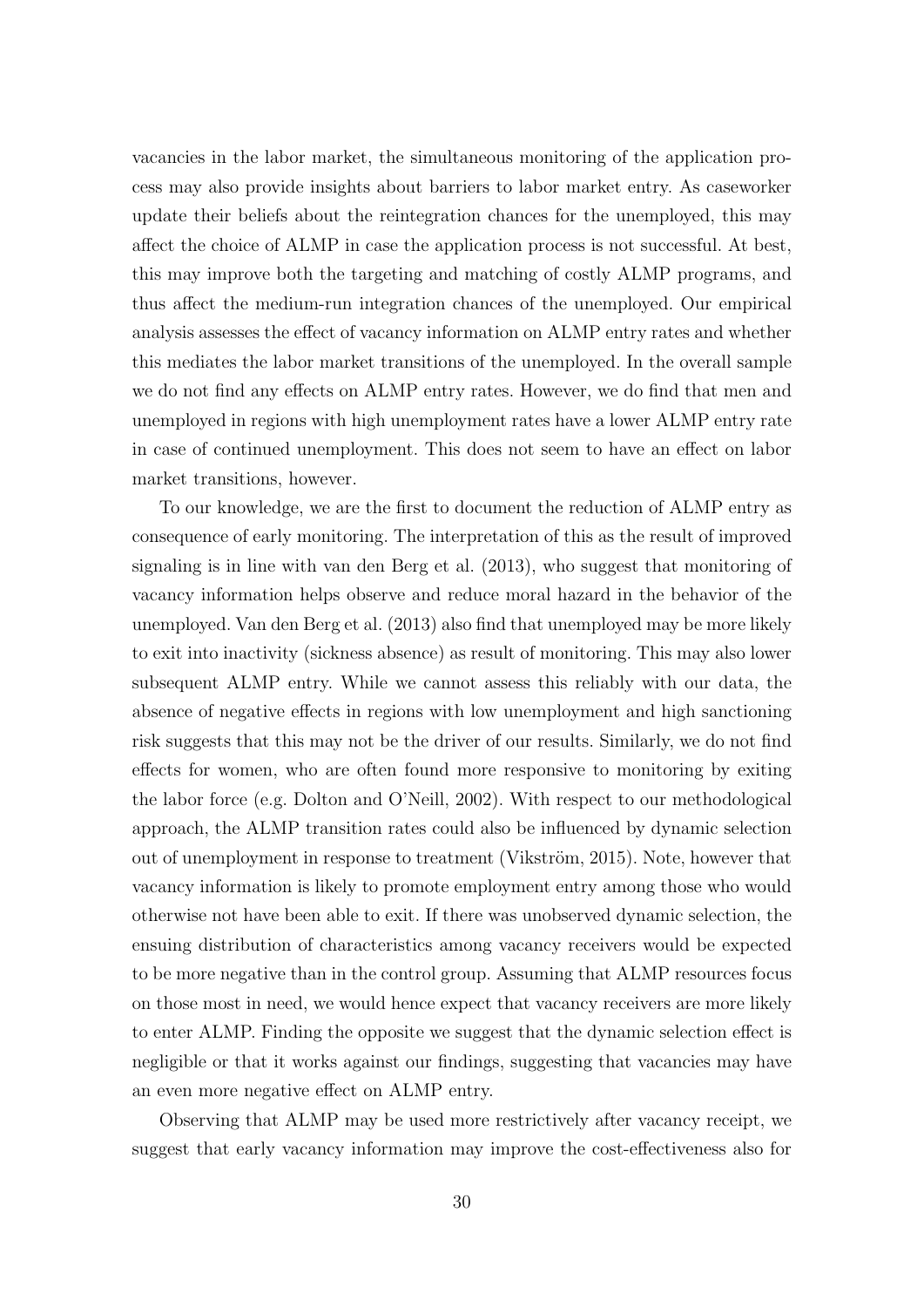those not benefitting from the vacancy in terms of improve integration rates. A direct policy conclusion emerging from our results is that the number and quality of vacancy registrations at the PES should be improved. As vacancy information predominantly affects the higher acceptance of PES jobs, the quality of job matches is a direct function of the vacancy quality. As low coverage rates are considered to be the result of companies distrusting the mediation abilities of the PES (Müller et al., 2011), accompanying policy efforts should thus be directed towards increasing incentives for caseworkers to improve matching between unemployed and caseworker characteristics.

In line with our hypothesis that vacancies act as screening device, a higher registration rate may also improve the counseling quality as caseworkers are better informed about labor market chances or specific hurdles to reintegration. While our findings suggest that vacancy information may reduce the ALMP entries and thus the costs of the overall activation, a cost-neutral improvement of ALMP matching quality may also increase the long-run benefits of the activation process. Clearly, as we are the first to document this relation, our results are difficult to benchmark. Similarly, a more detailed analysis of the mechanism for this ALMP reduction is needed to be able to devise concrete policy conclusions on how to use the signaling power of vacancy information.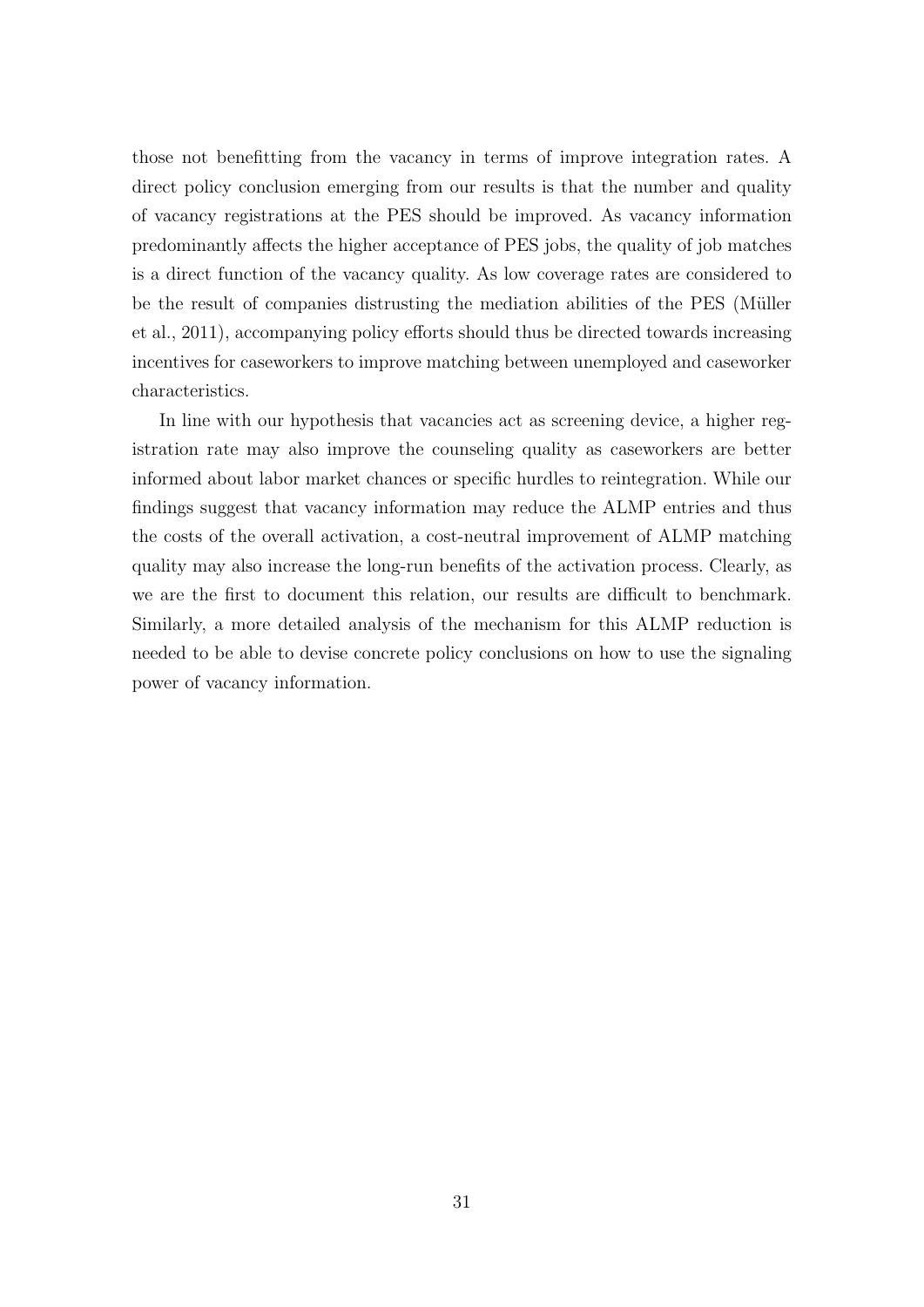### References

- Abbring, J. and G. van den Berg (2003). The Nonparametric Identification of Treatment Effects in Duration Models. Econometrica 71(5), 1491–1517.
- Abbring, J. H., G. J. van den Berg, and J. C. van Ours (2005). The Effect of Unemployment Insurance Sanctions on the Transition Rate from Unemployment to Employment. Economic Journal 115(505), 602–630.
- Arni, P., R. Lalive, and J. C. Van Ours (2012). How Effective are Unemployment Benefit Sanctions? Looking Beyond Unemployment Exit. Journal of Applied Econometrics 28(7), 1153–1178.
- Black, D. A., J. A. Smith, M. C. Berger, and B. J. Noel (2003). Is the Threat of Reemployment Services more Effective Than the Services Themselves? Evidence from Random Assignment in the UI System. American Economic Review 93(4), 1313–1327.
- Boockmann, B., C. Osiander, M. Stops, and H. Verbeek (2013). Effekte von Vermittlerhandeln und Vermittlerstrategien im SGB II und SGB III (Pilotstudie): Abschlussbericht an das IAB durch das Institut für Angewandte Wirtschaftsforschung e. V. (IAW), Tübingen. IAB-Forschungsbericht 201307, Institute for Employment Research (IAB), Nürnberg.
- Caliendo, M., A. Falk, L. C. Kaiser, H. Schneider, A. Uhlendorff, G. van den Berg, and K. F. Zimmermann (2011). The IZA Evaluation Dataset: Towards Evidencebased Labor Policy Making. International Journal of Manpower 32(7), 731–752.
- Caliendo, M. and S. Kopeinig (2008). Some Practical Guidance For The Implementation Of Propensity Score Matching. Journal of Economic Surveys 22(1), 31–72.
- Caliendo, M., R. Mahlstedt, and O. A. Mitnik (2014, July). Unobservable, but Unimportant? The Influence of Personality Traits (and Other Usually Unobserved Variables) for the Evaluation of Labor Market Policies. IZA Discussion Papers 8337, Institute for the Study of Labor (IZA).
- Christensen, B. (2003). Mismatch-Unemployment Among the Low-Skilled. Mitteilungen aus der Arbeitsmarkt- und Berufsforschung 34(4), 506–514.
- Cochran, W. G. (1968). The Effectiveness of Adjustment by Subclassification in Removing Bias in Observational Studies. Biometrics 24(2), pp. 295–313.
- Crepon, B., G. Jolivet, M. Ferracci, and G. van den Berg (2009). Active Labor Market Policy Effects in a Dynamic Setting. Journal of the European Economic Association 7(2-3), 595–605.
- Dehejia, R. H. and S. Wahba (2002). Propensity Score-Matching Methods For Nonexperimental Causal Studies. The Review of Economics and Statistics 84(1), 151–161.
- Dolton, P. and D. O'Neill (2002). The Long-Run Effects of Unemployment Monitoring and Work-Search Programs: Experimental Evidence from the United Kingdom. Journal of Labor Economics 20(2), 381–403.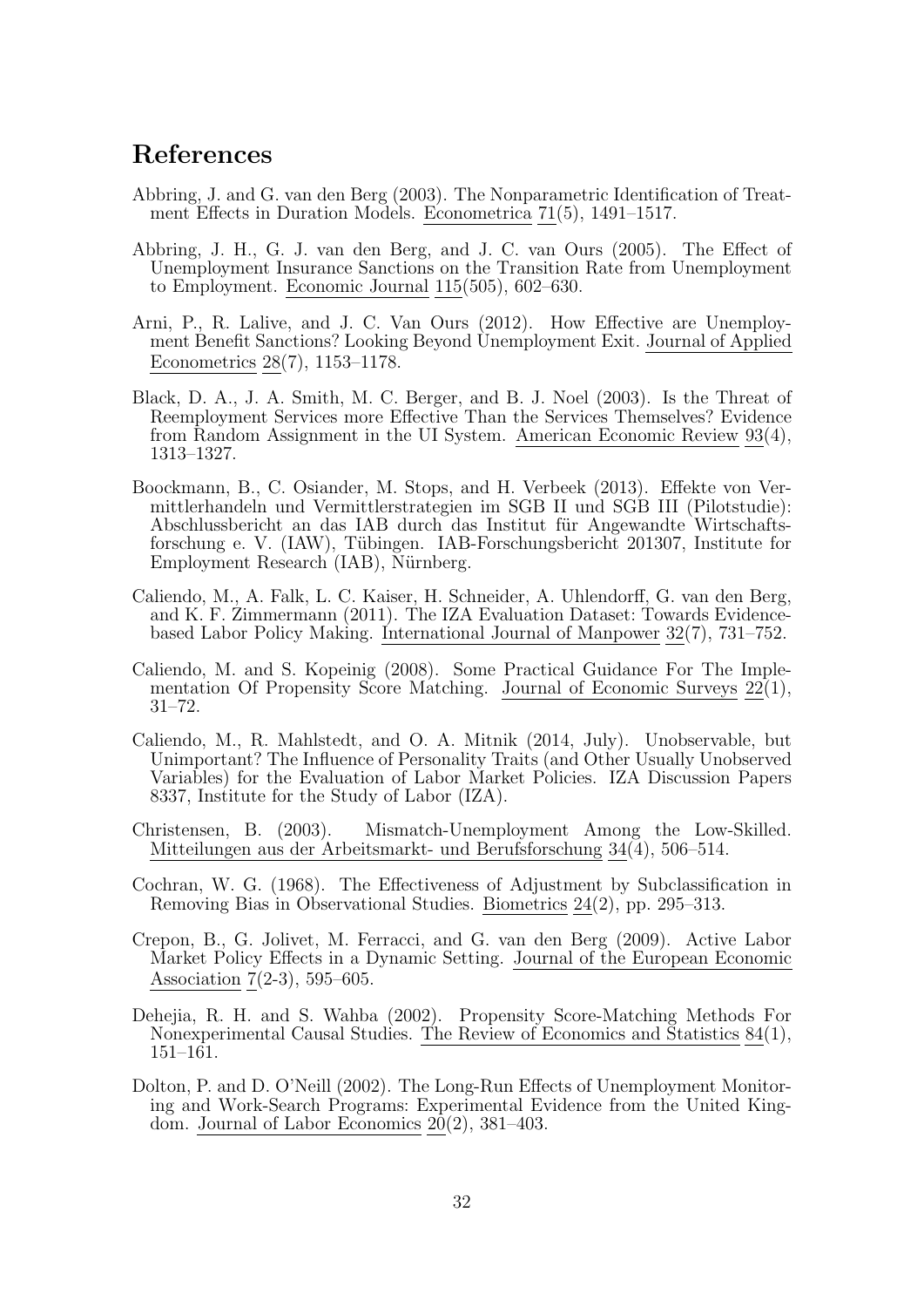- Engström, P., P. Hesselius, and B. Holmlund (2012). Vacancy Referrals, Job Search, and the Duration of Unemployment: A Randomized Experiment. Labour 26(4), 419–435.
- Fougère, D., J. Pradel, and M. Roger (2009). Does the Public Employment Service Affect Search Effort and Outcomes? European Economic Review 53(7), 846–869.
- Fredriksson, P. and P. Johansson (2008). Dynamic Treatment Assignment: The Consequences for EEvaluation Using Observational Data. Journal of Business and Economic Statistics 26(4), 435–445.
- Gaynor, J. J., E. J. Feuer, C. C. Tan, D. H. Wu, C. R. Little, D. J. Straus, B. D. Clarkson, and M. F. Brennan (1993). On the Use of Cause-Specific Failure and Conditional Failure Probabilities: Examples From Clinical Oncology Data. Journal of the American Statistical Association 88(422), 400–409.
- Goldberg, L. R. (1993). The Structure of Phenotypic Personality Traits. American Psychologist 48(1), 26.
- Gorter, C. and G. R. J. Kalb (1996). Estimating the Effect of Counseling and Monitoring the Unemployed Using a Job Search Model. The Journal of Human Resources 31(3), 590–610.
- Graversen, B. K. and J. C. van Ours (2008). How to Help Unemployed Find Jobs Quickly: Experimental Evidence from a Mandatory Activation Program. Journal of Public Economics 92(10-11), 2020–2035.
- Hainmueller, J., B. Hofmann, G. Krug, and K. Wolf (2015). Do Lower Caseloads Improve the Effectiveness of Active Labor Market Policies? New Evidence from German Employment Offices. Scandinavian Journal of Economics forthcoming.
- Hägglund, P. (2014). Experimental Evidence From Active Placement Efforts Among Unemployed in Sweden. Evaluation Review 38(3), 191–216.
- Hielscher, V. and P. Ochs (2009). Arbeitslose als Kunden? Beratungsgespräche in der Arbeitsvermittlung zwischen Druck und Dialog. Berlin: edition sigma.
- Hofmann, B., G. Krug, F. Sowa, S. Theuer, and K. Wolf (2012). Wirkung und Wirkmechanismen zusätzlicher Vermittlungsfachkräfte auf die Arbeitslosigkeitsdauer -Analysen auf Basis eines Modellprojektes. Zeitschrift fuer Evaluation 11(1), 7–38.
- Holzer, H. J. (1988). Search Method Use by Unemployed Youth. Journal of Labor Economics 6(1), 1–20.
- Huber, M., M. Lechner, and A. Steinmayr (2015). Radius Matching on the Propensity Score with Bias Adjustment: Tuning Parameters and Finite Sample Behavior. Empirical Economics 49(1), 1–31.
- Huber, M., M. Lechner, and C. Wunsch (2013). The Performance of Estimators Based on the Propensity Score. Journal of Econometrics 175(1), 1–21.
- IAB (2008). Entwicklung des gesamtwirtschaftlichen Stellenangebots vom IV. Quartal 2005 bis zum III. Quartal 2008 in Deutschland. IAB-Erhebung des gesamtwirtschaftlichen Stellenangebots 2005-2008, Bundesagentur für Arbeit.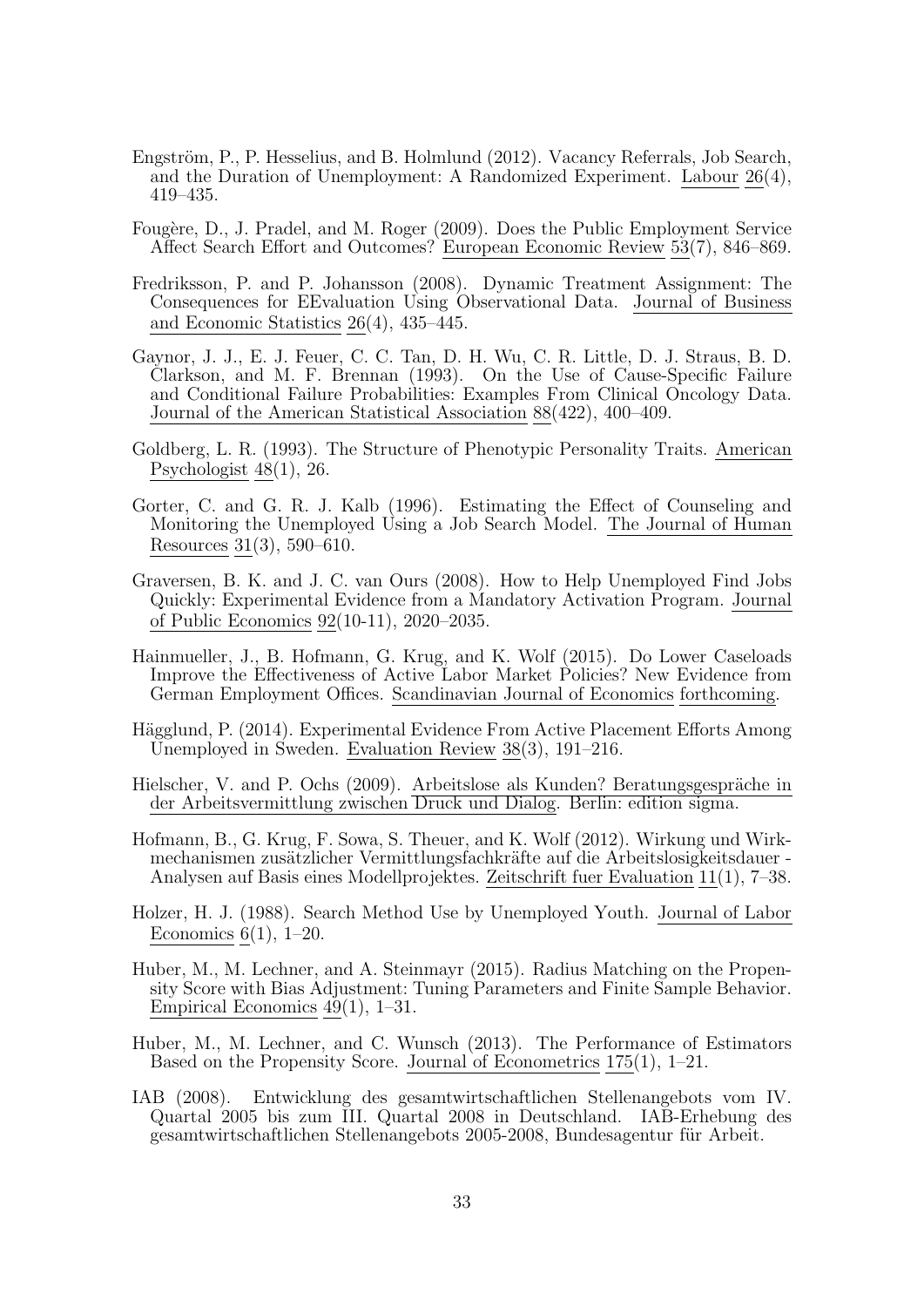- Jahn, E. J. and M. Rosholm (2014). Looking Beyond the Bridge: The Effect of Temporary agency Employment on Labor Market Outcomes. European Economic Review 65, 108 – 125.
- Johnson, T. and D. Klepinger (1994). Experimental Evidence on Unemployment Insurance Work-Search Policies. Journal of Human Resources 29, 695–717.
- Kaplan, E. L. and P. Meier (1958). Nonparametric Estimation from Incomplete Observations. Journal of the American Statistical Association 53(282), 457–481.
- Kastoryano, S. and B. van der Klaauw (2011). Dynamic Evaluation of Job Search Assistance. IZA Discussion Papers 5424, Institute for the Study of Labor (IZA).
- Koppel, O. (2008). Ingenieurarbeitsmarkt in Deutschland Gesamtwirtschaftliches Stellenangebot und regionale Fachkräftelücken. IW-Trends 35, Institut der Deutschen Wirtschaft Köln.
- Kvasnicka, M. (2009). Does Temporary Help Work Provide a Stepping Stone to Regular Employment?, Chapter 10, pp. 335 – 372. Studies of Labor Market Intermediation. University of Chicago Press.
- Lechner, M. and C. Wunsch (2013). Sensitivity of Matching-Based Program Evaluations to the Availability of Control Variables. Labour Economics 21, 111–121.
- Lee, W.-S. (2011). Propensity Score Matching and Variations on the Balancing Test. Empirical Economics 44, 47–80.
- Machin, S. and A. Manning (1999). The Causes and Consequences of Longterm Unemployment in Europe. Volume 3 of Handbook of Labor Economics, Chapter 47, pp. 3085–3139. Elsevier.
- Müller, A., M. Rebien, and M. Stops (2011). Einschaltungspotenzial für den Arbeitgeber-Service der Bundesagentur für Arbeit. Ergebnisse aus der IAB-Erhebung des Gesamtwirtschaftlichen Stellenangebots. Stellungnahme 10, IAB.
- Müller, K.-U. (2007). Individual and Regional Determinants of Receiving Unemployment Benefit Sanctions in Germany. AStA Wirtschafts- und Sozialstatistisches Archiv 1(3-4), 275–286.
- Müller, K.-U. and F. Oschmiansky (2006). Die Sanktionspolitik der Arbeitsagenturen nach den Hartz-Reformen: Analyse der Wirkungen des Ersten Gesetztes für moderne Dienstleistungen am Arbeitsmarkt. Discussion paper SP I 2006-116, Social Science Research Center Berlin (WZB).
- OECD (2007). Employment Outlook. Paris: OECD Publishing.
- Pedersen, J. M., M. Rosholm, and M. Svarer (2012). Experimental Evidence on the Effects of Early Meetings and Activation. IZA Discussion Paper 6970, Institute for the Study of Labor (IZA).
- Rosenbaum, P. and D. Rubin (1983). The Central Role of the Propensity Score in Observational Studies for Causal Effects. Biometrika 70(1), 41–55.
- Rosenbaum, P. R. and D. R. Rubin (1984). Reducing Bias in Observational Studies Using Subclassification on the Propensity Score. Journal of the American Statistical Association 79(387), 516–524.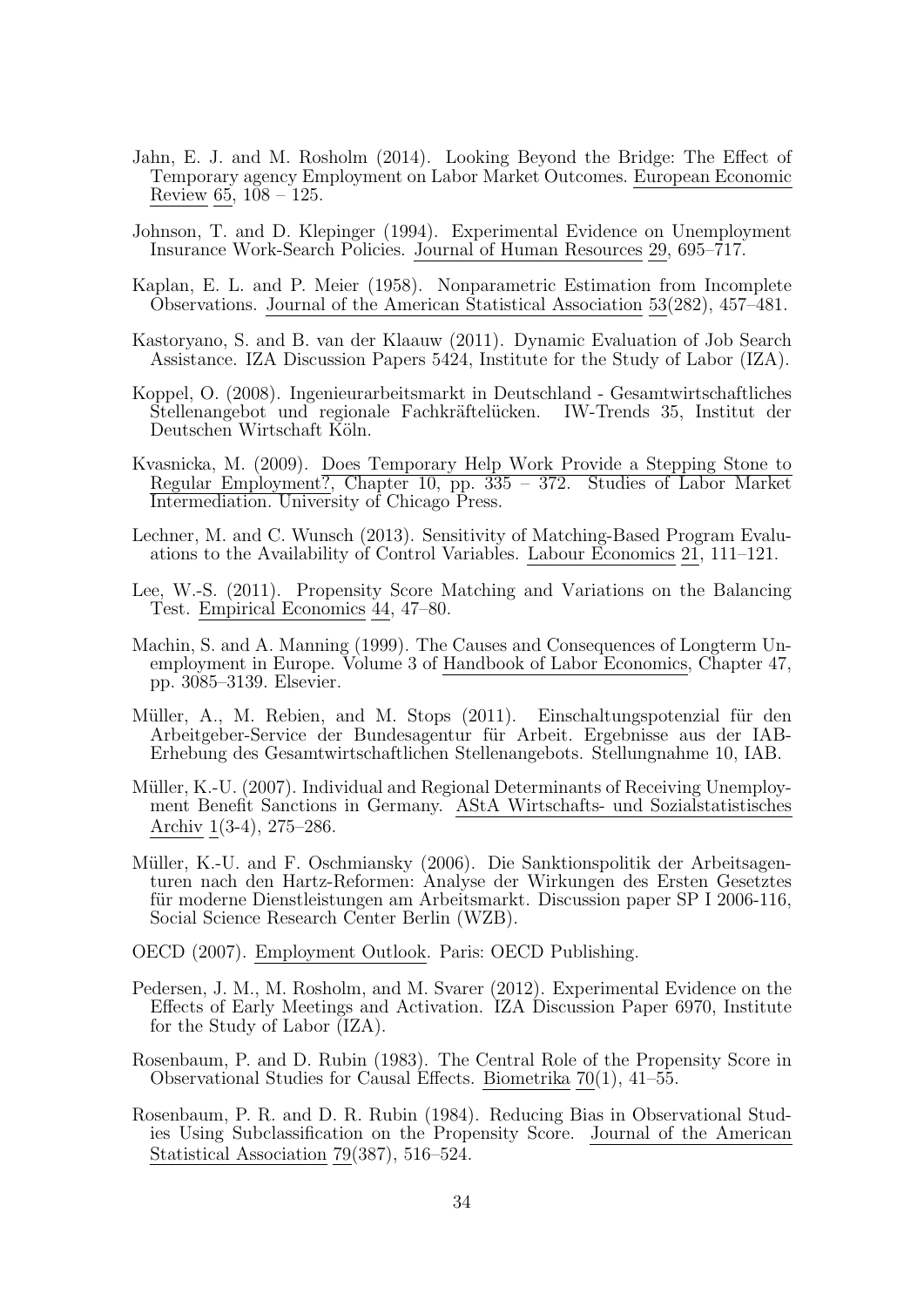- Roy, A. (1951). Some Thoughts on the Distribution of Earnings. Oxford Economic Papers 3(2), 135–146.
- Rubin, D. B. (1974). Estimating Causal Effects of Treatment in Randomized and Nonrandomized Studies. Journal of Educational Policy 66, 688–701.
- Schütz, H., J. Steinwede, H. Schröder, B. Kaltenborn, N. Wielage, G. Christe, and P. Kupka (2011). Vermittlung und Beratung in der Praxis - eine Analyse von Dienstleistungsprozessen am Arbeitsmarkt. IAB-Bibliothek, Biefeld, Bertelsmann.
- Smith, J. and P. Todd (2005). Does Matching Overcome LaLonde's Critique of Nonexperimental Estimators? Journal of Econometrics 125(1-2), 305–353.
- van den Berg, G. J. (1994). The Effects of Changes of the Job Offer Arrival Rate on the Duration of Unemployment. Journal of Labor Economics 12(3), 478–498.
- van den Berg, G. J. (2001). Duration models: Specification, Identification and Multiple Durations. Volume 5 of Handbook of Econometrics, Chapter 55, pp. 3381– 3460. Elsevier.
- van den Berg, G. J., A. H. Bergemann, and M. Caliendo (2009). The Effect of Active Labor Market Programs on Not-Yet Treated Unemployed Individuals. Journal of the European Economic Association 7(2-3), 606–616.
- van den Berg, G. J., B. Hofmann, and A. Uhlendorff (2013). The Role of Sickness in the Evaluation of Job Search Assistance and Sanctions. mimeo.
- van den Berg, G. J. and B. van der Klaauw (2006). Counseling And Monitoring Of Unemployed Workers: Theory And Evidence From A Controlled Social Experiment. International Economic Review 47(3), 895–936.
- van den Berg, G. J. and J. C. van Ours (1996). Unemployment Dynamics and Duration Dependence. Journal of Labor Economics 1(1), 100–125.
- Vikström, J. (2015). Evaluation of Sequences of Treatment with Application to Active Labor Market Policies. Working Paper 5, IFAU Institute for ehe Evaluation of Labour Market and Education Policy.
- Vikström, J., G. Ridder, and M. Weidner (2015). Bounds on Treatment Effects on Transitions. CeMMAP working papers CWP01/15, Centre for Microdata Methods and Practice, Institute for Fiscal Studies.
- Vikström, J. (2014). IPW Estimation and Related Estimators for Evaluation of Active Labor Market Policies in a Dynamic Setting. Working Paper 1, IFAU Institute for Labor Market and Education Policy.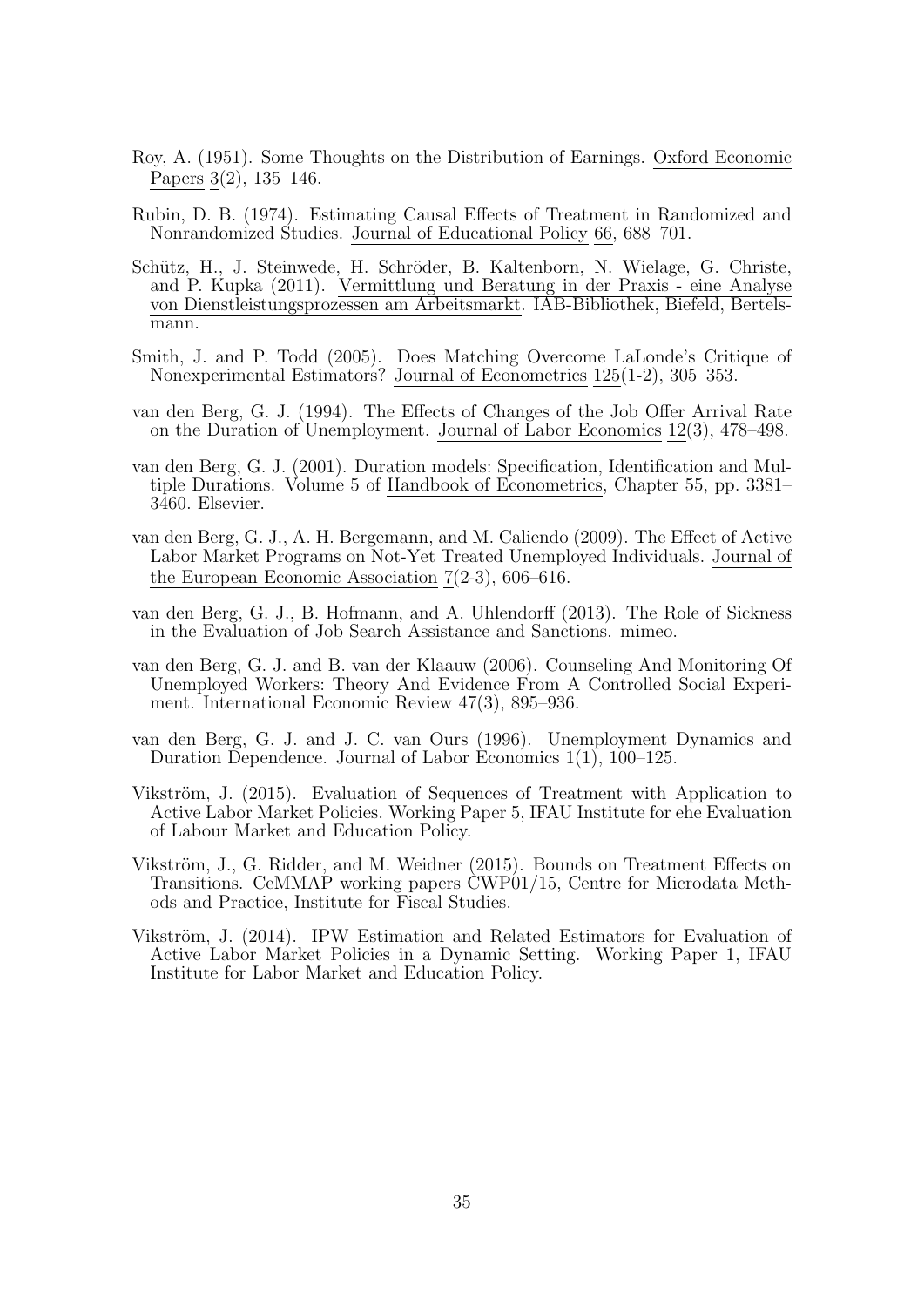# Tables

|                    | Outcome |  |                                                                |  |  |  |
|--------------------|---------|--|----------------------------------------------------------------|--|--|--|
|                    |         |  | Vacancy information PES Entry Non-PES Entry Employment Quality |  |  |  |
| without monitoring |         |  | $+$ / –                                                        |  |  |  |
| with monitoring    |         |  | $\overline{\phantom{a}}$                                       |  |  |  |

Table 1: Theoretical predictions on the effects of vacancy information

Note: Own representation.

 $\equiv$ 

Table 2: Sample selection and observation numbers

| N     | Percent |
|-------|---------|
|       | 100.0   |
| 7,088 | 79.5    |
| 6,532 | 73.3    |
| 5,534 | 62.1    |
| 4,257 | 47.8    |
| 4.044 | 45.4    |
|       | 8,915   |

Note: Own calculations, based on the IZA Evaluation Dataset S.

Table 3: Vacancy receipt by interview timing

| Week of the interview $8 \t 9 \t 10 \t 11 \t 12 \t 13 \t 14$ |      |     |     |  |  | 15 |                                                   | 16 > 16 |
|--------------------------------------------------------------|------|-----|-----|--|--|----|---------------------------------------------------|---------|
| $Pr(D=1)$                                                    |      |     |     |  |  |    | 0.41 0.42 0.40 0.43 0.44 0.39 0.45 0.45 0.48 0.54 |         |
| $\overline{N}$                                               | 626- | 521 | 409 |  |  |    | 435 484 487 304 332 231                           | 218     |

Note: Own calculations, based on the IZA Evaluation Dataset S.

Table 4: Characteristics of first employment spell by treatment indicator

|                       | no VI | VΙ    | t-test                |
|-----------------------|-------|-------|-----------------------|
|                       |       |       | $\mathbf{3}^{\prime}$ |
| Job found via PES     | 0.10  | 0.21  | 0.00                  |
| Temporary Work Agency | 0.12  | 0.16  | 0.01                  |
| Temporary Employment  | 0.39  | 0.39  | 0.95                  |
| Hourly wage (Euro)    | 8.34  | 8.25  | 0.47                  |
| Hours worked          | 41.79 | 41.22 | 0.14                  |
|                       | 1,382 | 1.147 |                       |

Note: Own calculations, based on the sample of unemployed who entered regular employment or ALMP within 13 month of their initial unemployment registrations.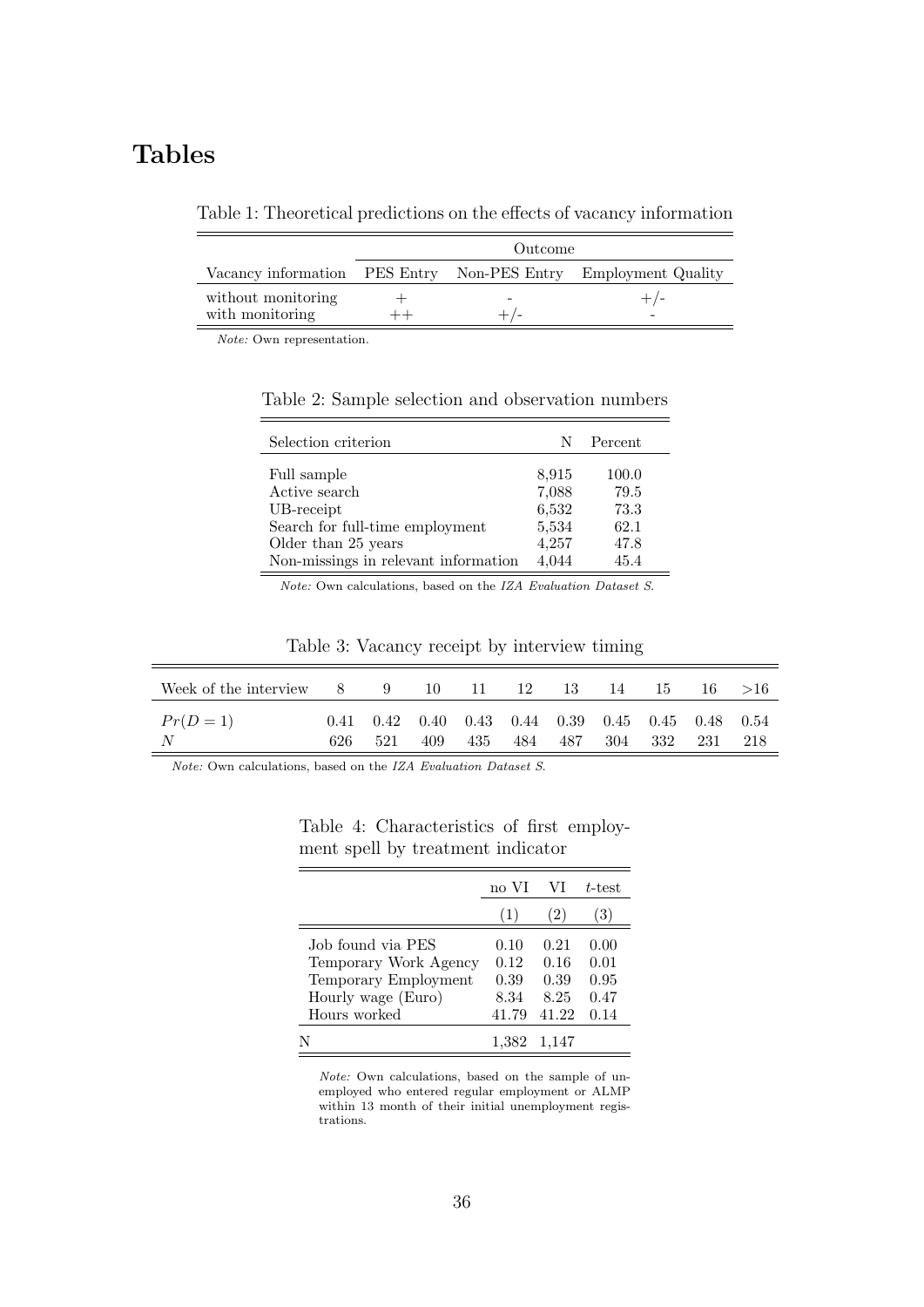|                                                                        | no VI  | VI         | $t$ -test      |
|------------------------------------------------------------------------|--------|------------|----------------|
|                                                                        | (1)    | (2)        | (3)            |
|                                                                        |        |            |                |
| Socio-demographic characteristics                                      |        |            |                |
| West Germany                                                           | 0.633  | 0.740      | 0.000          |
| Female                                                                 | 0.457  | 0.409      | 0.002          |
| Has a child                                                            | 0.449  | 0.436      | $_{0.575}$     |
| Married                                                                | 0.488  | 0.431      | 0.000          |
| Age of the respondent                                                  |        |            |                |
| Between 25 and 34 years                                                | 0.323  | $_{0.355}$ | 0.034          |
| Between 35 and 44 years                                                | 0.322  | 0.343      | $_{0.157}$     |
| Between 45 and 54 years                                                | 0.355  | 0.302      | 0.000          |
| Vocational education                                                   |        |            |                |
| None                                                                   | 0.063  | 0.050      | 0.094          |
| Vocational training degree                                             | 0.639  | 0.685      | 0.002          |
| Technical college/university                                           | 0.298  | 0.265      | 0.019          |
|                                                                        |        |            |                |
| Employment history                                                     |        |            |                |
| Employment status before Unemployment                                  |        |            |                |
| Employed                                                               | 0.829  | 0.849      | 0.086          |
| School, Apprentice, Military, etc.                                     | 0.074  | 0.061      | 0.101          |
| Maternity Leave                                                        | 0.017  | 0.019      | 0.750          |
| Other                                                                  | 0.080  | 0.071      | 0.324          |
| Share of adulthood in                                                  |        |            |                |
| unemployment                                                           | 0.063  | 0.056      | 0.020          |
| employment                                                             | 0.705  | 0.731      | 0.008          |
| Previous unemployment spells                                           |        |            |                |
| Number of spells                                                       | 1.054  | 1.048      | 0.807          |
| Missings in the number of spells                                       | 0.022  | 0.015      | 0.094          |
| Long-term unemployed                                                   | 0.249  | 0.221      | 0.039          |
| Local labor market and ALMP shares                                     |        |            |                |
| Vacancy rate                                                           | 0.008  | 0.009      | 0.019          |
| Unemployment rate                                                      | 0.087  | 0.080      | 0.000          |
| Share of unemployed in ALMP                                            | 0.208  | 0.216      | 0.001          |
|                                                                        |        |            |                |
| Search behavior and interaction with the PES during unemployment       |        |            |                |
| Unemployment benefit receipt                                           |        |            |                |
| Current receipt $(yes/no)$                                             | 0.782  | 0.819      | 0.003          |
| Level of UB (Euro)                                                     | 600.78 | 634.12     | $_{0.037}$     |
| Search intensity                                                       |        |            |                |
| Number of own applications                                             | 14.07  | 16.08      | 0.002          |
| Zero applications                                                      | 0.065  | 0.034      | 0.000          |
| Number of search channels                                              | 4.607  | 5.318      | 0.000          |
| Activation offers by the PES - direct labor market entry               |        |            |                |
| Job in TWA                                                             | 0.000  | 0.138      | 0.000          |
| Regular full-time job                                                  | 0.000  | 0.915      | 0.000          |
| Regular part-time job                                                  | 0.000  | 0.163      | 0.000          |
| Self-Employment Subsidy                                                | 0.063  | 0.068      | 0.561          |
| Job in Marginal Employment                                             | 0.006  | 0.012      | 0.055          |
| Apprenticeship place                                                   | 0.003  | 0.006      | 0.175          |
| Placement voucher                                                      | 0.075  | 0.111      | 0.000          |
| Activation offers by the PES - indirect labor market entry or training |        |            |                |
| One-Euro-Job                                                           | 0.007  | 0.019      | 0.000          |
| Job Creation Scheme                                                    | 0.006  | 0.012      | 0.081          |
| Work-training                                                          | 0.117  | 0.176      | 0.000          |
| Training to improve employability                                      | 0.087  | 0.117      | 0.002          |
| German language course                                                 | 0.001  | 0.001      | 0.906          |
| English language course                                                | 0.027  | 0.030      | 0.641<br>0.538 |
| Training voucher                                                       | 0.064  | 0.069      |                |
| Exited unemployment before 1st interview                               | 0.751  | 0.746      | 0.739          |
| Ν                                                                      | 2,321  | 1,723      |                |
| $\%$                                                                   | 0.57   | 0.44       |                |

Table 5: Labor market characteristics and job search information by treatment indicator

 $=$ 

 $\emph{Note:}$  Own calculations. All numbers are shares, unless otherwise indicated.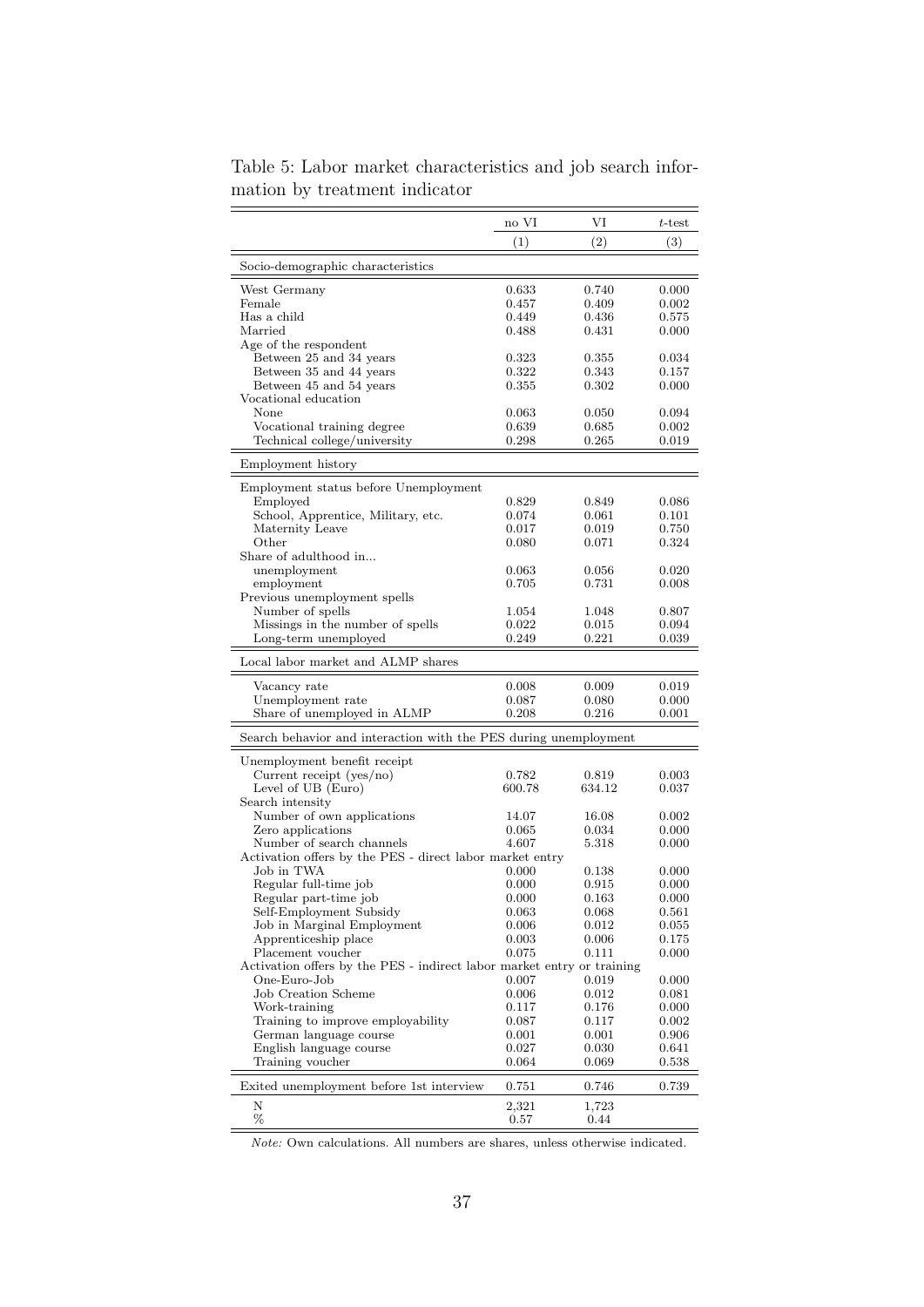|                                           |                  | Total Sample      |                  | Employment Sample |        |                         |
|-------------------------------------------|------------------|-------------------|------------------|-------------------|--------|-------------------------|
|                                           | Sample           |                   | Treated Controls |                   |        | Sample Treated Controls |
|                                           | $\left(1\right)$ | $\left( 2\right)$ | 3)               | (4)               | (5)    | $\left( 6\right)$       |
| Number of characteristics with $p$ -value |                  |                   |                  |                   |        |                         |
| less than 0.01                            | 18.00            | 0.00              | 0.00             | 19.00             | 0.00   | 0.00                    |
| less than 0.05                            | 32.00            | 0.00              | 0.00             | 26.00             | 0.00   | 0.00                    |
| less than 0.10                            | 45.00            | 0.00              | 0.00             | 33.00             | 0.00   | 0.00                    |
| less than 0.20                            | 57.00            | 0.00              | 0.00             | 46.00             | 0.00   | 0.00                    |
| less than 0.30                            | 65.00            | 0.00              | 0.00             | 59.00             | 0.00   | 1.00                    |
| less than 0.40                            | 76.00            | 0.00              | 1.00             | 65.00             | 1.00   | 4.00                    |
| less than 0.50                            | 87.00            | 0.00              | 5.00             | 74.00             | 2.00   | 11.00                   |
| less than 0.60                            | 94.00            | 10.00             | 14.00            | 78.00             | 6.00   | 26.00                   |
| less than 0.70                            | 101.00           | 22.00             | 27.00            | 84.00             | 23.00  | 39.00                   |
| less than 0.80                            | 107.00           | 50.00             | 51.00            | 86.00             | 42.00  | 58.00                   |
| less than 0.90                            | 112.00           | 75.00             | 87.00            | 92.00             | 75.00  | 77.00                   |
| less than 1                               | 117.00           | 117.00            | 117.00           | 102.00            | 102.00 | 102.00                  |
| Mean MSB                                  | 5.08             | 0.75              | 0.75             | 6.07              | 0.99   | 0.99                    |

Table 6: Summary of balancing quality: t-test and standardized bias. Entry Sample and Employment Sample

Note: We used kernel matching on the propensity score with an Epanechnikov kernel and optimal bandwidth that was selected to minimize the difference in characteristics in the matched sample. Varying numbers of variables may arise due to differential use of interaction terms.

|                                           | Sample | Unmatched Matched to Matched to<br>Treated | Controls          |
|-------------------------------------------|--------|--------------------------------------------|-------------------|
|                                           | (1)    | $\left( 2\right)$                          | $\left( 3\right)$ |
| Number of characteristics with $p$ -value |        |                                            |                   |
| less than 0.01                            | 19.00  | 0.00                                       | 0.00              |
| less than 0.05                            | 26.00  | 0.00                                       | 0.00              |
| less than 0.10                            | 33.00  | 0.00                                       | 0.00              |
| less than 0.20                            | 46.00  | 0.00                                       | 0.00              |
| less than 0.30                            | 59.00  | 0.00                                       | 1.00              |
| less than 0.40                            | 65.00  | 1.00                                       | 4.00              |
| less than 0.50                            | 74.00  | 2.00                                       | 11.00             |
| less than 0.60                            | 78.00  | 6.00                                       | 26.00             |
| less than 0.70                            | 84.00  | 23.00                                      | 39.00             |
| less than 0.80                            | 86.00  | 42.00                                      | 58.00             |
| less than 0.90                            | 92.00  | 75.00                                      | 77.00             |
| less than 1                               | 102.00 | 102.00                                     | 102.00            |
| Mean MSB                                  | 6.07   | 0.99                                       | 0.99              |

Table 7: Summary of balancing quality:  $t$ -test and standardized bias. Employment Sample

 $=$ 

Note: We used kernel matching on the propensity score with an Epanechnikov kernel and optimal bandwidth that was selected to minimize the difference in characteristics in the matched sample. Varying numbers of variables may arise due to differential use of interaction terms.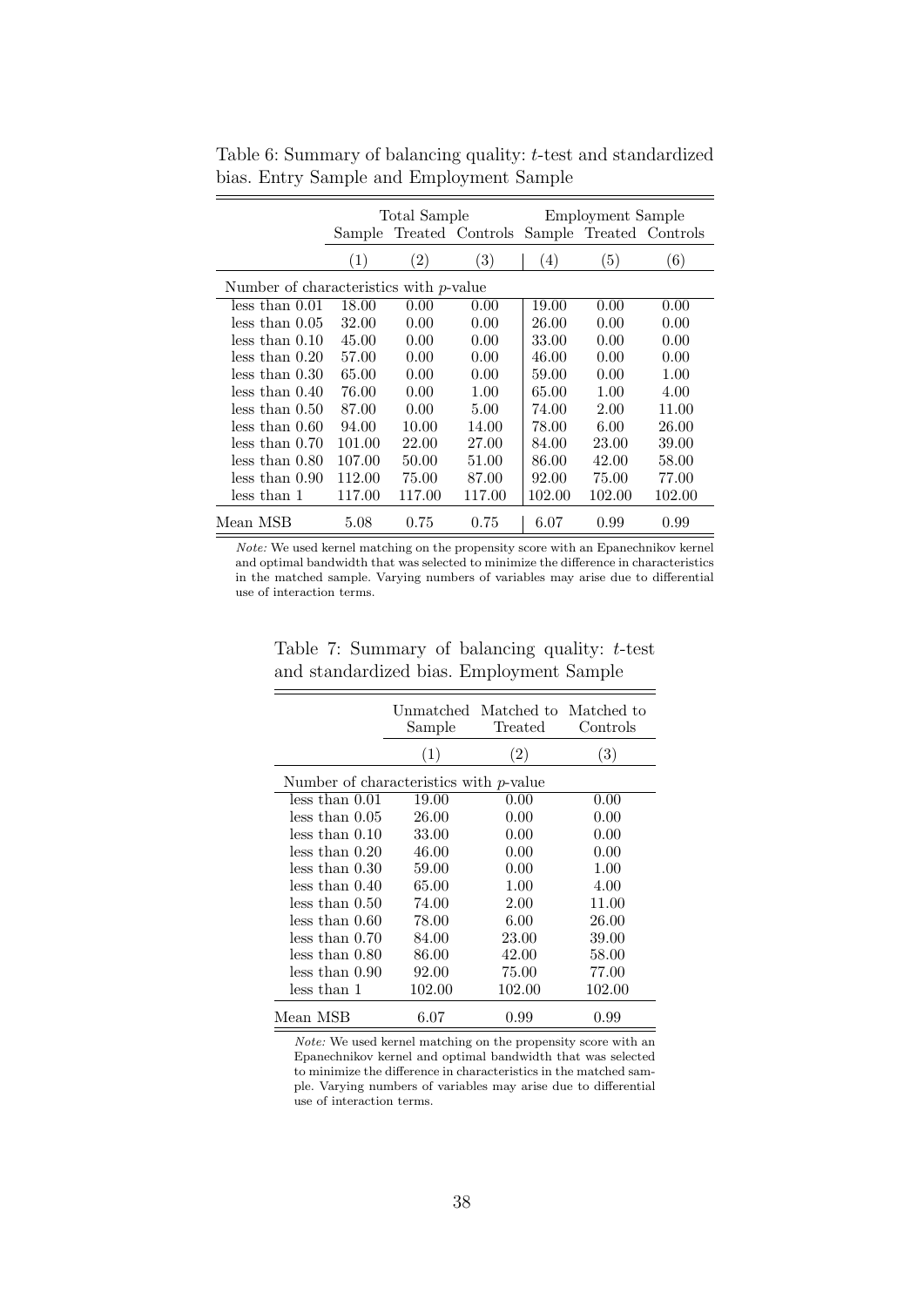|                 | Total   | Women   | Men     | Low<br>Unemp | High<br>Unemp |
|-----------------|---------|---------|---------|--------------|---------------|
| TWA             | 3.40    | 0.60    | 4.90    | 1.00         | 4.30          |
|                 | (1.40)  | (1.78)  | (1.97)  | (1.96)       | (2.09)        |
| Short-term work | 1.20    | 0.30    | 1.40    | 1.50         | 0.00          |
|                 | (1.86)  | (3.17)  | (2.27)  | (2.58)       | (2.84)        |
| Hourly wage     | $-0.18$ | $-0.28$ | 0.01    | $-0.14$      | $-0.13$       |
|                 | (0.11)  | (0.18)  | (0.14)  | (0.15)       | (0.14)        |
| Hours worked    | $-0.77$ | $-0.10$ | $-1.37$ | $-0.95$      | $-0.75$       |
|                 | (0.38)  | (0.60)  | (0.45)  | (0.42)       | (0.46)        |

Table 8: Treatment effects: employment characteristics of first employment spell

Note: Treatment effect estimates are obtained by kernel matching (see Section 5). Standard errors are given in the parentheses. They are obtained by bootstrapping with 199 replications. Bold numbers indicate significance at the 5%-level.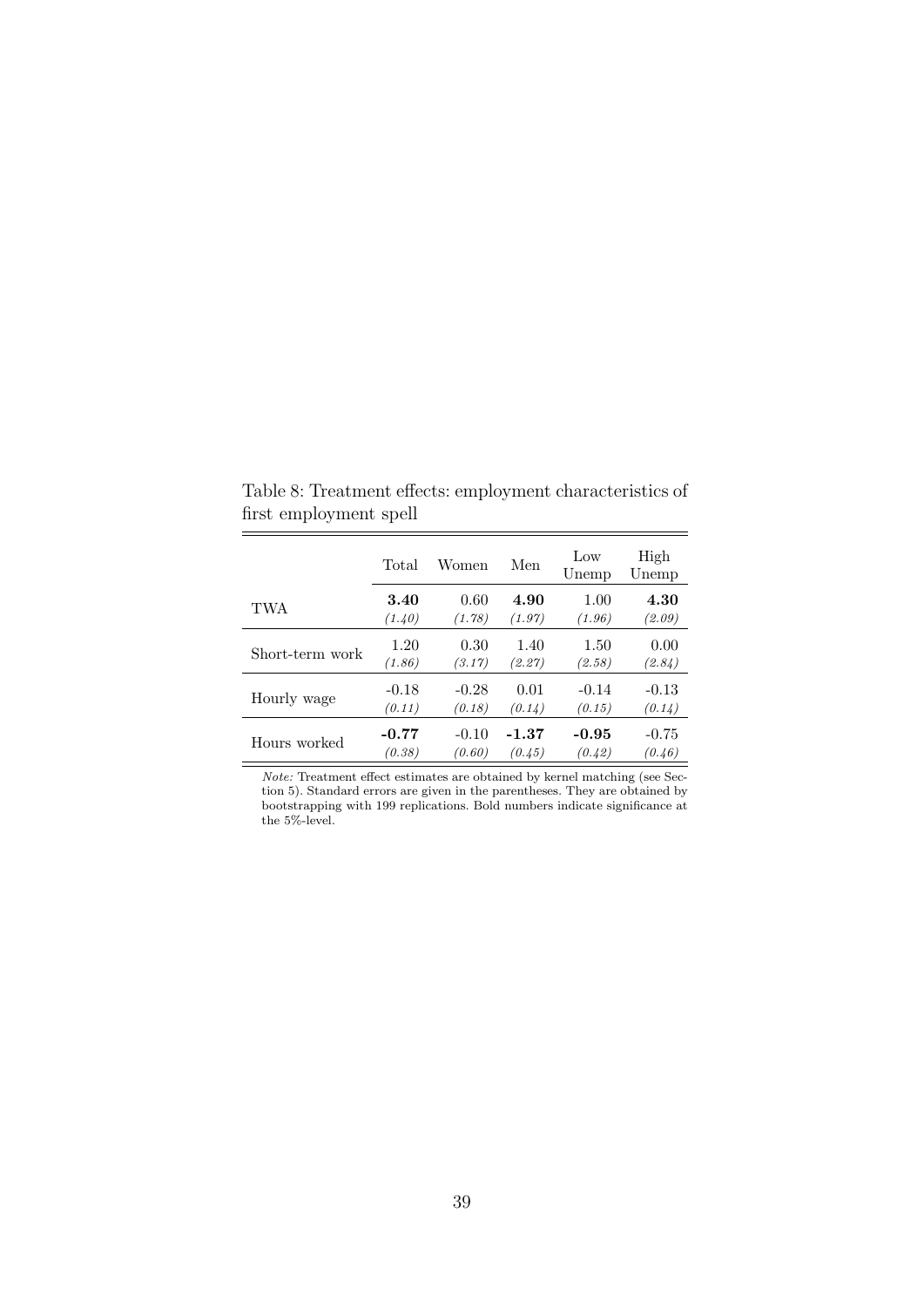## Figures



Figure 1: Survival Functions for Employment and ALMP transitions

Note: Own calculations. Black (gray) lines indicate survival functions for the treated (non-treated). Solid lines in the left panel indicate overall employment entry rates. Long (short) dashed lines indicate entry due to PES (non-PES) channels.



Figure 2: Treatment effects: employment transitions overall and channel-specific

Note: Treatment effect estimates for the overall and channel-specific exit rates are obtained by kernel matching on the propensity score. Uncensored estimates do not account for subsequent ALMP entry. Censored estimates do not include unemployed who entered ALMP using the weighting correction outline in Section 5. PES exits refer to jobs found via the PES, their online information system or subsidized private placement agencies. Non-PES exits refer to jobs found via the newspaper ads, friends and family, the internet, un-subsidized placement agencies, the internet or other channels. Vertical lines depict confidence intervals, with small (large) caps representing the 90% (95%) confidence bands. Standard errors are obtained by bootstrapping with 199 replications.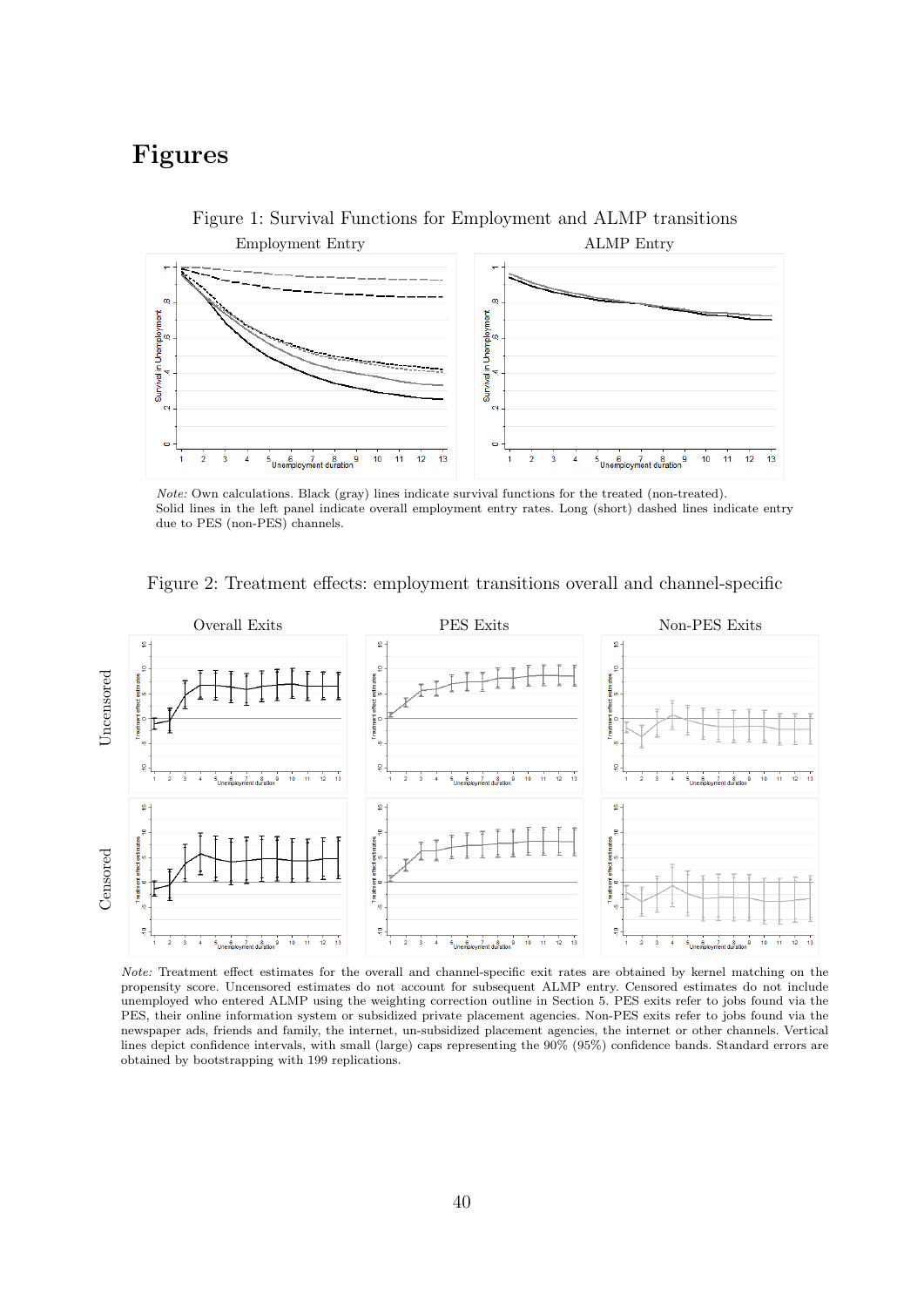

Figure 3: Heterogeneity analysis: employment transitions by gender

Women

Note: Treatment effect estimates for the overall and channel-specific exit rates are obtained by kernel matching on the propensity score. Uncensored estimates do not account for subsequent ALMP entry. Censored estimates do not include unemployed who entered ALMP using the weighting correction outline in Section 5. PES exits refer to jobs found via the PES, their online information system or subsidized private placement agencies. Non-PES exits refer to jobs found via the newspaper ads, friends and family, the internet, un-subsidized placement agencies, the internet or other channels. Vertical lines depict confidence intervals, with small (large) caps representing the 90% (95%) confidence bands. Standard errors are obtained by bootstrapping with 199 replications.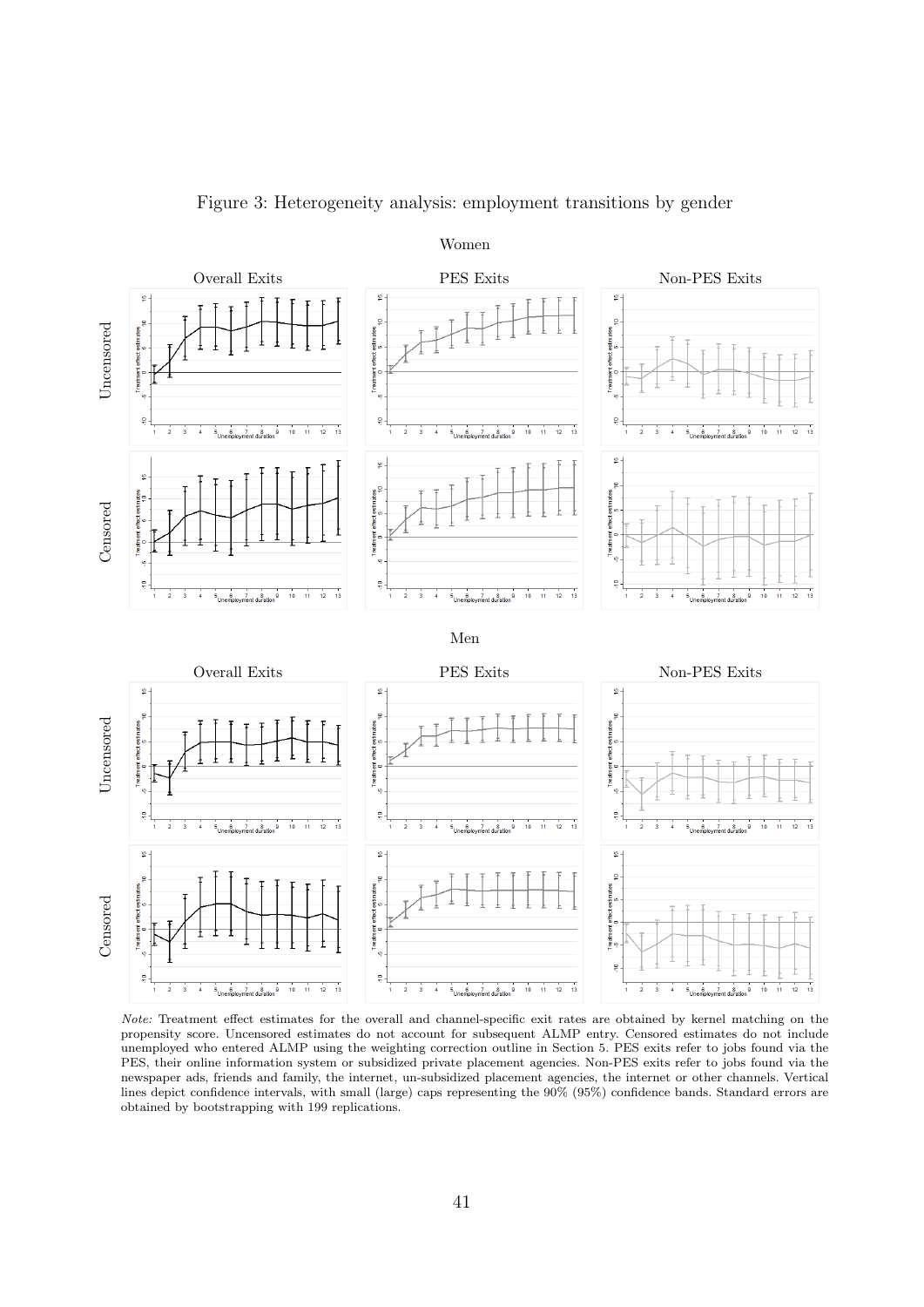![](_page_43_Figure_0.jpeg)

Figure 4: Heterogeneity analysis: employment transitions by labor market conditions

Low unemployment rates

propensity score. Uncensored estimates do not account for subsequent ALMP entry. Censored estimates do not include unemployed who entered ALMP using the weighting correction outline in Section 5. PES exits refer to jobs found via the PES, their online information system or subsidized private placement agencies. Non-PES exits refer to jobs found via the newspaper ads, friends and family, the internet, un-subsidized placement agencies, the internet or other channels. Low vs. high unemployment rates are distinguished by the median unemployment rate at point of interview (approx. 7%). Vertical lines depict confidence intervals, with small (large) caps representing the 90% (95%) confidence bands. Standard errors are obtained by bootstrapping with 199 replications.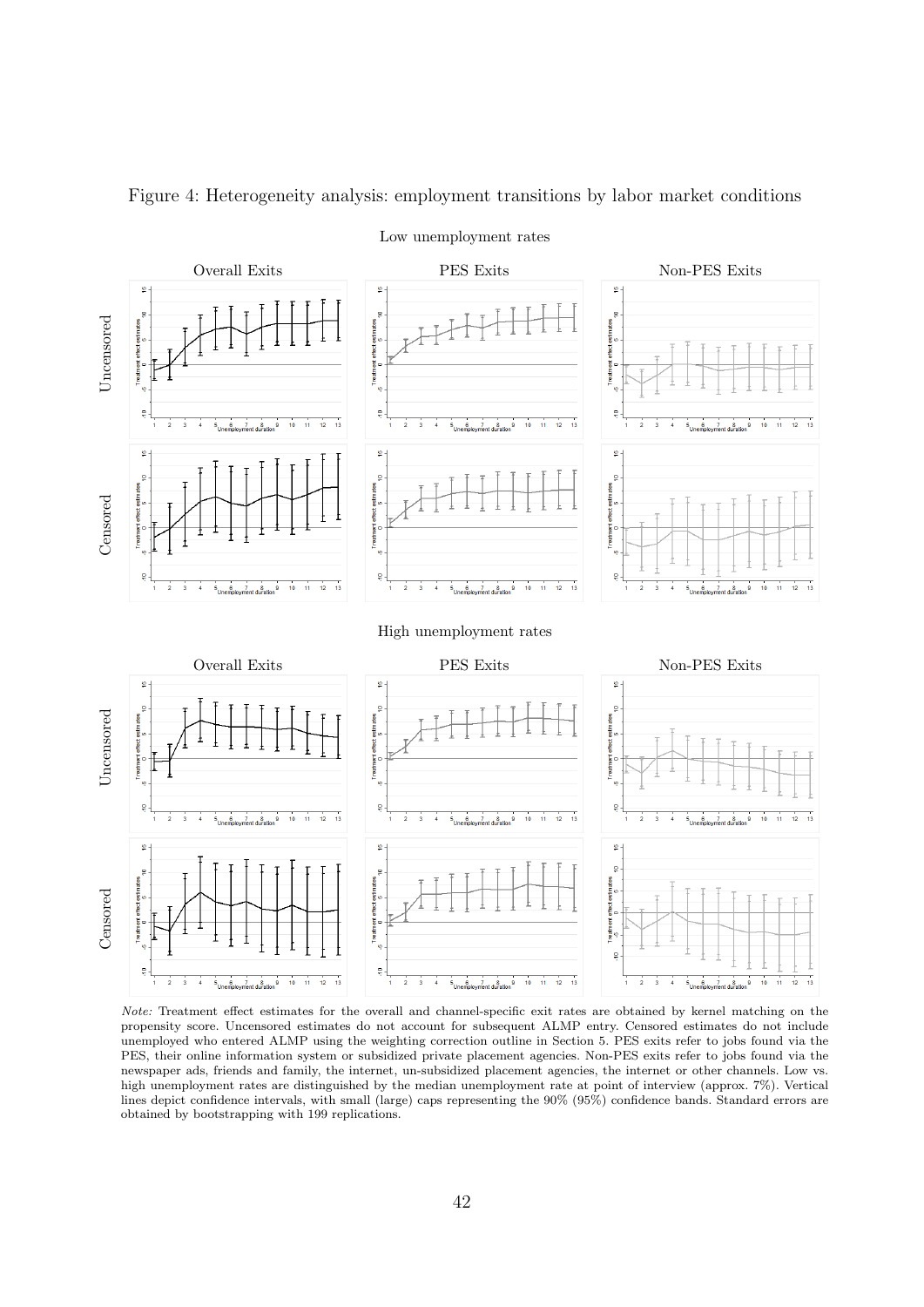Figure 5: Treatment effects: ALMP transition

![](_page_44_Figure_1.jpeg)

Note: Treatment effect estimates for the negative effect on survival until exit into ALMP are obtained by kernel matching. Vertical lines depict confidence intervals, with small (large) caps representing the 90% (95%) confidence bands. Standard errors are obtained by bootstrapping with 199 replications.

![](_page_44_Figure_3.jpeg)

![](_page_44_Figure_4.jpeg)

Note: Treatment effect estimates for the negative effect on survival until exit into ALMP are obtained by kernel matching. Vertical lines depict confidence intervals, with small (large) caps representing the  $90\%$  ( $95\%$ ) confidence bands. Standard errors are obtained by bootstrapping with 199 replications. Low vs. high unemployment rates are distinguished by the median unemployment rate at point of interview (approx. 7%).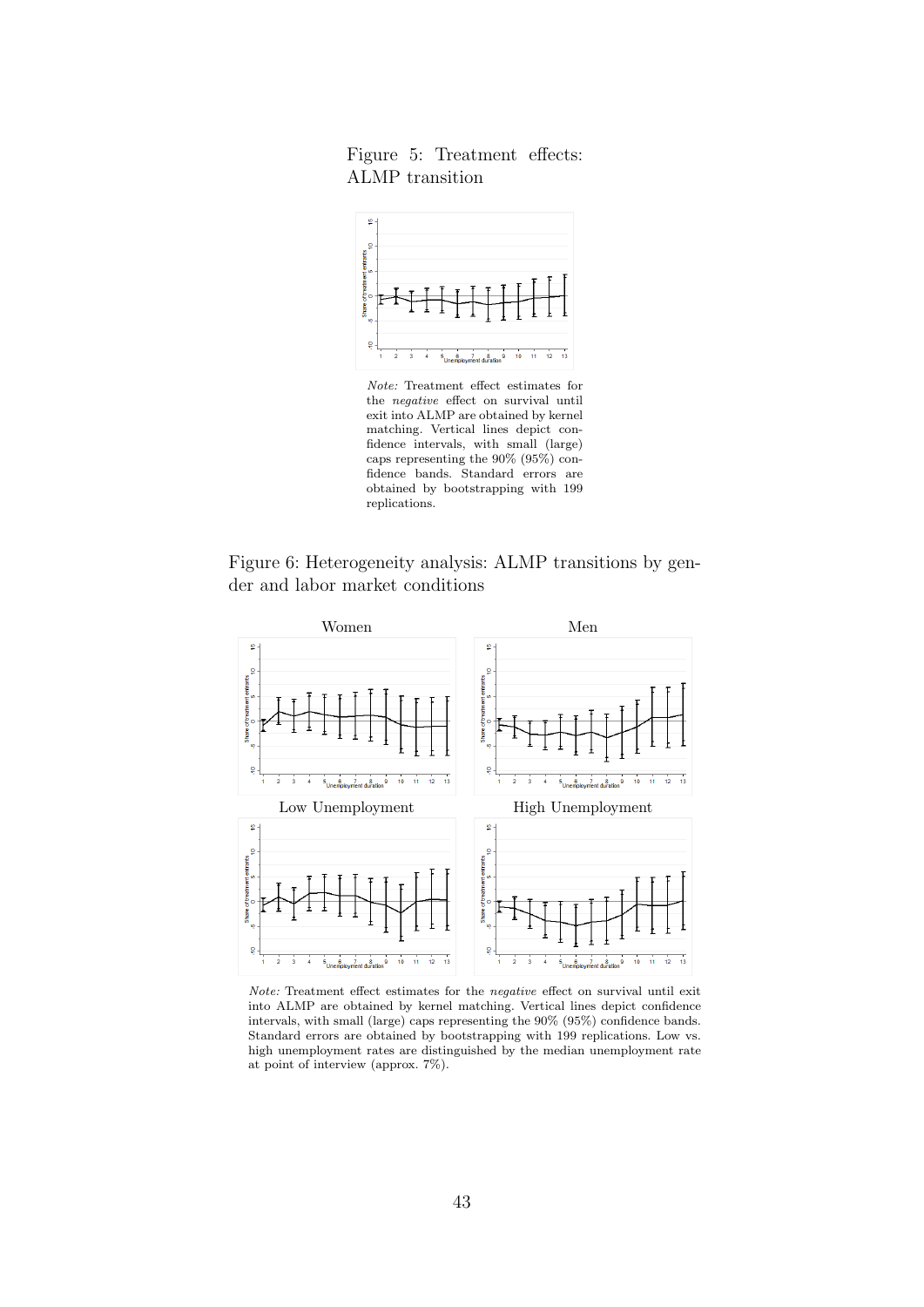![](_page_45_Figure_0.jpeg)

Note: Treatment effect estimates in the first row are obtained by blocking on the propensity score using 5 blocks. Treatment effect estimates in the second row are obtained by kernel matching on the propensity score, restricting the sample to individuals who were interviewed before 12 weeks in unemployment. All exit rates are uncensored. Vertical lines depict confidence intervals, with small (large) caps representing the 90% (95%) confidence bands. Standard errors are obtained by bootstrapping with 199 replications.